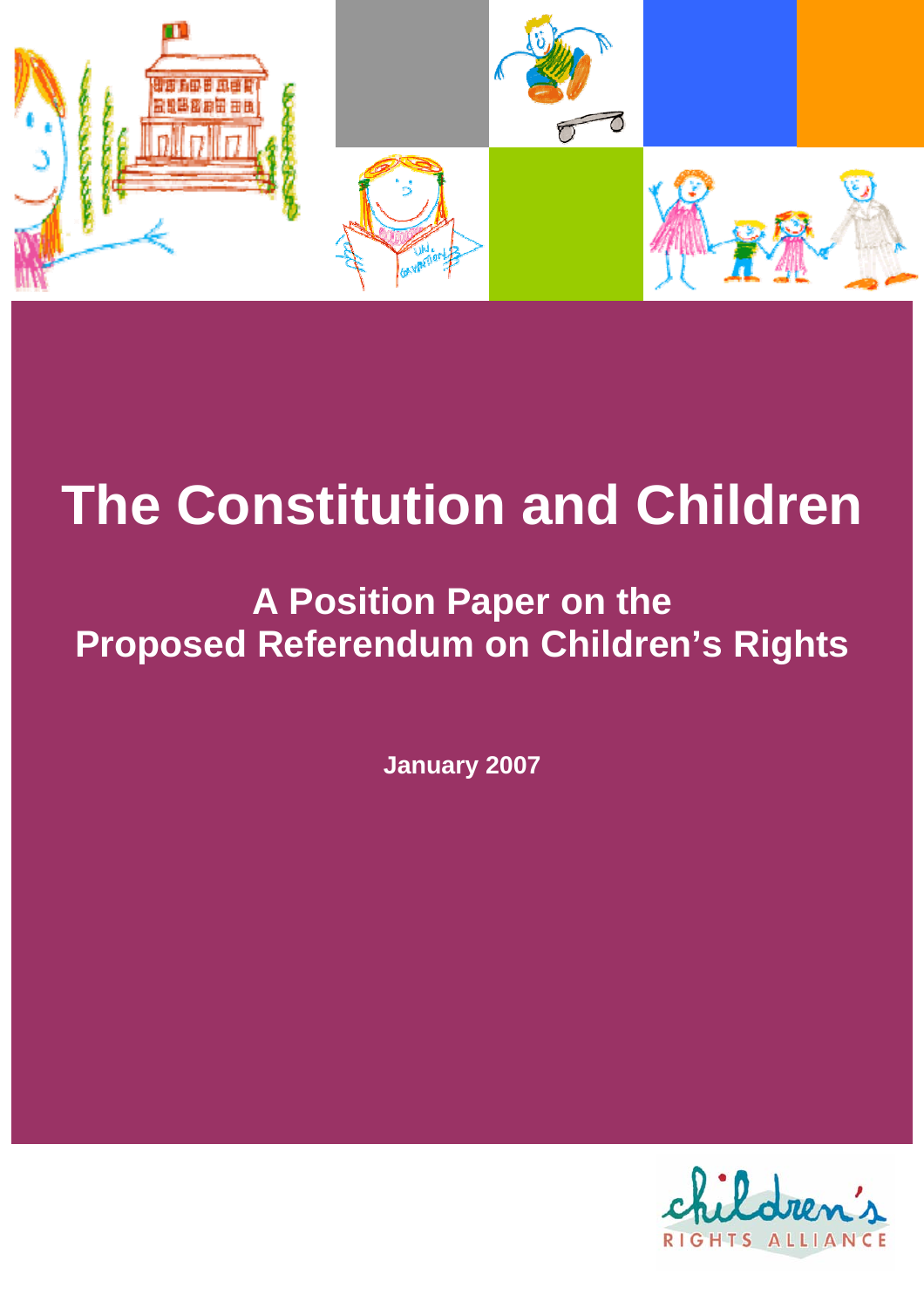The Children's Rights Alliance is a coalition of over eighty non-governmental organisations, which aims to secure the implementation in Ireland of the UN Convention on the Rights of the Child. The Alliance was formally established in March 1995. The work of the Alliance is concerned with the rights and welfare of all children in Ireland from birth up to eighteen years of age.

This Position Paper was prepared by Maria Corbett of the Children's Rights Alliance. The Alliance gratefully acknowledges the contribution made to the preparation of the document by the staff, Board, member organisations and friends of the Alliance, as well as the input of other nongovernmental organisations.

This Position Paper is available electronically on the Alliance's website.

The Children's Rights Alliance is a registered charity – CHY No. 11541

© 2007 Children's Rights Alliance – Republic of Ireland Limited.

#### **10 January 2007**

For further information contact:

*Children's Rights Alliance 4 Upper Mount Street Dublin 2 Tel: +353.1.662 9400 Fax: +353.1.662 9355 Email: info@cra.iol.ie Web: www.childrensrights.ie*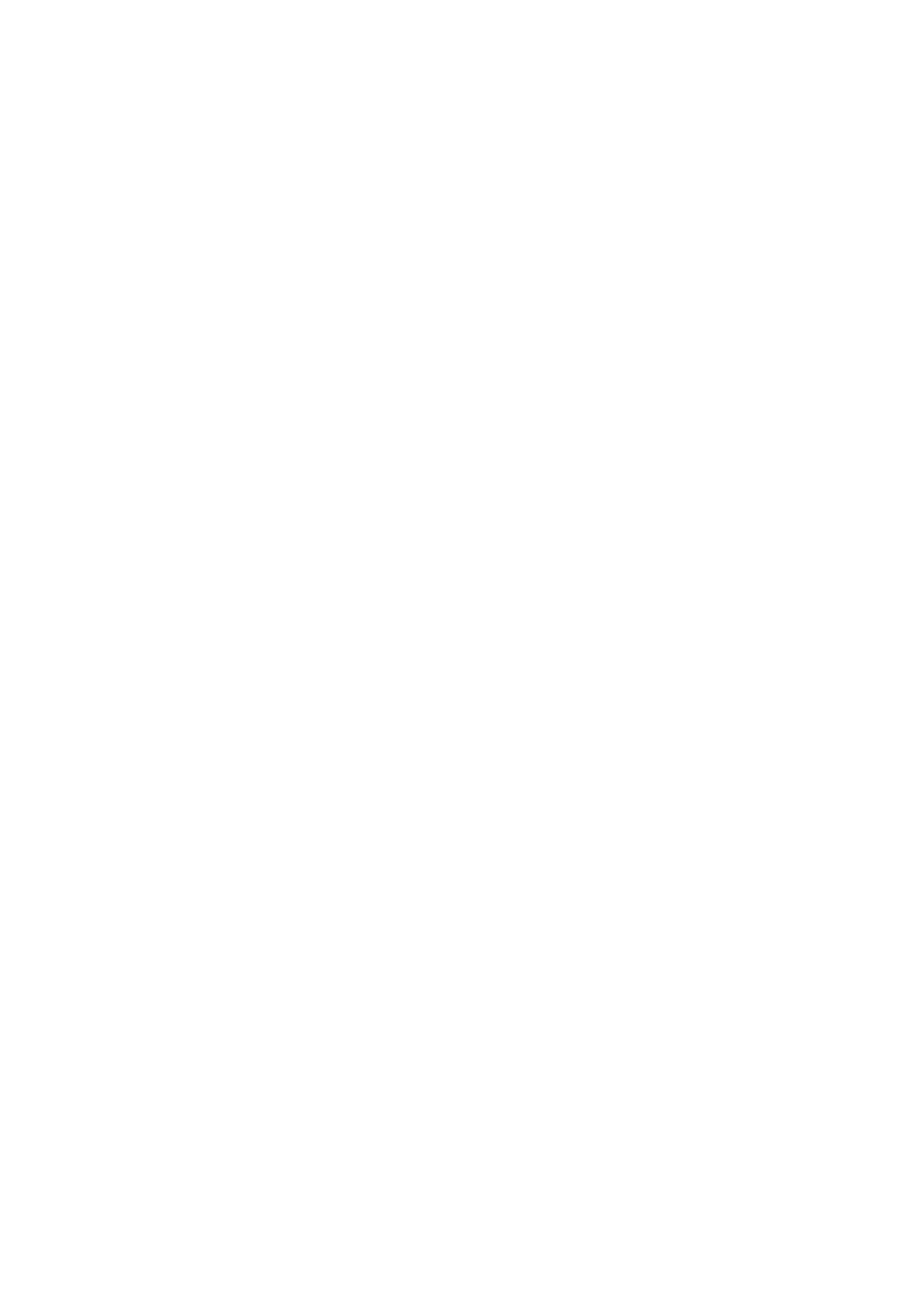# **CONTENTS**

|  | 3. Summary of Recommended Principles to Underlie an Amendment 11 |  |
|--|------------------------------------------------------------------|--|
|  |                                                                  |  |
|  |                                                                  |  |

# **Appendices**

| Appendix I: Additional Issues Raised during the Consultation Process 24       |  |
|-------------------------------------------------------------------------------|--|
| Appendix II: Extract from Speech by An Taoiseach, Bertie Ahern TD 25          |  |
| Appendix III: Extract from Bunreacht na hÉireann - Constitution of Ireland 26 |  |
|                                                                               |  |
|                                                                               |  |
|                                                                               |  |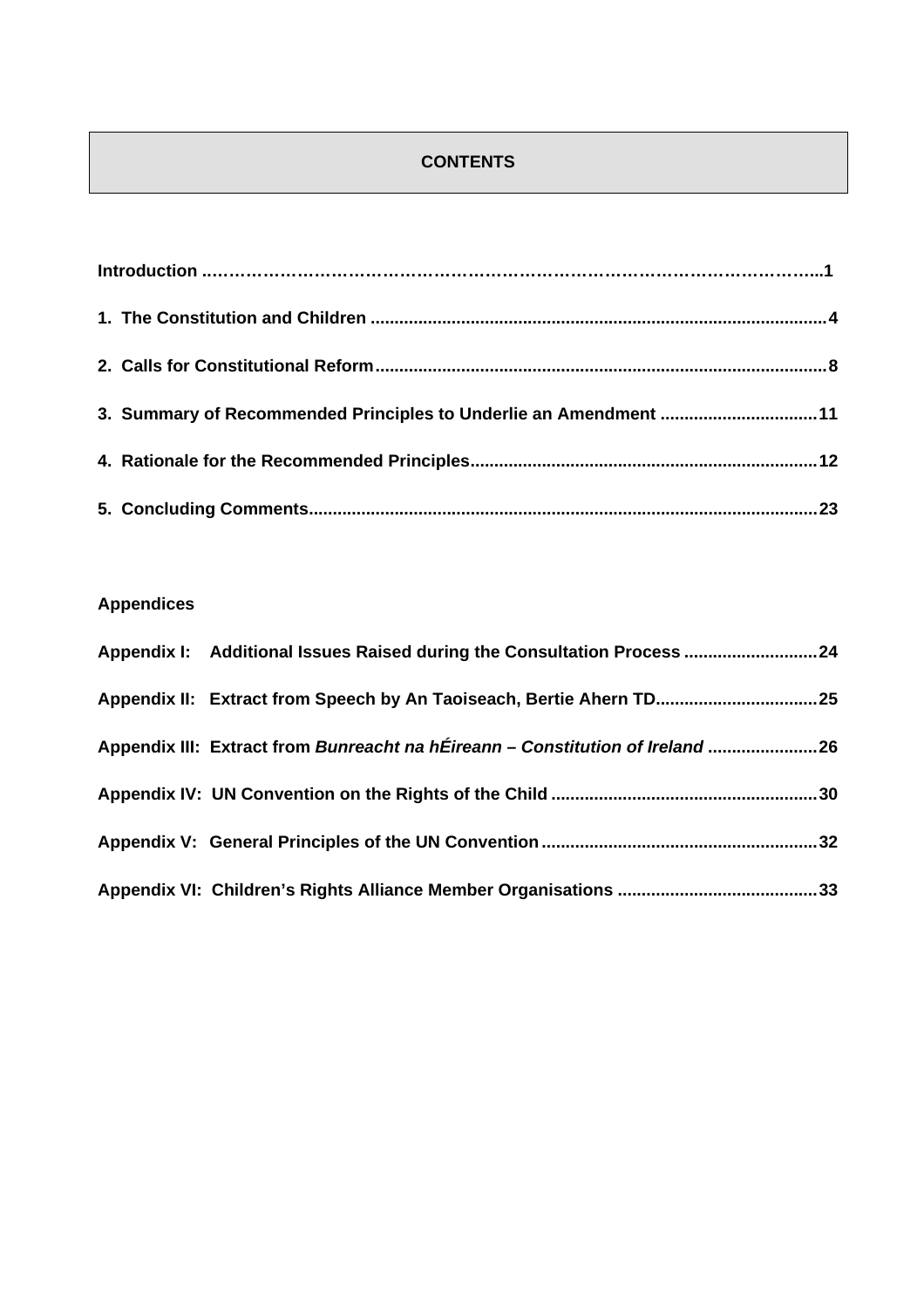#### **INTRODUCTION**

<span id="page-4-0"></span>This Position Paper outlines the position of the Children's Rights Alliance in relation to the proposed referendum to amend the Constitution of Ireland to strengthen children's rights. The Paper was drawn up following consultation with member organisations of the Alliance and others with expertise in the area of children's rights and welfare.

On a number of occasions in recent years, the Irish public has made clear its concern about the present position of children in the Irish Constitution and its desire that greater constitutional protection be afforded to children. This public concern mirrors that which has been expressed over several years by lawyers, academics, social workers and others working professionally with children, as well as by political parties and non-governmental organisations, regarding the inadequacy of the current constitutional recognition afforded to the rights of children. Reports such as that of the Kilkenny Incest Investigation<sup>[1](#page-4-1)</sup>, the Constitution Review Group<sup>[2](#page-4-2)</sup> and the All-Party Oireachtas Committee on the Constitution<sup>[3](#page-4-3)</sup> have recommended constitutional change.

The UN Committee on the Rights of the Child in 1998, and again in 2006, called for constitutional change to "reinforce the status of the child as a full subject of rights". Ireland ratified the UN Convention on the Rights of the Child in 1992 and in so doing the State confirmed to the international community its commitment to implementing the rights contained in the Convention.<sup>[4](#page-4-4)</sup> In the fifteen years since ratification, Ireland has introduced a number of reforms in legislation, policy and practice, which serve to advance the implementation of the Convention. However, during that period, it has also been increasingly recognised that the full implementation of the Convention will only take place if its principles and provisions are incorporated into domestic legislation and integrated into practice and service provision; this in turn will require an amendment to the Constitution.

Since its establishment in 1995, the Children's Rights Alliance has voiced its concern about the State's ability to protect and promote the rights of children, given the present constitutional position. Thus, it has held as a central objective the achievement of constitutional reform.

In its Shadow Report, *From Rhetoric to Rights: Second Shadow Report to the United Nations Committee on the Rights of the Child*, presented to the UN in March 2006, the Alliance singled out constitutional change as the key reform needed to enable Ireland to implement the Convention in full.<sup>[5](#page-4-5)</sup>

On 20 September 2006, during the examination in Geneva of Ireland's progress in implementing the Convention on the Rights of the Child, the Minister for Children, Brian Lenihan TD, informed the United Nations Committee on the Rights of the Child that:

*I have embarked on an examination, on an article by article basis, of the provisions of the Constitution as they impact on children. … Any change to the Constitution would involve a referendum. Time and again, the Irish people have demonstrated their strong attachment to our constitution by rejecting government efforts to change it. Therefore, there is a heavy onus on the Government to approach this issue carefully so that a good formula is devised which would ensure that the best interests of children prevail in matters which impact on them, and at the same time would meet with required public support.*[6](#page-4-6)

 $\overline{a}$ 

<span id="page-4-1"></span><sup>1</sup> *Kilkenny Incest Investigation* (1993) Dublin: Stationery Office. 2

<span id="page-4-2"></span>*Report of the Constitution Review Group* (1996) Dublin: Stationery Office.

<span id="page-4-3"></span>The All-Party Oireachtas Committee on the Constitution (2006) *Tenth Progress Report: The Family*, Dublin: Stationery Office, p. 124.

<span id="page-4-4"></span>United Nations Convention on the Rights of the Child (1989) (http://www.ohchr.org/english/law/crc.htm).<br>
<sup>5</sup> Children's Bights Alliance (2006) Enom Bhatoria to Bights: Second Shadow Banort to the United Ndation

<span id="page-4-5"></span>Children's Rights Alliance (2006) *From Rhetoric to Rights: Second Shadow Report to the United Ndations Committee on the Rights of the Child*, Dublin: Children's Rights Alliance.

<span id="page-4-6"></span><sup>&</sup>lt;sup>6</sup> Statement by Minister for Children, Brian Lenihan TD, at the examination of Ireland's Second Periodic Report to the United Nations Committee on the Rights of the Child, Geneva, 20 September 2006.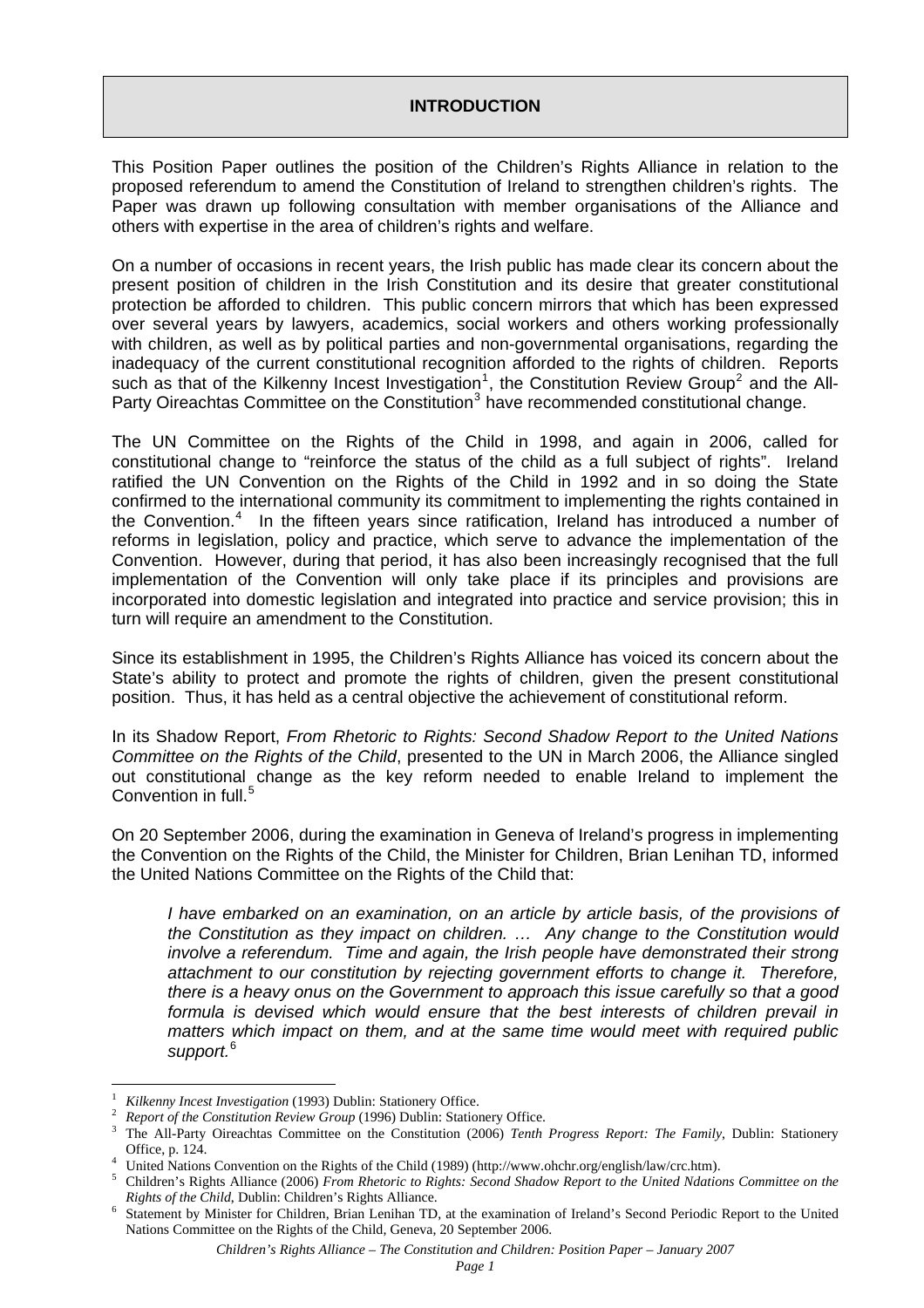On 3 November 2006, the Taoiseach, Bertie Ahern TD, announced that the Government intended to hold a referendum to amend the Constitution so as "to put the rights of children in a central place in our Constitution. In that way, the Irish people can show the value we attach, in the words of the 1916 proclamation, to cherishing all the children of the nation equally."<sup>[7](#page-5-0)</sup>

The Taoiseach outlined both the rationale for the proposed referendum and what he hoped the amendment would achieve:

*It is very clear our country has frequently failed to respect and protect many of its children. …* 

*It appears increasingly clear that the inadequate recognition in our constitutional law of the rights of children as individuals has to be addressed. That is an essential first step in creating a new culture of respect for the rights of the child.* 

*I believe that the fundamental law of our land, the Constitution, should fully reflect our commitment to valuing and protecting childhood. I believe we should make provision in our Constitution for children to be protected from maltreatment, neglect or abuse. I would also like to see the Constitution have a specific provision which requires that in relevant circumstances, the welfare of the child should be the paramount consideration. And we need to explicitly set out rights of the child in our Constitution.* 

*The People's constitution must protect the People's children.*[8](#page-5-1)

The Taoiseach requested the Minister for Children, Brian Lenihan TD, to "initiate a process of consultation and discussion with the other Dáil parties and with all relevant interest groups". Following this announcement, Minister Lenihan invited the Children's Rights Alliance to undertake consultation with the non-governmental sector to inform the Government's formulation of wording for a constitutional amendment.

A consultation was carried out by the Alliance during November and December 2006; this involved discussions with individuals and organisations with expertise on children's rights; the preparation of a Briefing Paper on children's rights in the Constitution; a consultative meeting with members of the Alliance; a consultative meeting for other NGOs and interested individuals; and an invitation to Alliance members and other organisations to submit written comments.

This Position Paper represents the synthesis of the findings of the consultation process.

- **Section 1** is an analysis of the constitutional provisions in relation to children that are of relevance in the context of the proposed referendum.
- **Section 2** details the calls for constitutional reform that have been made in a number of official reports.
- **Section 3** is a summary of the fourteen recommended principles that the Alliance believes should underlie the constitutional amendment.
- **Section 4** provides a rationale for the recommended principles.
- **Section 5** contains the Alliance's concluding comments on the need for a constitutional amendment to strengthen children's rights.

The Position Paper also contains six appendices which provide relevant background material.

- **Appendix I** summarises additional issues that were raised during the consultation process undertaken by the Alliance in November and December 2006.
- **Appendix II** contains an extract from the speech by An Taoiseach, Bertie Ahern TD, in which he announced plans to hold a constitutional referendum on children's rights.
- **Appendix III** gives the text of the constitutional provisions identified by the Alliance as pertaining to children.

 $\overline{a}$ 

<span id="page-5-0"></span><sup>7</sup> Speech by An Taoiseach, Mr. Bertie Ahern TD, Eve of Ard Fheis Event, City West Hotel, Dublin, 3 November 2006. See Appendix II for full text of the speech.

<span id="page-5-1"></span>*Ibid*.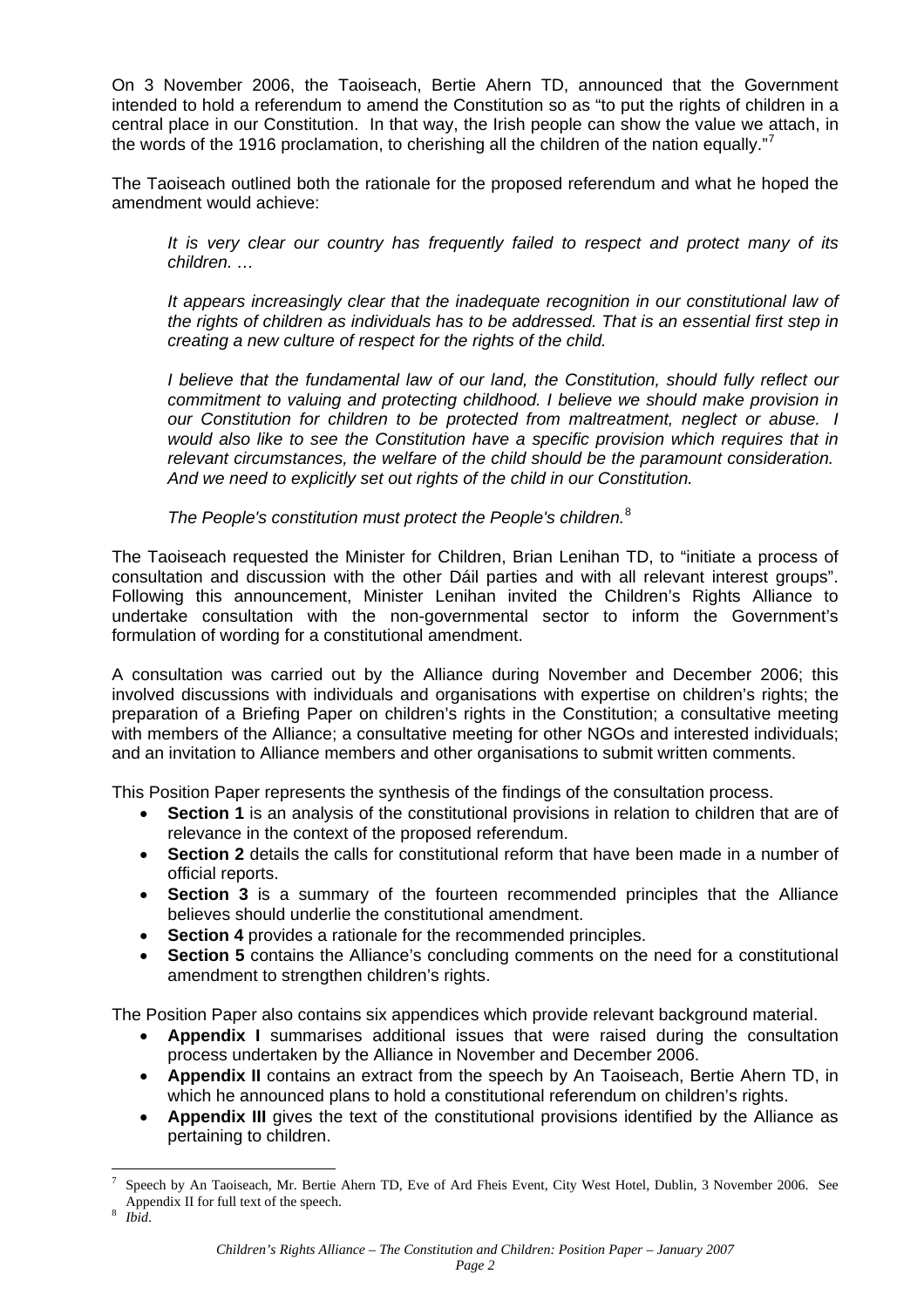- **Appendix IV** contains an introduction to the key provisions of the UN Convention on the Rights of the Child.
- **Appendix V** reproduces the text of the four general principles of the UN Convention.
- **Appendix VI** lists the member organisations of the Children's Rights Alliance.

Following publication of this Position Paper, the Alliance will continue to engage with the Government, political parties and civil society organisations in order to promote the constitutional change necessary to strengthen the protection and promotion of children's rights in Ireland.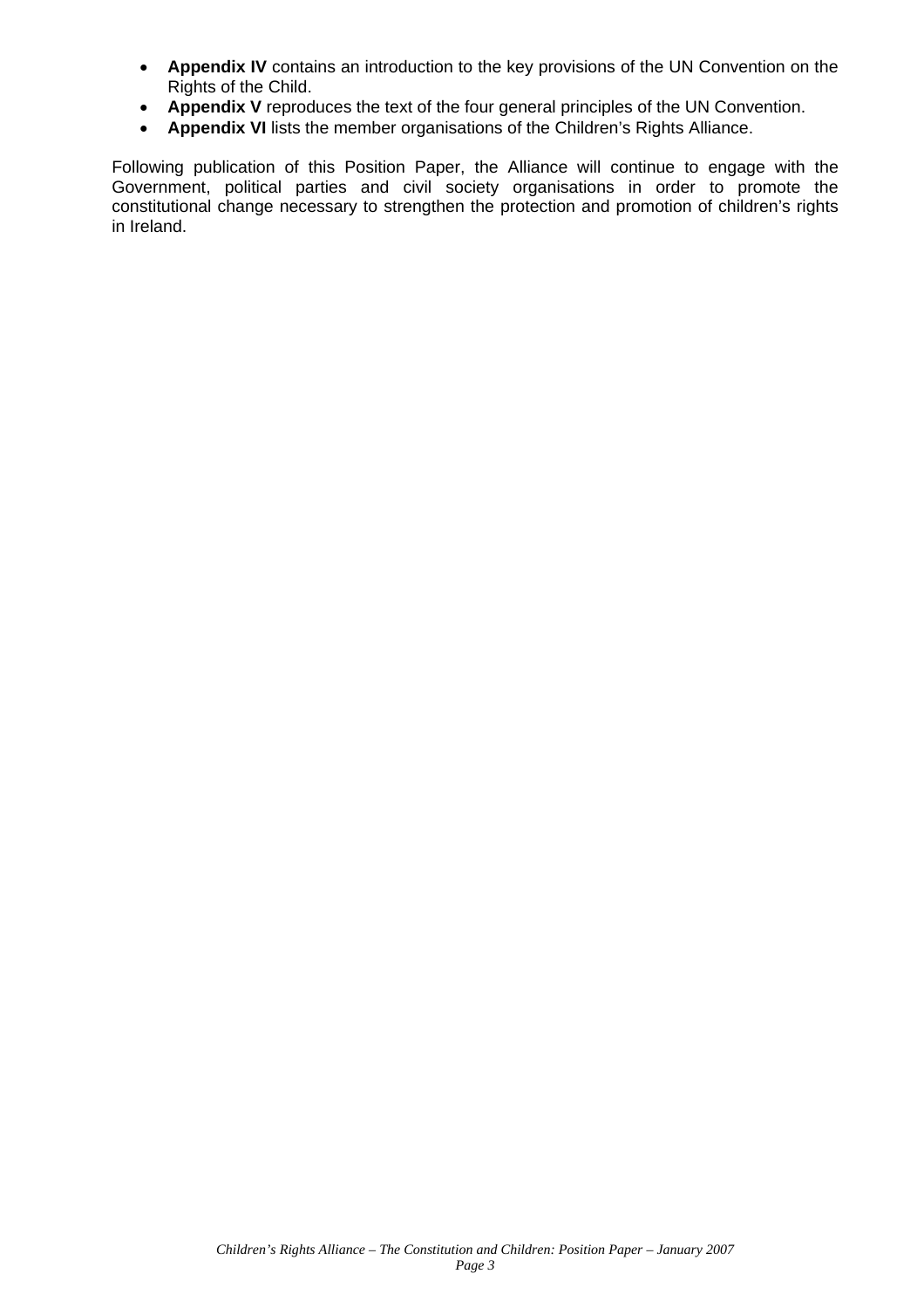#### **1. THE CONSTITUTION AND CHILDREN**

<span id="page-7-0"></span>Bunreacht na hÉireann – The Constitution of Ireland was enacted in 1[9](#page-7-1)37.<sup>9</sup> The Constitution is the fundamental law of the State; through its fifty articles it sets out how Ireland should be governed and details the fundamental rights to which every citizen is entitled.

The Constitution is the primary and highest source of domestic law and as such gives direction to the Oireachtas for the framing of legislation, and to the courts as to the parameters for judicial judgment, including the balancing of competing rights and interests. Furthermore, the Constitution aims to outline our societal values – to make visible issues of importance to society and to be a statement of our cultural identity and aspirations.

Children have certain rights under the Constitution. Some of these are the rights granted to all individuals, such as the entitlement to acquire citizenship (Articles 2 and 9), and the entitlement to a range of fundamental rights, such as the right to equal treatment, freedom of expression, association and assembly (Article 40). Children also have an express right to free primary education (Article 42.4).

#### **Constitutional Articles under Review**

The Alliance has identified provisions contained in Articles 40, 41 and 42 and in Articles 15 and 28 that warrant examination in relation to children in the context of the proposed referendum to strengthen children's rights.<sup>[10](#page-7-2)</sup>

Article 40 Personal rights Article 41 The Family Article 42 Education Articles 15 & 28 The National Parliament and The Government (right to raise and maintain armed forces)

#### *Article 40*

 $\overline{a}$ 

Article 40 provides for a series of fundamental rights for all citizens, including "where appropriate" children.[11](#page-7-3) These rights include the right to equal treatment before the law, personal liberty, inviolability of one's dwelling, and the right to freedom of expression, association and assembly.

It also provides, in Article 40.3.1, for the protection of unenumerated personal rights. This provision has been interpreted by the courts as giving rise to rights not expressly stated in the Constitution.<sup>[12](#page-7-4)</sup> For example, the courts have judged that a child has the right:

- "to be fed and to live, to be reared and educated, to have the opportunity of working and of realising his or her full personality and dignity as a human being"[13](#page-7-5)
- "to have decisions in relation to guardianship, custody or upbringing, taken in the interests of his/her welfare"<sup>[14](#page-7-6)</sup>
- "to be placed and maintained in secure residential accommodation so as to ensure, so far as practicable, his or her appropriate religious and moral, intellectual, physical and social education".<sup>[15](#page-7-7)</sup>

<span id="page-7-1"></span><sup>9</sup> <sup>9</sup> *Bunreacht na hÉireann* – *Constitution of Ireland* (1937) Dublin: Stationery Office. <sup>10</sup> See Appendix III for the text of these provisions.

<span id="page-7-3"></span><span id="page-7-2"></span><sup>&</sup>lt;sup>11</sup> In *re Article 26 and the Adoption (No. 2) Bill 1987* [1989] IR 656 the court found that a child is entitled, where appropriate, to the rights contained in Articles 40 to 44.

<span id="page-7-4"></span><sup>&</sup>lt;sup>12</sup> A series of judgments, building on *Ryan v Attorney General* [1965] IR 294, have declared a series of 'unenumerated' rights.<br><sup>13</sup> *G. v. An Bord Uchtála* [1980] IR 32, at 56.<br><sup>14</sup> *F.N v. C.O.* [2004] 4 I.R. 311; [20

<span id="page-7-5"></span>

<span id="page-7-6"></span>

<span id="page-7-7"></span>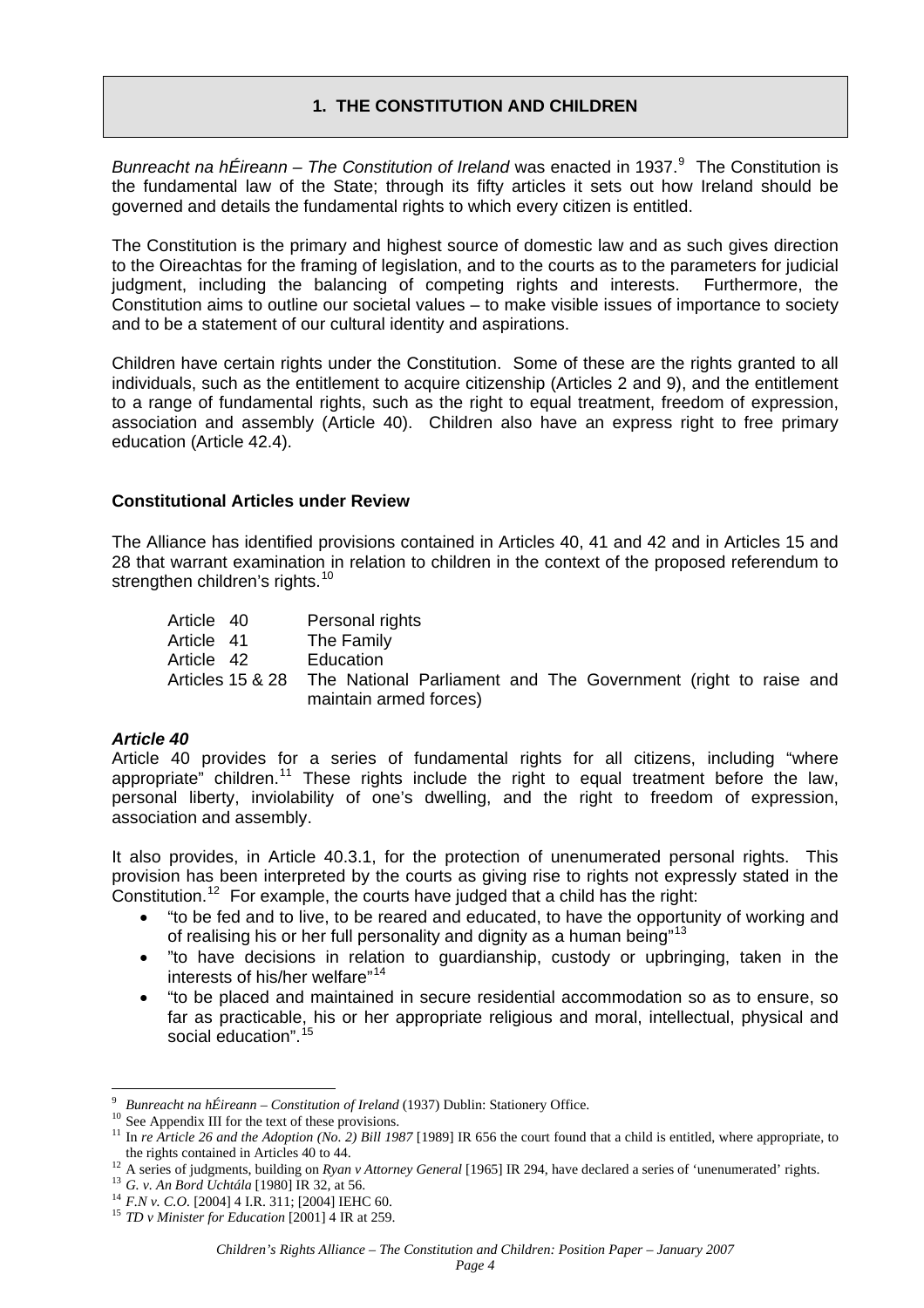Unenumerated personal rights are not absolute: they can be limited or restricted through judicial interpretation or legislation.<sup>[16](#page-8-0)</sup> In recent years, the Supreme Court has shown reluctance to enforce unenumerated rights (in particular, where the right is a socio-economic right) and has tended to revert in its judgments to reliance on the express rights of the Constitution, in many instances, citing the need to respect the separation of powers as the basis for its decision.<sup>[17](#page-8-1)</sup> Furthermore, in the event of a conflict between the express or unenumerated rights which children have under Article 40.3 and the rights of the family (i.e. married parents) under Articles 41 and 42, the courts have found that the rights of the family prevail.

#### *Article 41*

Article 41 outlines the rights of 'the family'. The State "guarantees to protect the family in its constitution and authority as the necessary basis of social order and as indispensable to the welfare of the Nation and the State".

#### **Article 41.1** states that:

*The State recognises the family as the natural, primary and fundamental unit group of society, and as a moral institution possessing inalienable and imprescriptible rights, antecedent and superior to all positive law.* 

The courts in their interpretation of the rights set out in Article 41 have deemed that:

- 'the family' means the family based on marriage<sup>[18](#page-8-2)</sup>
- the rights of the family belong not to individual members of the family, but to the family unit as a whole $19$
- same sex marriages are not recognised within the definition of the family in the Constitution.<sup>[20](#page-8-4)</sup>

#### *Article 42*

Article 42 outlines the right to 'education'. The courts have determined that 'education' in this context has a broad meaning and includes the general upbringing of children.<sup>[21](#page-8-5)</sup>

**Article 42.1** includes a statement of the rights and duties of parents in relation to their children: *The State acknowledges that the primary and natural educator of the child is the family and guarantees to respect the inalienable right and duty of parents to provide, according to their means, for the religious and moral, intellectual, physical and social education of their children.* 

This article, along with the provisions of Article 41, means that the Constitution grants rights to the marital family in relation to their children that are:

- 'inalienable' absolute, not transferable to another power and incapable of repudiation
- $\bullet$  'imprescriptible' can not be lost by the passage of time
- 'antecedent and superior to all positive law' above all law created through legislation or judicial decisions.

However, under Article 42.5, the State is given the power in exceptional circumstances to limit these family rights and to intervene in family life with a view to protecting the rights and interests of children. Article 42.5 states:

*In exceptional cases, where the parents for physical or moral reasons fail in their duty towards their children, the State, as guardian of the common good, by appropriate means shall endeavour to supply the place of the parents, but always with due regard for the natural and imprescriptible rights of the child.* 

*Page 5*

<span id="page-8-0"></span> $16$  Express rights can also be qualified through judicial interpretation.

<span id="page-8-1"></span><sup>17</sup> See Murphy, J. in *TD v Minister for Education* [2001] at 316; *Sinnott v. Minister for Education* [2001] IESC 63; [2001] 2 IR<br>545; Judgment of Geoghegan, J. in the Supreme Court in *N. & anor. -v- Health Service Execut* 

<span id="page-8-3"></span><span id="page-8-2"></span><sup>&</sup>lt;sup>18</sup> Murray v. Ireland [1985] I.R. 532; Murray v Ireland [1991] ILRM 465.<br><sup>19</sup> See Costello, J. in Murray v. Ireland [1985]; also Geoffrey Shannon (2005) *Child Law*, Dublin: Thomson Round Hall, p. 2.<br><sup>20</sup> See Dunne, J. i

<span id="page-8-4"></span>

<span id="page-8-5"></span>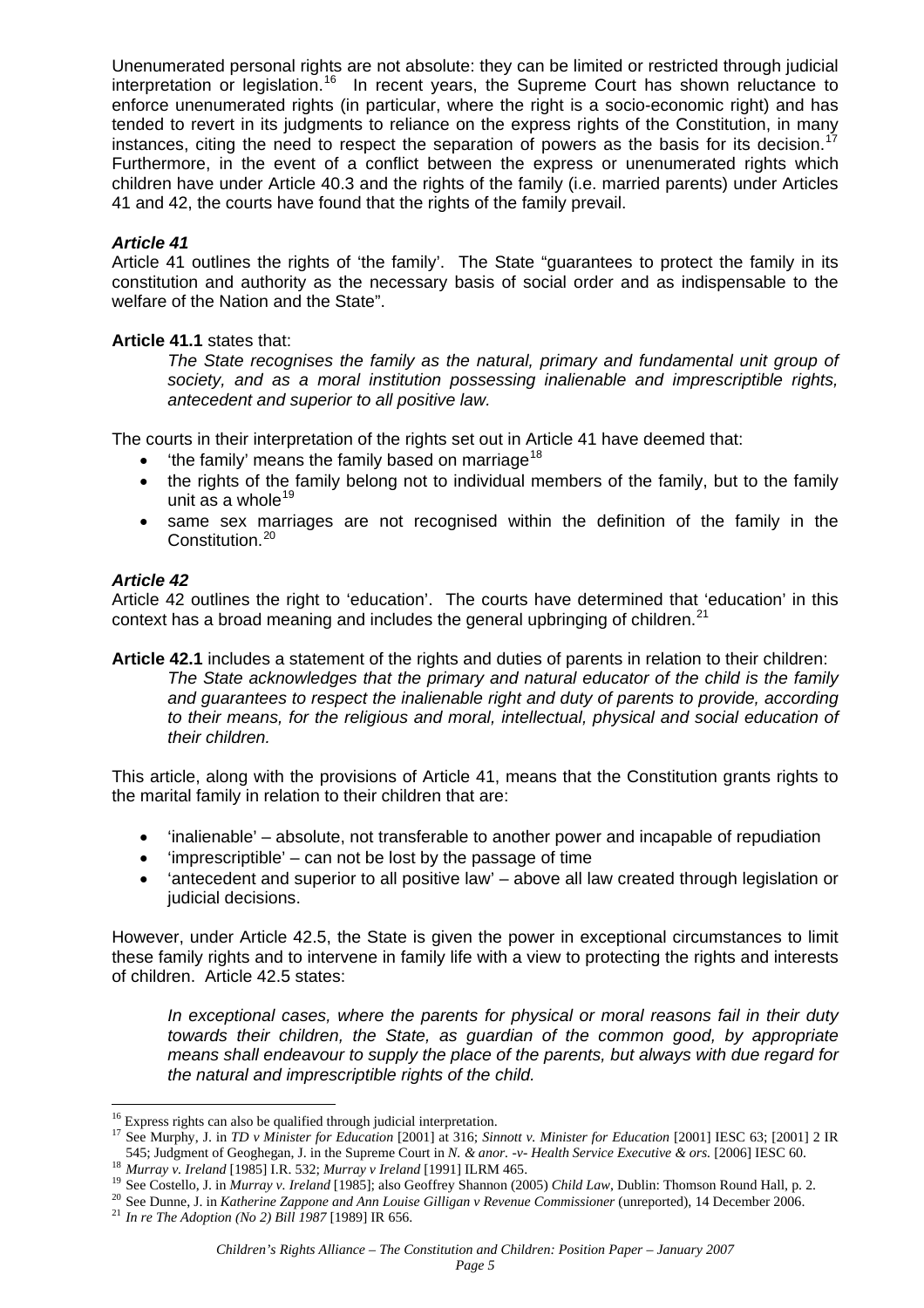The manner in which the courts have interpreted Article 42.5 has created a high threshold for State intervention in child welfare matters.

The State has long had the power under legislation to intervene in family life where there is evidence of abuse or neglect of children; it currently does so under the provisions of the Child Care Act, 1991 and the Children Act, 2001. However, several high profile cases of child abuse have served to highlight the failure on the part of the State to intervene effectively at an early stage where the situation of a child at risk had come to the attention of the public authorities. $2^2$ 

<span id="page-9-5"></span>The approach of the courts to child welfare cases has been influenced by the definition of 'parental failure' set out in the Adoption Act, 1988. Section 3 of the Act provides that the adoption of a child of married parents can occur only where the High Court is satisfied:

- that there has been a failure by parents in their duty towards the child for physical or moral reasons for the previous twelve months,
- that the failure is likely to continue without interruption until the child reaches eighteen years,
- and that the failure constitutes an abandonment on the part of the parents of all parental rights, whether under the Constitution or otherwise.<sup>[23](#page-9-1)</sup>

These strict conditions for the adoption of a child of married parents arise from the need to ensure that adoption legislation is not in breach of the constitutional rights of the family under Articles 41 and 42.

Following the enactment of the 1988 Act, the courts have used its test of 'parental failure' as a starting point in child welfare cases not involving adoption.<sup>[24](#page-9-2)</sup> thereby setting down strict parameters for State intervention in marital family life on behalf of children.

#### *Implications of Current Constitutional Position in Article 41 and Article 42*

Articles 41 and 42 provide constitutional protection for the marital family and create the principle of parental autonomy in relation to children. These articles form a constitutional hierarchy where the family, bestowed as it is with "inalienable and imprescriptible rights", resides at the apex. $25$  Children have few autonomous rights under the Constitution; their rights, in many instances, arise as a result of their membership of a family, as defined in constitutional case law.

The Supreme Court has interpreted Articles 41 and 42 to mean that there is a constitutional presumption that the child's interests are best served within the marital family.<sup>[26](#page-9-4)</sup>

Given the current constitutional provisions, in any conflict between the interests of the marital family and the interests of the child, the rights of the family will take precedence. Hence, the provisions of Articles 41 and 42 preclude the courts from adopting the principle of the best interests of the child as the key principle guiding their decisions.

#### *Children of Unmarried Parents*

 $\overline{a}$ 

As already noted, the courts have interpreted 'the family' to mean the family based on marriage. The rights of children of marital and non-marital families are not treated in the same manner in the Constitution. A child born to married parents derives his or her rights from the provisions of Articles 41 and 42, whereas a child born to parents who are not married to one another derives his or her rights from the personal rights provision under Article 40.3.

<span id="page-9-0"></span><sup>22</sup> For example: *Kilkenny Incest Investigation* (1993), Dublin: Stationery Office; *Sophia McColgan and Desmond Moran v. The North Western Health Board*, heard in the High Court in 1998; *Kelly – A Child is Dead: Report of a Committee of Inquiry*

<span id="page-9-1"></span>

<span id="page-9-2"></span>

<span id="page-9-4"></span><span id="page-9-3"></span>

<sup>(1996)</sup> Interim Report of the Joint Committee on the Family, Dublin: Stationery Office.<br><sup>23</sup> Adoption Act, 1998, Section 3(1)(6)(I). See also Geoffrey Shannon (2005) *Child Law*, Dublin: Thomson Round Hall, p. 309.<br><sup>24</sup> Mc *& anor. -v- Health Service Executive & ors* [2006] IESC 60.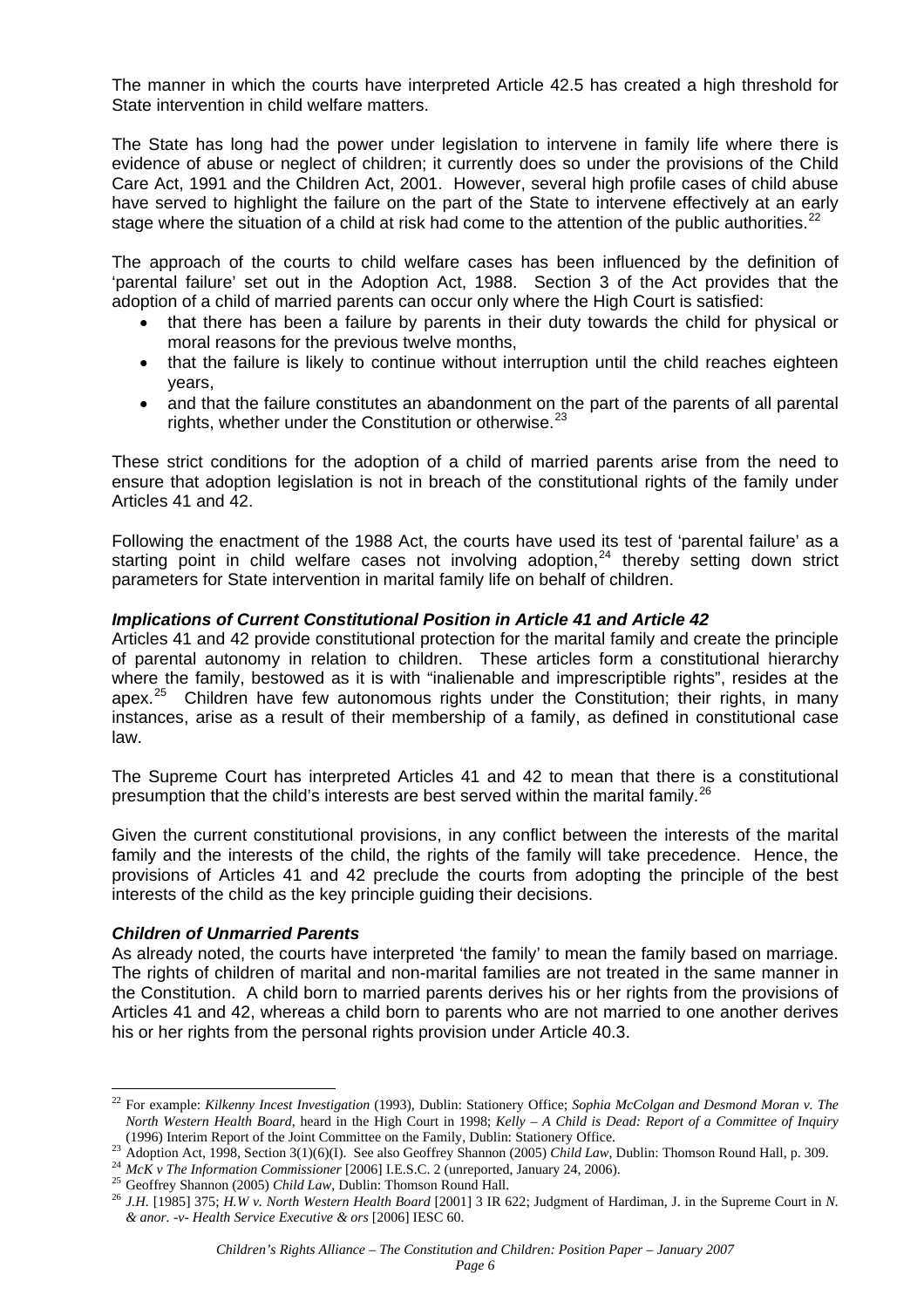The courts have made varying judicial interpretations of the constitutional protection afforded to children of parents who are not married to each other. For example, the Supreme Court has ruled that while an unmarried mother is automatically the guardian of her child, the relationship of mother and child does not constitute a 'family' within the terms of the Constitution.<sup>[27](#page-10-0)</sup> The Court has also ruled that a father of a child born outside marriage has "no natural right to either the custody or society of his child" and that while the relationship between a father and a child born outside marriage could be acknowledged, it should not be treated as on a par with the rights of the father in a constitutional (i.e. marital) family. $^{28}$  $^{28}$  $^{28}$ 

#### *Article 15 and Article 28*

Article 15.6 provides that the right to raise and maintain military or armed forces is vested exclusively in the Oireachtas. There is no prohibition on the conscription or voluntary recruitment into the armed forces of those under eighteen years.

Article 28.3 provides for the introduction of emergency powers. There is no prohibition on the use of those under eighteen years in the armed forces in an emergency situation.

<span id="page-10-0"></span> $^{27}$  G. v An Bord Uchtála [1980] IR 32.

<span id="page-10-1"></span><sup>27</sup>*G. v An Bord Uchtála* [1980] IR 32. 28 *The State (Nicolaou) v An Bord Uchtála* [1996] IR 567; *K. v W*. [1990] I.L.R.M. 121; [1990] 2 I.R. 437; *W O'R v EH*. [1996] 2 IR 24. The State was found to have breached Articles 6 and 8 of the ECHR in *Keegan v Ireland* (1994) 18 E.H.R.R. 342.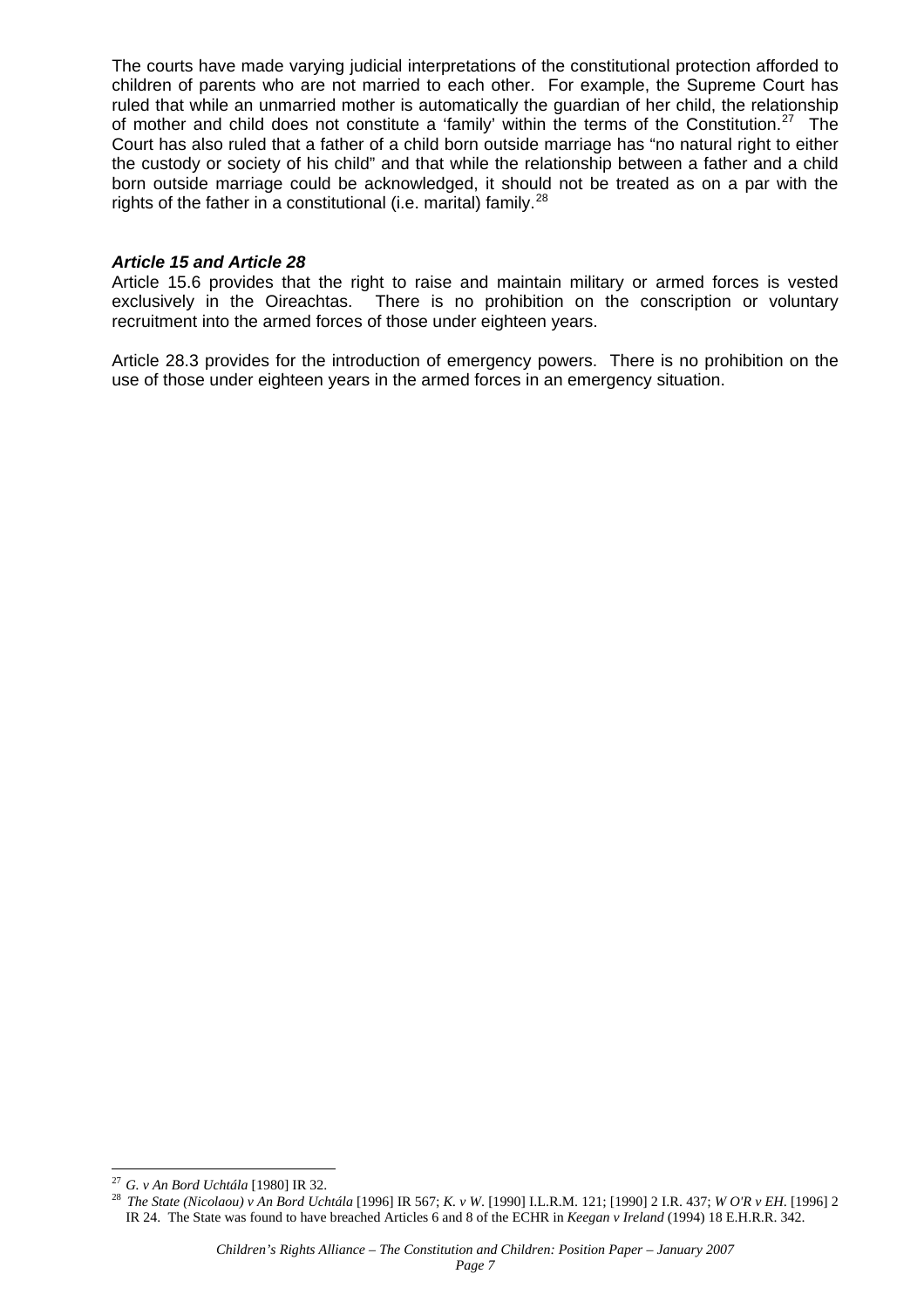#### **2. CALLS FOR CONSTITUTIONAL REFORM**

<span id="page-11-0"></span>A number of official reports have recommended reform to strengthen the constitutional protection afforded to children's rights.<sup>[29](#page-11-1)</sup> The key recommendations are as follows:

In **1993**, the Committee which undertook the **Kilkenny Incest Investigation** recommended that:

*… consideration be given by the Government to the amendment of Articles 41 and 42 of the Constitution so as to include a statement of the constitutional rights of children. We do not ourselves feel competent to put forward any particular wording and we suggest that study might be made of international documents such as the United Nations Convention on the Rights of the Child.*[30](#page-11-2)

The Chair of the Committee, Catherine McGuinness, Senior Counsel (later a Supreme Court Judge), observed that:

*… the very high emphasis on the rights of the family in the Constitution may consciously or unconsciously be interpreted as giving a higher value to the right of parents than to the rights of children.*[31](#page-11-3)

In **1996**, the **Constitution Review Group** recommended that an express statement of the rights of children should be included in the Constitution. The Group proposed that a range of children's rights be enumerated in the Constitution and further proposed that the best interests of the child should be the paramount consideration in all actions concerning children.

Specifically, the Review Group recommended a redrafting of Article 41 to include:

*an express guarantee of certain rights of the child, which fail to be interpreted by the courts from the concept of 'family life', which might include:*

- *a) the right of every child to be registered immediately after birth and to have from birth a name*
- *b) the right of every child, as far as practicable, to know his or her parents, subject to the proviso that such right should be subject to regulation by law in the interests of the child*
- *c) the right of every child, as far as practicable, to be cared for by his or her parents*
- d) *the right to be reared with due regard to his or her welfare.* [32](#page-11-4)

It was also recommended that a revised Article 41 provide for:

*an express requirement that in all actions concerning children, whether by legislative, judicial or administrative authorities, the best interests of the child shall be the paramount consideration.*[33](#page-11-5)

In relation to specific changes to be made to Articles 41 and 42, the Review Group recommended that constitutional reform should "remove the adjectives 'natural', 'inalienable', 'imprescriptible' from Articles 41 and 42" and that "Article 42.1 should be amended to apply to all non-marital parents, provided they have appropriate family ties and connections with the child in question."[34](#page-11-6)

 $\overline{a}$ 

<span id="page-11-1"></span><sup>&</sup>lt;sup>29</sup> At European level, the Council of Europe has recommended that States guarantee children's rights through explicit recognition in constitutional texts (See Council of Europe, Parliamentary Assembly (1996), *Recommendation 1268 on a European Strategy for Children*). Children's rights are also recognised in the Charter of Fundamental Rights of the European Union

<span id="page-11-2"></span><sup>&</sup>lt;sup>30</sup> *Kilkenny Incest Investigation: Report presented to Mr. Brendan Howlin TD, Minister for Health by South Eastern Health* 

<span id="page-11-3"></span>

*Board* (1993) Dublin: Stationery Office. 31 *Ibid.* <sup>32</sup> *Report of the Constitution Review Group* (1996) Dublin: Stationery Office, pp. 336–7. 33 *Ibid.,* p. 337 34 *Ibid.,* p. 348.

<span id="page-11-5"></span><span id="page-11-4"></span>

<span id="page-11-6"></span>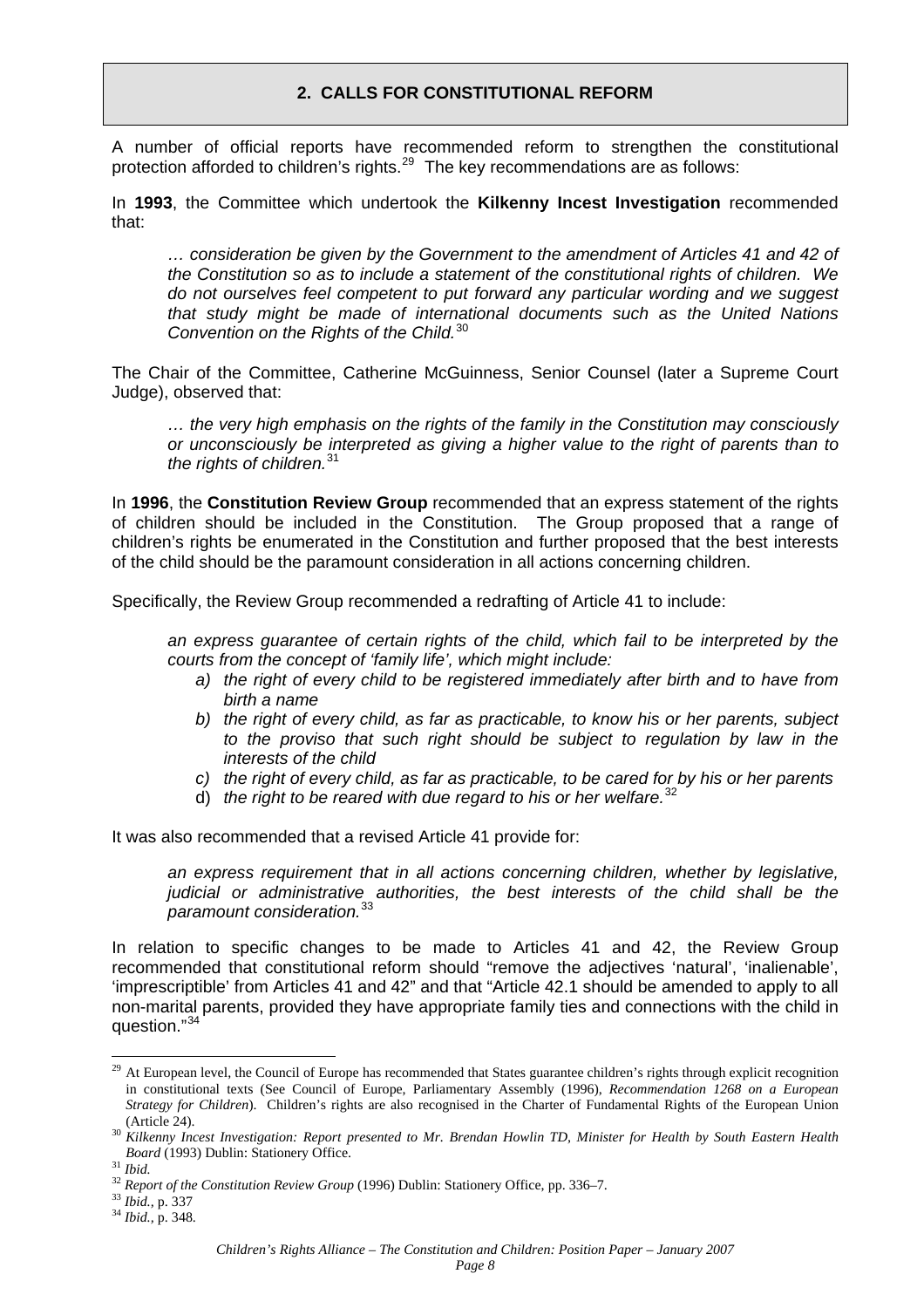In **1998,** the **Commission on the Family** endorsed the recommendations for constitutional reform in regard to children's rights which had been made by the Constitution Review Group. The Commission recommended that public policy in relation to the family should reaffirm the commitment of most Irish people to marriage while recognising that children are individuals within the family with rights to adequate support, care and promotion of their wellbeing.<sup>[35](#page-12-0)</sup>

In January **2006**, the **All-Party Oireachtas Committee on the Constitution** proposed the following text for an amendment to Article 41 of the Constitution:

*All children, irrespective of birth, gender, race or religion, are equal before the law. In all cases, where the welfare of the child so requires, regard shall be had to the best interests of the child.*[36](#page-12-1)

#### **Implementation by Ireland of the UN Convention on the Rights of the Child**

In June **2006**, the Ombudsman for Children and the Irish Human Rights Commission included recommendations for constitutional change in their respective written submissions to the UN Committee on the Rights of the Child.<sup>[37](#page-12-2)</sup>

The report of the **Ombudsman for Children** recommended:

*A statement of express rights for children and an express requirement that in all actions concerning children the best interests of the child must be the paramount consideration should be inserted into the Constitution. Efforts should also be undertaken to fully incorporate the UNCRC at domestic level*. [38](#page-12-3)

The submission by the **Irish Human Rights Commission** recommended:

*At the constitutional level, the IHRC supports the recommendations of the Ombudsman for Children that there should be express recognition in the Constitution of the principle of the best interests of the child, as set out in Article 3 of the CRC. Any proposal to incorporate the principle of the best interests of the child into the Constitution should also incorporate the principles set out in Article 12 and Article 2 of the CRC.*[39](#page-12-4)

In **1998,** and again in **2006,** the **UN Committee on the Rights of the Child** in its *Concluding Observations* (on the reports by the Irish State on its implementation of the UN Convention on the Rights of the Child) recommended that the State take further action to ensure the status of the child as a rights-holder and to incorporate the Convention on the Rights of the Child into Irish domestic law.

The 1998 *Concluding Observations* stated:

*The Committee recommends that the State Party take all appropriate measures to accelerate the implementation of the recommendations of the Constitution Review Group for the inclusion of all the principles and provisions of the Convention… thereby reinforcing the status of the child as a full subject of rights.*[40](#page-12-5)

<span id="page-12-0"></span><sup>&</sup>lt;sup>35</sup> Strengthening Families for Life, Final Report of the Commission on the Family (1998) Dublin: Stationery Office.

<sup>&</sup>lt;sup>36</sup> The All-Party Oireachtas Committee on the Constitution (2006) Tenth Progress Report: The Family, Dublin: Stationery

<span id="page-12-2"></span><span id="page-12-1"></span>Office, p. 124.<br><sup>37</sup> These submissions were made in relation to the examination by the UN Committee of Ireland's Second Report on the

implementation of the Convention. 38 Ombudsman for Children (2006) *Report of the Ombudsman for Children to the UN Committee on the Rights of the Child on* 

<span id="page-12-4"></span><span id="page-12-3"></span>the Occasion of the Examination of Ireland's Second Report to the Committee, Dublin: Ombudsman for Children.<br><sup>39</sup> Irish Human Rights Commission (2006) *Irish Human Rights Commission Submission to the UN Committee on the R Child on Ireland's Second Periodic Report under the UN Convention on the Rights of the Child,* Dublin: Irish Human Rights Commission. 40 *Concluding Observations of the Committee on the Rights of the Child, Ireland*, UN Doc. CRC/C/15/Add.85 (1998).

<span id="page-12-5"></span>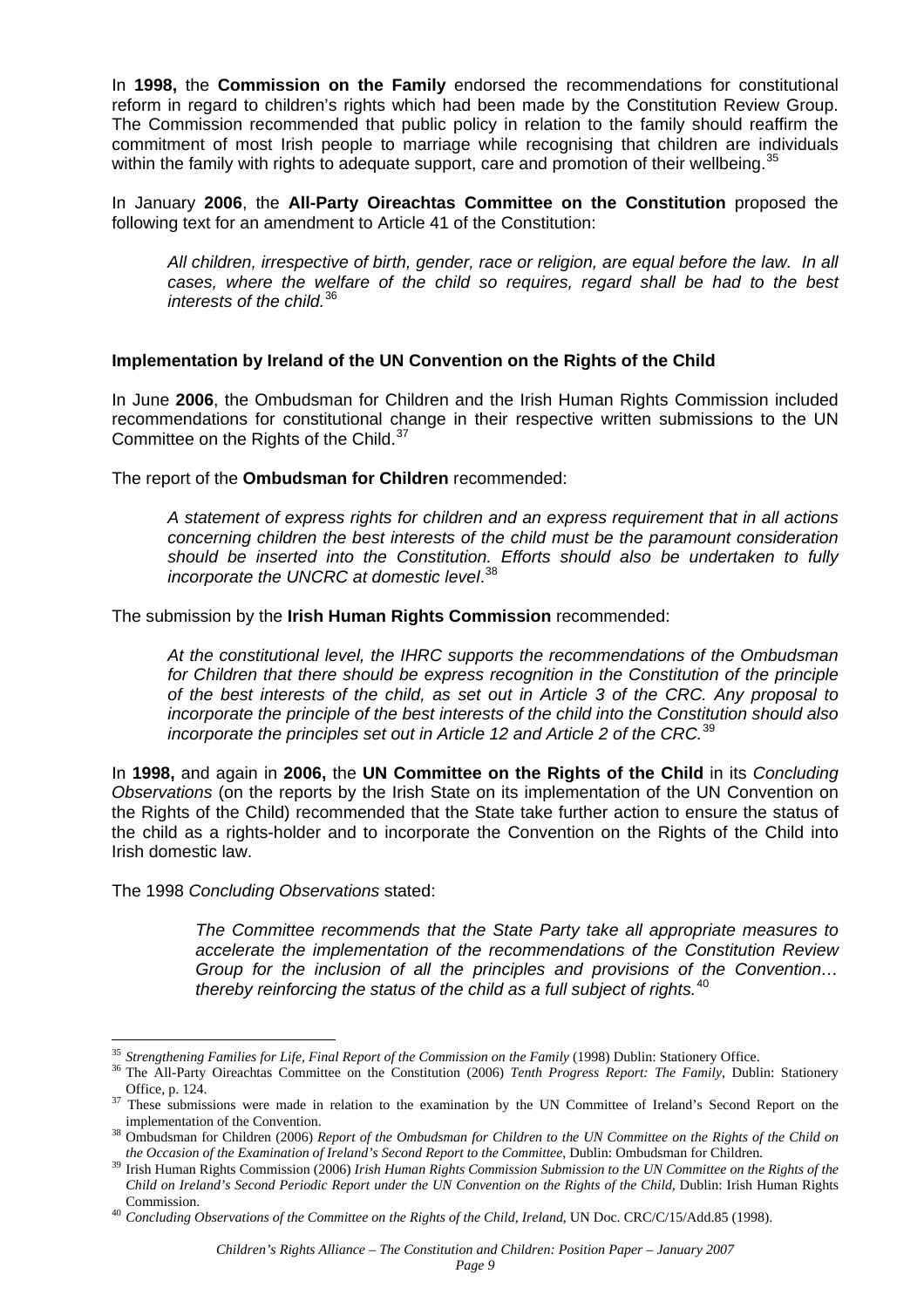The 2006 *Concluding Observations* stated:

*… the Committee regrets that some of the concerns expressed and recommendations made have not yet been fully addressed, in particular those*  related [to] the status of the child as a rights-holder and the adoption of a child rights*based approach in policies and practices. The Committee urges the State party to*  make every effort to address the recommendations issued in the concluding *observations on the initial report which have not yet been fully implemented…* 

*The Committee expresses regret that the Convention has not been incorporated into domestic law as recommended by the Committee in its previous concluding observations. The Committee encourages the State party to take further action to incorporate the Convention into domestic law.* 

*In light of article 12 of the Convention, the Committee recommends that the State party:* 

*(a) Strengthen its efforts to ensure, including through Constitutional provisions, that children have the right to express their views in all matters affecting them and to*  have those views given due weight in particular in families, schools and other *educational institutions, the health sector and in communities.*[41](#page-13-0)

<span id="page-13-0"></span> $\overline{a}$ <sup>41</sup> *Concluding Observations of the Committee on the Rights of the Child, Ireland*, UN Doc. CRC/C/IRL/CO/2 (2006).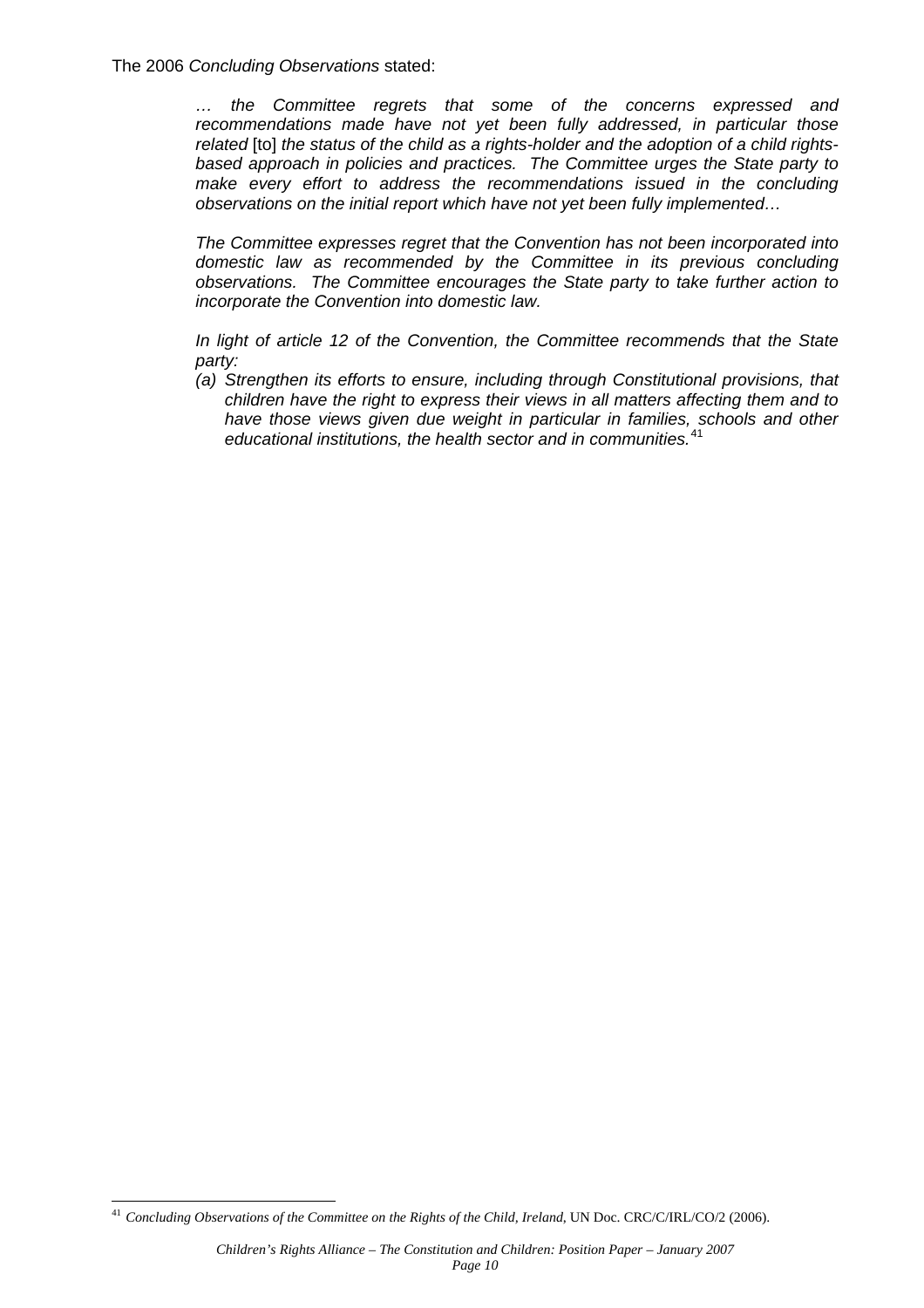#### <span id="page-14-0"></span>**3. SUMMARY OF RECOMMENDED PRINCIPLES TO UNDERLIE AN AMENDMENT**

Based on the consultation process undertaken in November and December 2006, and on the recommendations of various official reports, the Alliance has drawn up the following fourteen principles, which it believes should be reflected in the proposed amendment.

- 1. **Express Rights for Children:** The amendment should include a statement that the State values and respects childhood, and will facilitate children to reach their full potential.
- 2. **Equality and Non-Discrimination:** The amendment should aim to ensure that all children will be treated equally and that direct or indirect discrimination of any kind will be prohibited in all actions concerning children.
- 3. **Best Interests:** The amendment should include an express requirement that in all actions concerning children the best interests of the child shall be the paramount consideration.
- 4. **Right to be Heard:** The amendment should provide for the right of every child to be heard in matters that affect him or her and to have his or her views given due weight in accordance with age and maturity.
- 5. **Societal Position and Authority of Parents and the Family:** The amendment should respect the societal position and authority of parents and the family.
- 6. **Right to Family Life and Continuity of Care:** The amendment should include the right of every child to be cared for by his or her parents or family, or to appropriate alternative care and protection when either temporarily or permanently deprived of his or her family environment, and to continuity in his or her upbringing.
- 7. **Protection from Abuse:** The amendment should expressly state the right of every child to be protected from all forms of physical, emotional and sexual abuse or exploitation.
- 8. **Duty of the State to Intervene to Uphold the Child's Rights:** Article 42.5 should be recalibrated to enable the State to fulfil its duty to intervene when necessary to uphold the child's rights.
- 9. **Adoption of Children of Marital Families:** The amendment should empower the Oireachtas to enact laws that will allow for the adoption of children irrespective of the marital status of the child's parents.
- 10. **Right to Identity:** The amendment should provide for the right of every child to have his or her identity protected, and to know his or her parents, as far as is practicable.
- 11. **Definition of the Child:** The amendment should define a child as any person up to eighteen years of age.
- 12. **The Language of Rights and Compliance with the UN Convention:** The amendment should use the language of rights and be fully compliant with the UN Convention on the Rights of the Child.
- 13. **Unambiguous Language:** The amendment should be expressed in clear language that will be unambiguous within a legal context and, as far as possible, will be relevant both now and in the future.
- 14. **Exclusion from Armed Forces:** The amendment should prohibit the conscription or recruitment of those under eighteen years into the armed forces.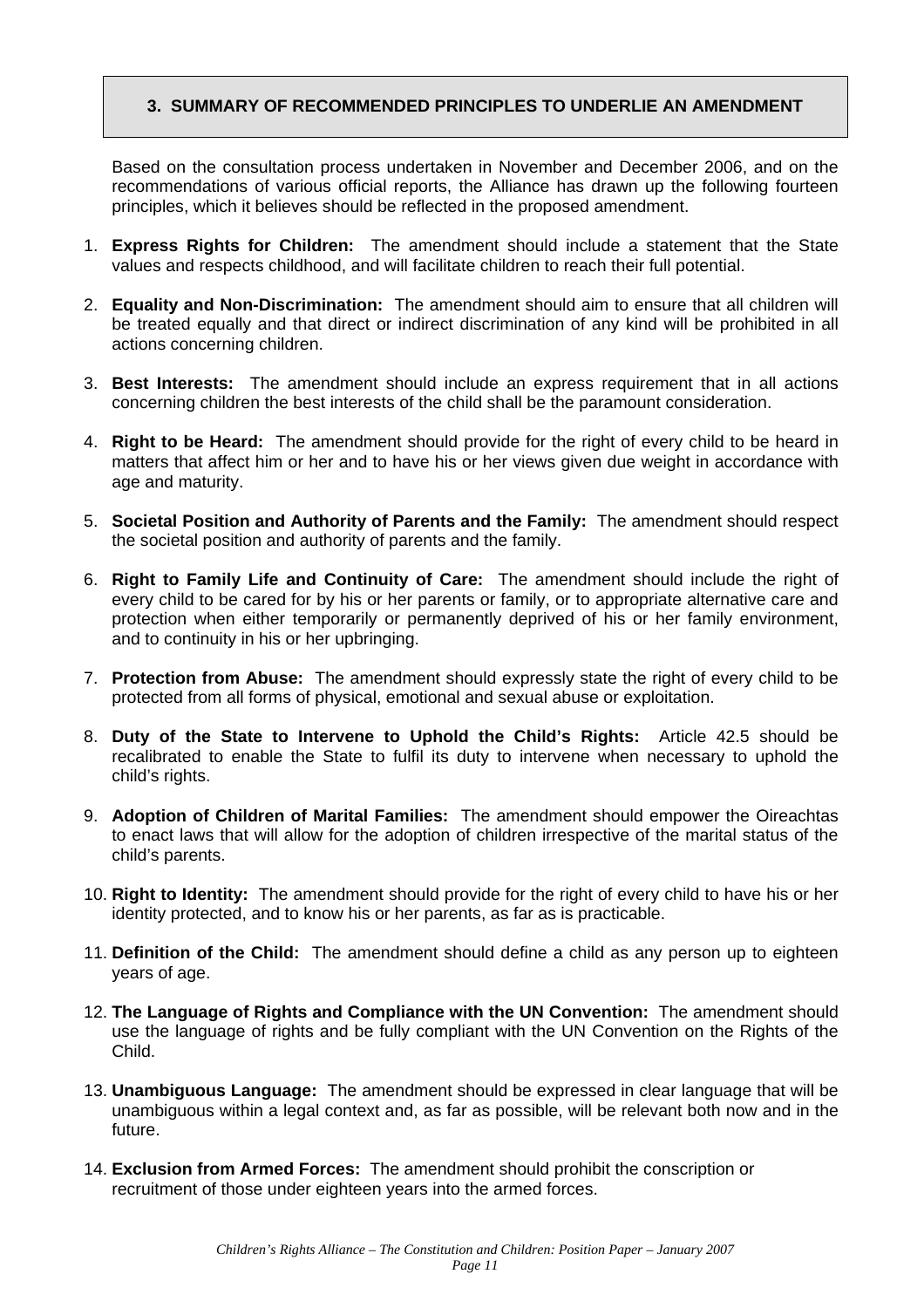#### **4. RATIONALE FOR THE RECOMMENDED PRINCIPLES**

<span id="page-15-0"></span>The Alliance recommends that the following principles should be adopted by the Government in drafting the wording of the constitutional amendment to strengthen children's rights.

#### **Principle 1: Express Rights for Children**

#### **The amendment should include a statement that the State values and respects childhood, and will facilitate children to reach their full potential.**

The current provisions in the Constitution in regard to children reflect the historical period in which it was written. The Ireland of 1937 was a time when it was commonly held that children should be 'seen and not heard'; the 'family' was a marital family headed by the father; and there was concern that, in the context of the rise of communism and fascism in Europe, the State could pose a threat to individual rights.

Given the economic, social and cultural changes that have occurred over the past seventy years, the Constitution now needs to be amended to reflect modern thinking on children. Children are no longer viewed as the property of their parents – they are recognised as members of society in their own right, and their participation in society must be respected in line with their age and maturity.

In his statement announcing the referendum, the Taoiseach stated that:

*I believe that the fundamental law of our land, the Constitution, should fully reflect our commitment to valuing and protecting childhood. …Our objective should be to have, in our fundamental law, provisions which are as strong and as effective as that possessed by any other country in the world. We should be second to none in giving effect to our commitment to truly value childhood.*[42](#page-15-1)

The amendment should reflect society's belief that childhood is to be valued and protected and so it should include an express statement that children have individual rights. The constitutional rights of children should be expressed in language that is unequivocal and justiciable.

The amendment should also reflect Irish society's aspirations for its children by including an express statement that the State will facilitate children to reach their full potential. This will require that, in addition to the right to education, which is already provided for in Article 42.4, there should be a recognition of the child's right to health, housing, social supports and play and recreation.

These economic, social and cultural rights are fundamental to a child's development. Enabling children to reach their full potential requires that they have access to a comprehensive range of public services. Access to such services can have a significant impact on the quality of life experienced by a child and his or her subsequent life chances. In this context, it should be noted that Article 4 of Convention on the Rights of the Child requires that with regard to economic, social and cultural rights: "States Parties shall undertake such measures [of implementation] to the maximum extent of their available resources…."

In relation to the drafting of a provision for express rights, the South African Constitution (1996) stands out as a model of international best practice in the constitutional recognition of children's rights.<sup>[43](#page-15-2)</sup>

<span id="page-15-1"></span><sup>&</sup>lt;sup>42</sup> Speech by An Taoiseach, Mr. Bertie Ahern TD, City West Hotel, Dublin, 3 November 2006 (see Appendix II).

<span id="page-15-2"></span><sup>&</sup>lt;sup>43</sup> The South African Constitution (1996), Chapter 2, Clause 28 states: "(1) Every child has the right to a name and a nationality from birth; to family care or parental care, or to appropriate alternative care when removed from the family environment; to basic nutrition, shelter, basic health care services and social services; to be protected from maltreatment, neglect, abuse or degradation; to be protected from exploitative labour practices; not to be required or permitted to perform work or provide services that are inappropriate for a person of that child's age, or place at risk the child's well-being, education, physical or mental health or spiritual, moral or social development; not to be detained except as a measure of last resort, in which case, in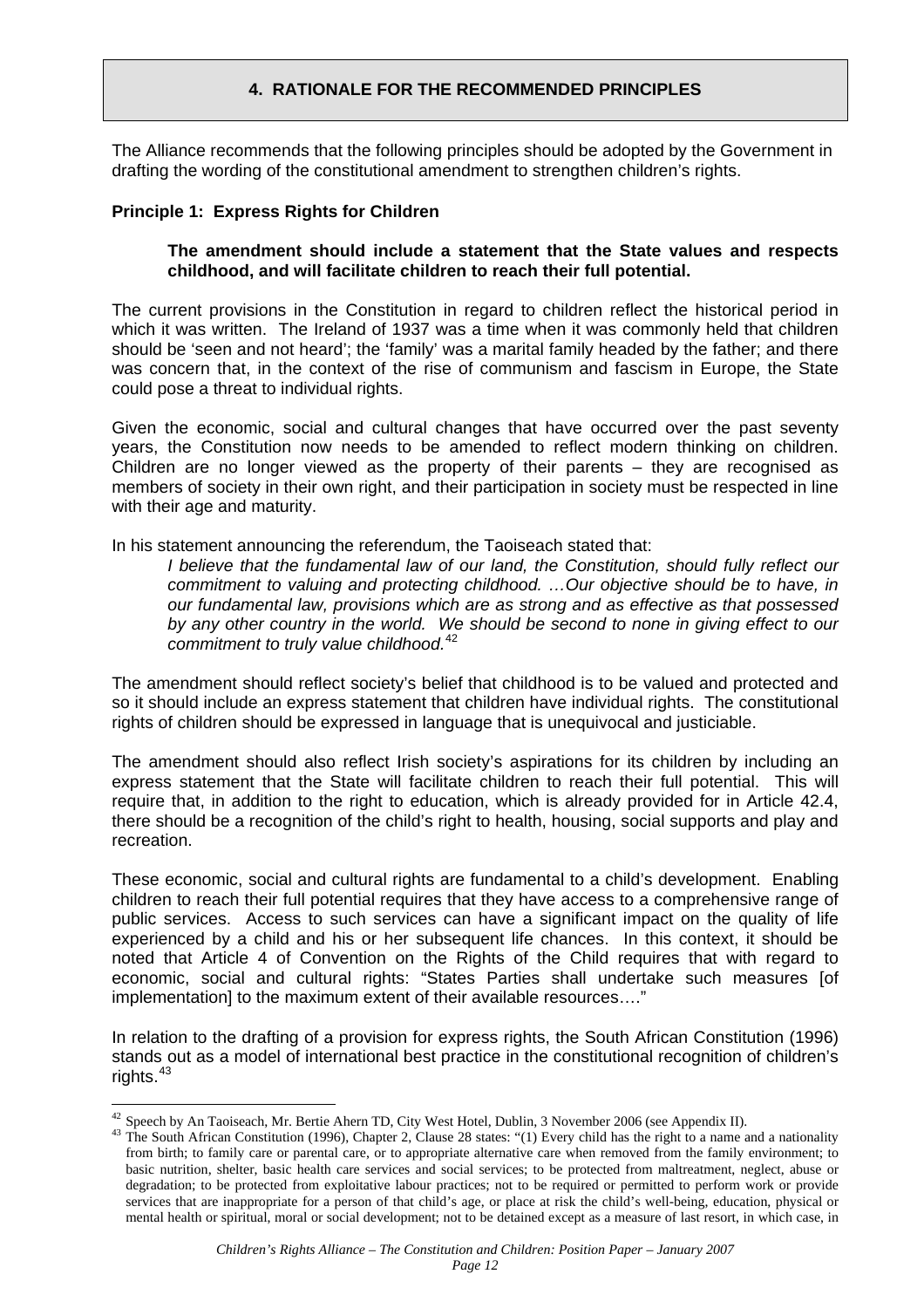The constitutional amendment should reflect Ireland's obligations under the Good Friday Agreement, which provides that all those living on the island of Ireland shall enjoy the same rights and an equivalent level of rights protection.

#### **Principle 2: Equality and Non-Discrimination**

#### **The amendment should aim to ensure that all children will be treated equally and that direct or indirect discrimination of any kind will be prohibited in all actions concerning children.**

The amendment should aim to ensure that all children are treated equally regardless of the child's or his or her parent's status or circumstances. This provision will promote equality in relation to accessing existing constitutional rights and provide for the prohibition of all forms of discrimination in actions concerning children, whether by legislative, executive, judicial or administrative authorities.

The amendment should give effect to the requirement of Article 2 of the UN Convention on the Rights of the Child that all children within the jurisdiction are entitled to rights without discrimination of any kind, "irrespective of the child's or his or her parent's or legal guardian's race, colour, sex, language, religion, political or other opinion, national, ethnic or social origin, property, disability, birth or other status." The amendment should also reflect the further requirement of Article 2 which places a positive obligation on the State to promote equality.

Of particular importance in the Irish context is that the amendment should prohibit discrimination based on the marital status or sexual orientation of the child's parents – it should ensure that the constitutional rights of all children are protected, irrespective of the form of family in which they live.

The amendment should prohibit discrimination based on the child's or his or her parent's disability, socio-economic status, age, cultural identity or membership of the Traveller Community, in line with the provisions of existing equality legislation.<sup>[44](#page-16-0)</sup>

Furthermore, the amendment should prohibit discrimination based on the legal status within Ireland of the child or his or her parents. The Alliance believes that the rights enshrined in the Constitution must be applicable to all children living within this jurisdiction. In this context, it should be noted that the child protection and child welfare provisions of Irish law do not make any exclusions on the basis of the citizenship of a child or his or her parents.

The promotion of equality and the prohibition of discrimination are particularly important given that over the past decade Ireland has become a country of significant inward migration with a consequent increase in the number of EU national and non-EU national children living in this jurisdiction.

#### **Definition of the Family**

 $\overline{a}$ 

A consistently raised issue during the consultation process undertaken by the Alliance was the need to reform the definition of the family under Article 41. Family diversity is a reality in Ireland: one child in three is now born to parents who are not married to one another; there has been an increase in the number of children whose parents are separated or divorced; many children live in reconstituted families, with non-biological parents and step-siblings. Many participants in the consultative process were of the view that the express recognition of the rights of the child and of all families will require a reformulation of Article 41.

addition to the rights a child enjoys under sections 12 and 35, the child may be detained only for the shortest appropriate period of time, and has the right to be kept separately from detained persons over the age of 18 years, and treated in a manner, and kept in conditions, that take account of the child's age; to have a legal practitioner assigned to the child by the state, and at state expense, in civil proceedings affecting the child, if substantial injustice would otherwise result; and not to be used directly in armed conflict, and to be protected in times of armed conflict. (2) A child's best interests are of paramount importance in

<span id="page-16-0"></span>every matter concerning the child. (3) In this section 'child' means a person under the age of 18 years."<br><sup>44</sup> The Equal Status Act, 2000 and the Employment Equality Act, 1998 prohibit discrimination on nine grounds: gende status; family status; age; disability; race; sexual orientation; religious belief; and membership of the Traveller Community.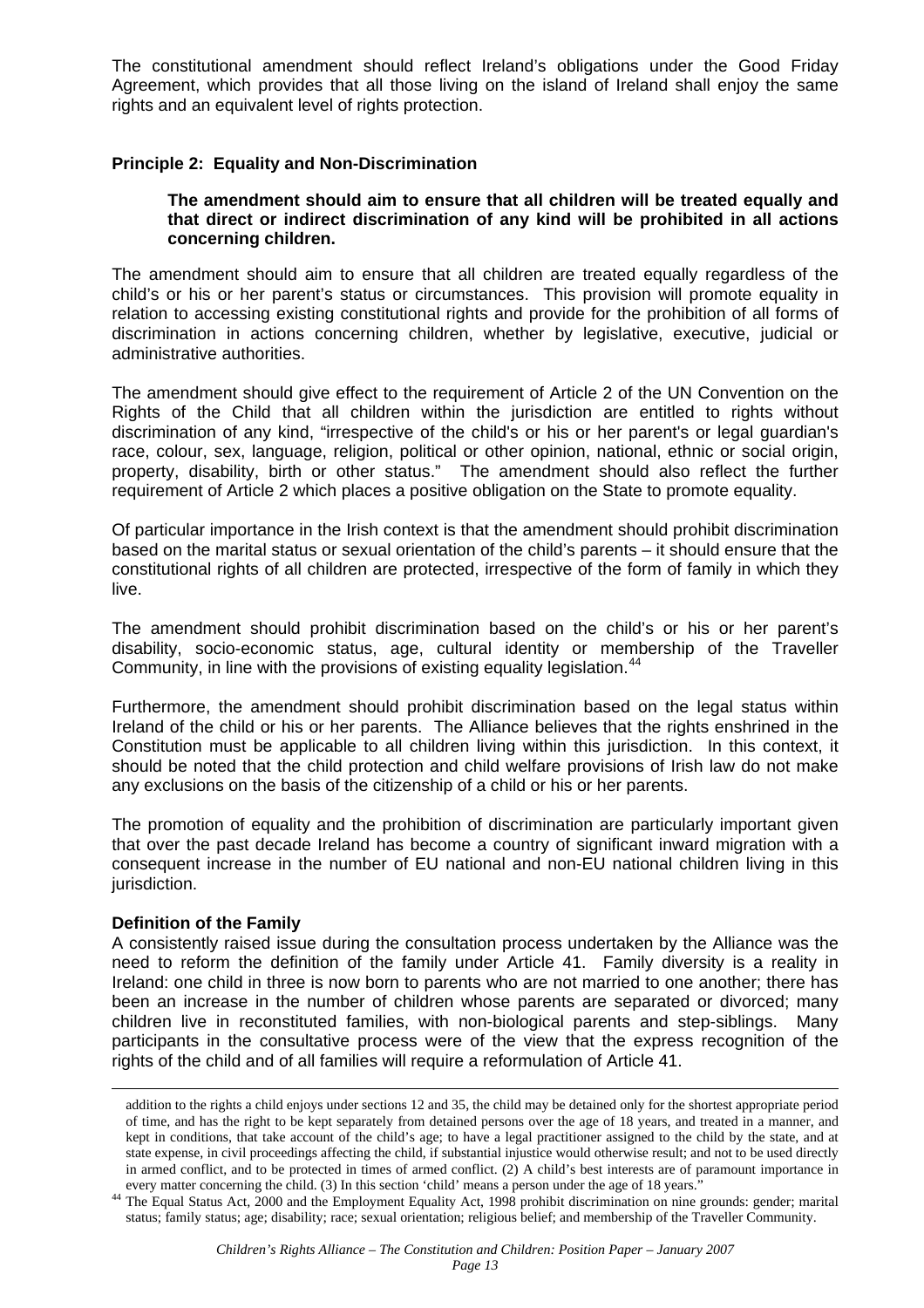#### **Principle 3: Best Interests**

#### **The amendment should include an express requirement that in all actions concerning children the best interests of the child shall be the paramount consideration.**

The 'best interests' principle is one of four overarching principles of the UN Convention (Article 3) and is a key principle for the Alliance.<sup>[45](#page-17-0)</sup>

The principle of 'best interests' of the child represents a holistic view of what is best for children and, depending on the age and maturity of the child, should incorporate the child's own views (see Principle 4 below). It is preferable to the use of the more narrow and limited concept of 'welfare'. Furthermore, it is also the accepted criterion for any assessment of State intervention in family life under Article 8 of the European Convention on Human Rights. $46$ 

The child's best interests are normally best protected by the parents of that child, but where a court is faced with a decision regarding a child's welfare it must have the power to, and moreover be obliged to, put the child's best interests at the centre of the case. The 'best interests' principle, coupled with the inclusion of express rights for children (Principle 1) and clear equality and non-discrimination guarantees (Principle 2), would act as a guide to the court in how to balance competing rights in any conflict between the interests of the family or the State, and the interests of the child.

The 'best interests' principle is not new to Irish domestic law: it has operated as part of child and family law since the 1960s. Under Section 3 of the Guardianship of Infants Act, 1964, a court is obliged to regard the welfare of the child as the first and paramount consideration in any proceedings before it, including the custody, guardianship and upbringing of an infant. Section 3 of the Child Care Act, 1991 (as amended) provides that, in the performance of its functions, the Health Service Executive "having regard to the rights and duties of parents, whether under the Constitution or otherwise shall regard the welfare of the child as the first and paramount consideration". In addition, Section 24 provides that in any court proceedings under this Act in relation to the care and protection of a child, the court shall regard the 'welfare' of the child as the first and paramount consideration.

However, when applying this 'welfare' test the courts have found themselves bound by Article 41 and Article 42 of the Constitution which place the interests of the constitutional (i.e. marital) family above those of the child. $47$ 

The Alliance believes that in a conflict between the interests of the family or the State and the interests of the child, the courts should be able to balance the interests of all parties, including the child, and should have as their starting point the principle of the best interests of the child, rather than the requirement to prove parental failure. The courts should be obliged to give paramount consideration to the child's best interests and this requirement should not be restricted by the marital status of the child's parents.

Inserting the 'best interests' principle into the Constitution will require that the best interests of the child be considered in all matters concerning children. The principle is of particular importance in family law decisions concerning a child in State care or a child subject to adoption proceedings; cases where a child's welfare or health is substantially at risk; and cases concerning guardianship, access, custody and continuity of upbringing.

The application of the principle should extend to asylum and immigration proceedings. This would reflect Ireland's current international and European human rights obligations, specifically under the Convention on the Rights of the Child and Article 8 of the European Convention on Human Rights. Experience from other jurisdictions has shown that consideration of the child's

<span id="page-17-0"></span><sup>&</sup>lt;sup>45</sup> Several other articles in the Convention refer to the best interests of the child including Article 21 on adoption.

<span id="page-17-1"></span><sup>&</sup>lt;sup>46</sup> Ursula Kilkelly (2004) "Child and Family Law" in Ursula Kilkelly (ed.) *European Convention on Human Rights and Irish*<br>Law, Bristol: Jordan Publishing.

<span id="page-17-2"></span><sup>&</sup>lt;sup>47</sup> *G. v. An Bord Uchtála* [1980] IR 32, at 56.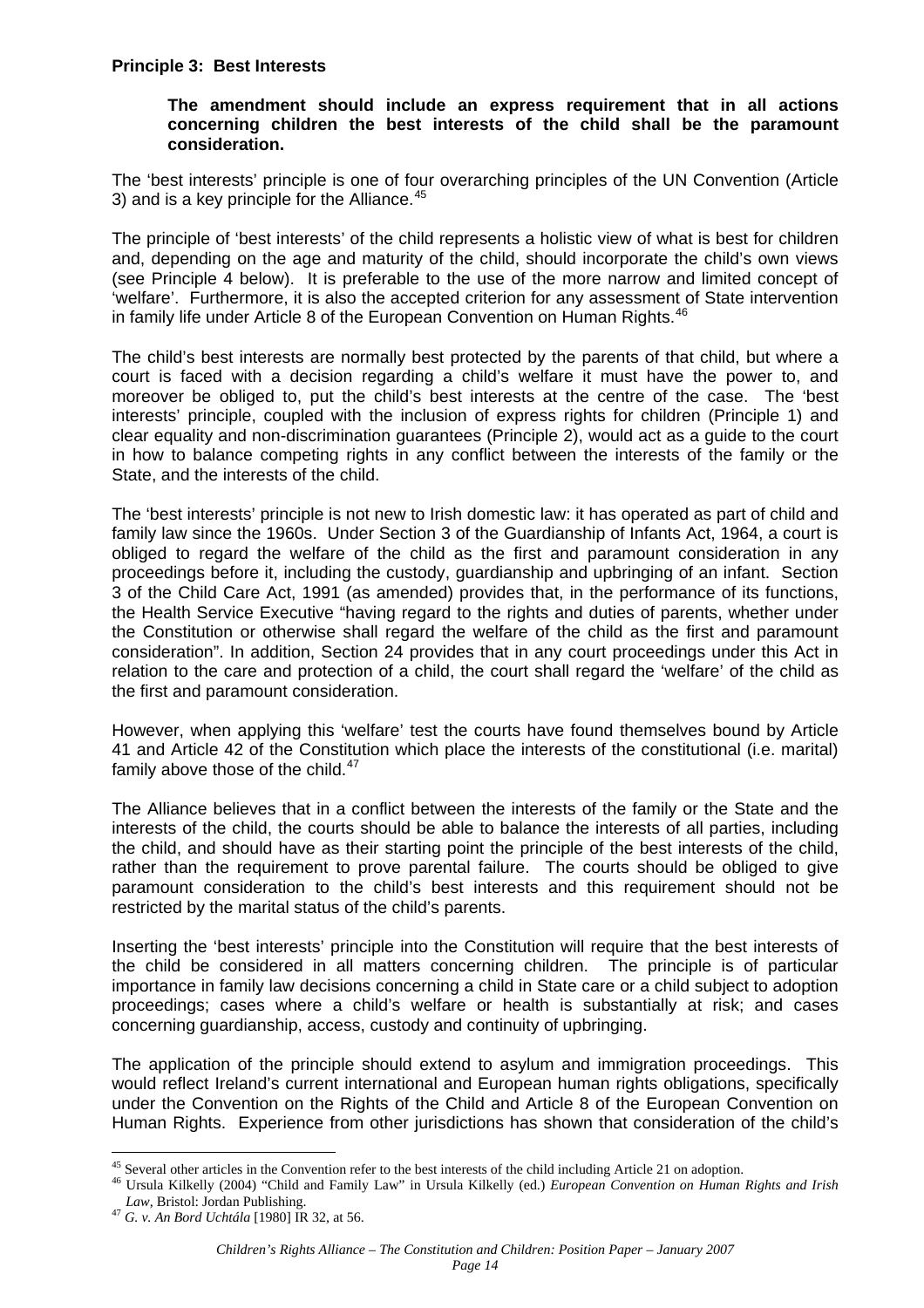best interests would not prevent the effective functioning of asylum processes or unduly limit the State's power to control immigration,<sup>[48](#page-18-0)</sup> nor would it automatically negate the State's ability to deport unsuccessful asylum seekers or undocumented migrants – including migrant families with children.<sup>[49](#page-18-1)</sup> The situation, under existing constitutional and European Convention on Human Rights jurisprudence, is that each case must be determined on its own merits. It is also important to note that in relation to separated children seeking asylum (unaccompanied minors), Ireland has followed international best practice by adopting the policy of not deporting those under the age of eighteen years.

#### **Principle 4: Right to be Heard**

#### **The amendment should provide for the right of every child to be heard in matters that affect him or her and to have his or her views given due weight in accordance with age and maturity.**

In line with Article 12 of the UN Convention on the Rights of the Child, a child should have the right to have his or her voice heard in matters affecting him or her. This is one of the four overarching principles of the Convention and is critical to the development of a societal approach to respecting the rights of the child.

Hearing children's voices is particularly important within the legal and care systems, in school settings and in health and social services. This principle is closely linked to the principle of the 'best interests' of the child (Principle 3), and the protection of children from abuse – given the importance of listening to children who have experienced abuse (see Principle 7 below).

Enshrining this principle in the Constitution would provide an impetus to the implementation of current legislative provisions for hearing the views of children and for the continued development of administrative practices to facilitate children's participation.<sup>[50](#page-18-2)</sup> It would also impact on the attitudes of society as a whole, and in particular those working with children, to create an environment conducive to enabling the voice of the child to be heard.

The need for significant change in this area is evidenced by the current gaps and inadequacies in relation to children being heard in legal and administrative proceedings that affect them.<sup>51</sup> For example, there has been a failure to develop and implement a comprehensive Guardian *ad Litem* service. The provision in the Children Act, 1997 to enable the appointment of a Guardian *ad Litem* in private family law proceedings has not yet been commenced, thereby denying children a voice in highly contentious custody and access cases affecting them.<sup>[52](#page-18-4)</sup> Furthermore, whilst a Guardian *ad Litem* can be appointed in public law cases (care proceedings and child protection cases), the appointment is not automatic. There is also a lack of statutory guidance as to the role and functions of a Guardian *ad Litem*.

Another example of the inadequate recognition of the right of the child to be heard is to be found in the situation of children who can be detained by court order in Special Care Units. Such children – who can be detained for a period of up to six months, with the possibility of an unlimited extension – are not entitled to legal representation at hearings or reviews concerning their care order.<sup>[53](#page-18-5)</sup>

 $\overline{a}$  $48$  For example, in Canada and the US. See Siobhan Mullally (2005) "Citizenship and Family Life in Ireland: Asking the

<span id="page-18-1"></span><span id="page-18-0"></span>Question 'Who Belongs'?" in *Legal Studies* 25(4).<br><sup>49</sup> See Shane Coleman, "Children's Referendum Unlikely Before Election", *The Sunday Tribune*, 19 November 2006.<br><sup>50</sup> Valuable work has begun in this area including the

<span id="page-18-3"></span><span id="page-18-2"></span>However, participation activities need to be integrated into public policy making.<br>
<sup>51</sup> Children may have their voice heard in legal proceedings affecting them by either direct input, independent legal representation or

<span id="page-18-5"></span><span id="page-18-4"></span><sup>&</sup>lt;sup>52</sup> The Children Act, 1997 inserted a new section, section 28, into the Guardianship of Infants Act, 1964.<br><sup>53</sup> Special Care Orders are provided for in Section 16 of the Children Act, 2001 which amends the Child Care Act, Care Orders are made in circumstances where "the behaviour of the child is such that it poses a real and substantial risk to his or her health, safety, development or welfare, and the child requires special care".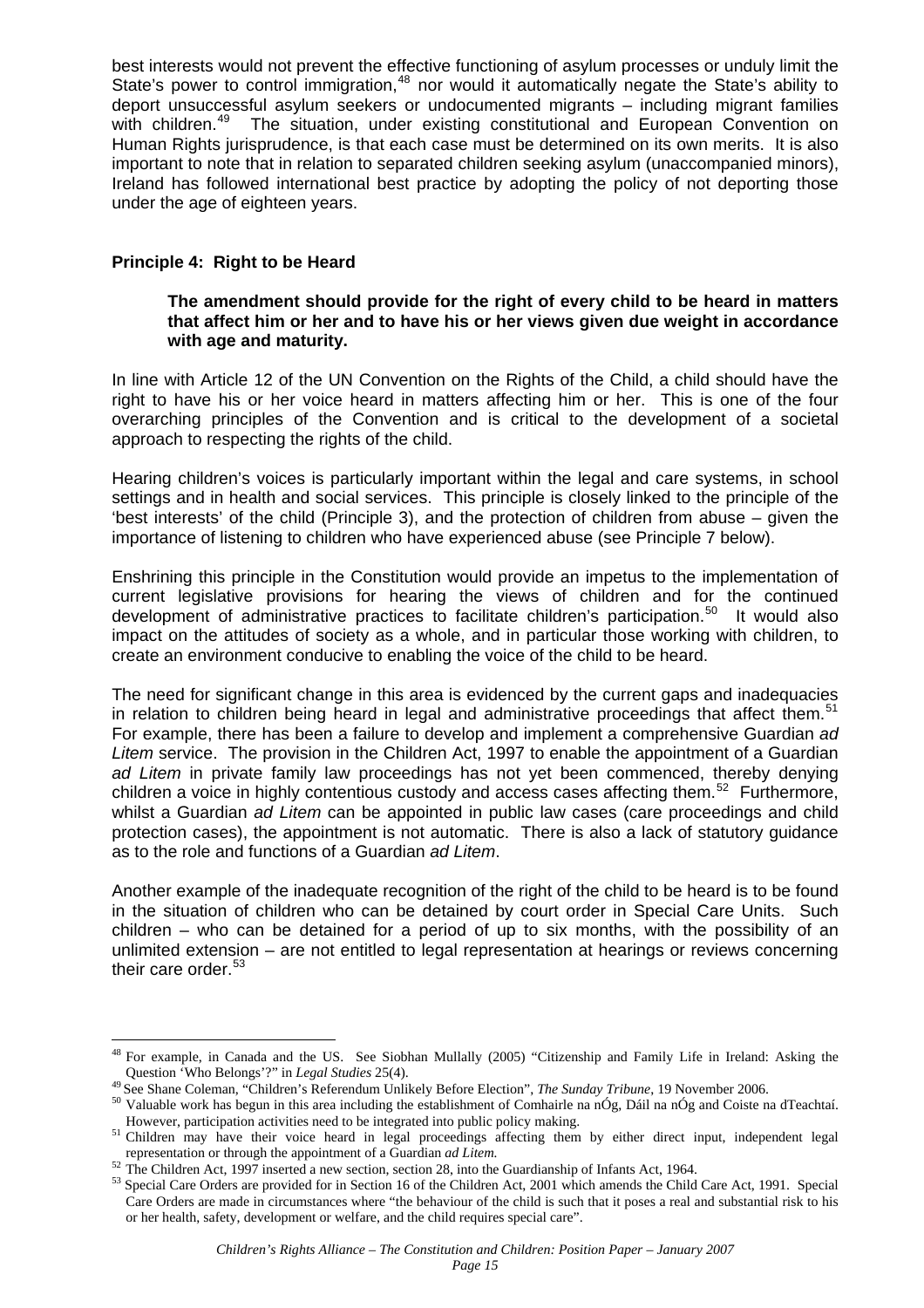#### **Principle 5: Societal Position and Authority of Parents and the Family**

#### **The amendment should respect the societal position and authority of parents and the family.**

The Alliance believes it is possible to give greater protection to children without diminishing the very important role of the family: the rights of the family and the rights of the child are not mutually exclusive.

Furthermore, the Alliance believes this amendment has the potential to strengthen families by improving the entitlements of children and placing an onus on the State to support children and their families. Indeed, the majority of judicial actions to secure children's rights are initiated on the child's behalf by the child's parents or carers in an attempt to ensure that their child has access to State assistance – for example, educational or therapeutic supports.

The courts interpret the legal status of individuals on the basis of the weight given to their rights under the Constitution. As the rights of children are not explicitly stated in the Constitution, it is often not possible for them to be taken into account by the courts. The inclusion of express rights for children will provide the courts with the power to balance a range of rights – the personal rights of parents; the rights of the child; the rights of the family; and the rights of the State (as guardian of the common good) – but it will not create an automatic supremacy of rights.

The proposal to include the 'best interests' principle will, however, provide that in a case where the wishes of parents are in conflict with the interests of the child, the courts will be able to base their judgment on what is deemed to be in the best interests of the child. This will remove the automatic presumption under the current constitutional provisions that the best interests of the child lie within the marital family. The Alliance believes that the removal of this automatic presumption is necessary to uphold the rights of the child and that it will not unduly undermine the current strong protection given to the family by the Constitution.

#### **Principle 6: Right to Family Life and Continuity of Care**

 $\overline{a}$ 

#### **The amendment should include the right of every child to be cared for by his or her parents or family, or to appropriate alternative care and protection when either temporarily or permanently deprived of his or her family environment, and to continuity in his or her upbringing.**

In line with Article 7 of the UN Convention on the Rights of the Child, the amendment should recognise the right of the child to be cared for by his or her parents, in so far as this is practicable. This would provide an impetus for the further development of a range of child and family support services. Under the Child Care Act, 1991, the State is empowered to provide support to families and children in regard to whom they have concerns, but there is no statutory entitlement to these supports, and their development has been patchy and inadequate.<sup>[54](#page-19-0)</sup>

The amendment should also aim to recognise and protect the principle of continuity of care. This principle is recognised in Article 20.3 of the Convention, and its importance derives from the child's need to experience stability and continuity in arrangements for his or her care, particularly during the early years.

The amendment should likewise recognise the right, contained in the Convention, of a child to have account taken of his or her "ethnic, religious, cultural and linguistic background", when alternative care arrangements are being made. In Ireland, this has particular relevance for children in the Traveller Community, as well as for children from the diverse range of ethnic groups who now live in Ireland.

<span id="page-19-0"></span><sup>54</sup> Section 3 (3) of Child Care Act, 1991 proves that the Health Service Executive shall "provide child care and family support services, and may provide and maintain premises and make such other provision as it considers necessary or desirable for such purposes".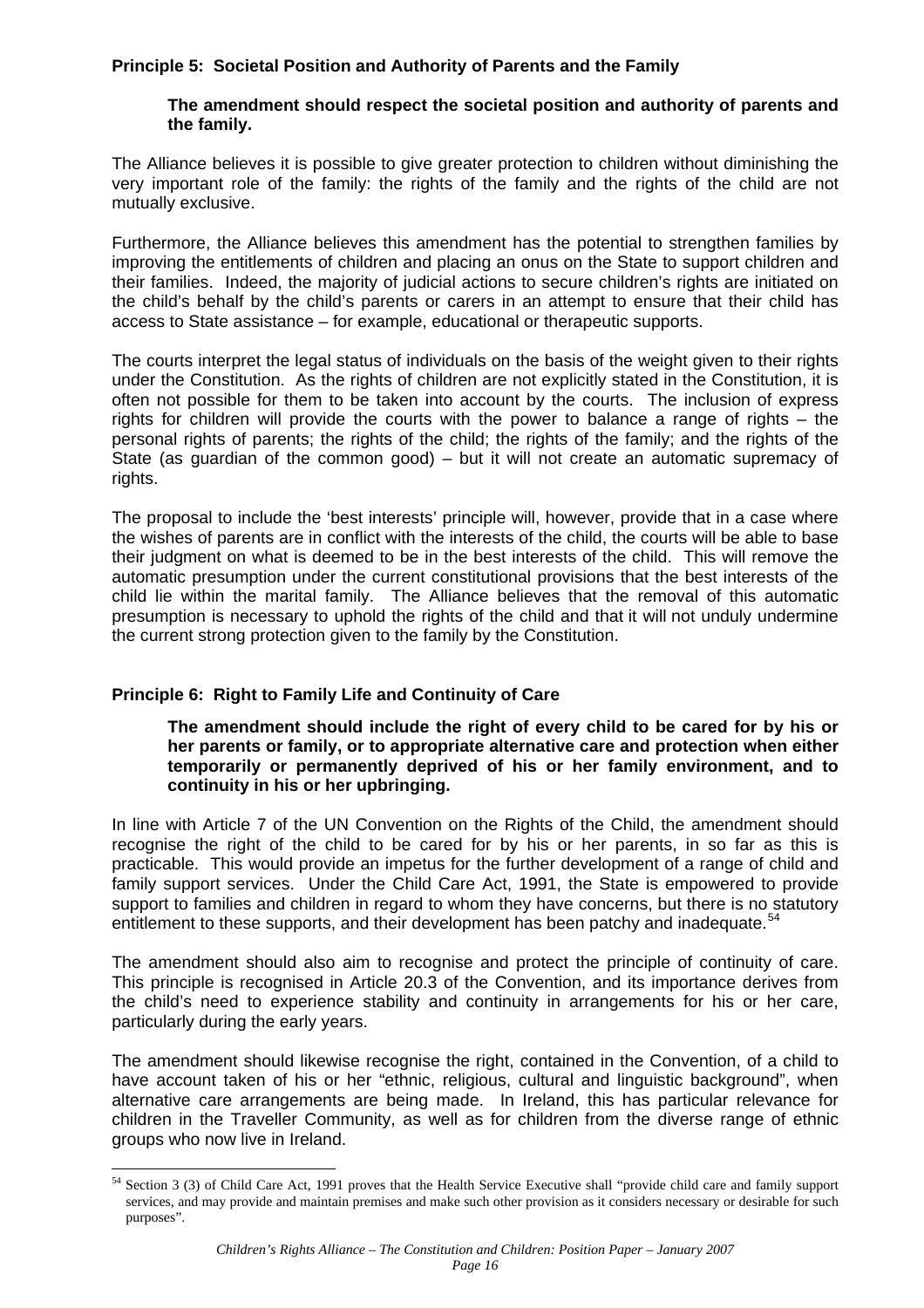#### **Principle 7: Protection from Abuse**

#### **The amendment should expressly state the right of every child to be protected from all forms of physical, emotional and sexual abuse or exploitation.**

In announcing the referendum the Taoiseach stated that we should "amend our Constitution so that it enshrines the very highest possible standards of protection for children".<sup>[55](#page-20-0)</sup>

In line with the requirements of Articles 19 and 34 of the UN Convention, the amendment should include the right of the child to be protected from all forms of abuse.

Child protection is covered by a number of legislative provisions.<sup>[56](#page-20-1)</sup> The definitions used in existing legislation highlight the range of issues covered by the term abuse. The Child Care Act, 1991 includes in its definition assault, ill-treatment, neglect, sexual abuse, avoidable impairment or neglect of the child's health, development or welfare.

The Children Act, 2001 makes it an offence "for any person who has the custody, charge or care of a child wilfully to assault, ill-treat, neglect, abandon or expose the child, or cause or procure or allow the child to be assaulted, ill-treated, neglected, abandoned or exposed, in a manner likely to cause unnecessary suffering or injury to the child's health or seriously to affect his or her wellbeing." [57](#page-20-2)

In this context the Act defines the offence of neglect of a child as arising when a parent or care giver:

- (a) fails to provide adequate food, clothing, heating, medical aid or accommodation for the child, or
- (b) being unable to provide such food, clothing, heating, medical aid or accommodation, fails to take steps to have it provided under the enactments relating to health, social welfare or housing.<sup>[58](#page-20-3)</sup>

The Children Act, 2001 defines a child's health or wellbeing as referring to "the child's physical, mental or emotional health or wellbeing;<sup>"[59](#page-20-4)</sup> and ill-treatment of a child as "any frightening, bullying or threatening of the child, and 'ill-treat' shall be construed accordingly."<sup>[60](#page-20-5)</sup>

Adding to these legislative safeguards in relation to child abuse by providing constitutional recognition for the right of a child to protection from abuse would provide the basis for ensuring an adequate and comprehensive State response to children who have been abused and those at risk of abuse. It would also place an onus on the State to take all measures, through the criminal justice system and through support, care and therapeutic services, to prevent abuse and to respond to the needs of victims of abuse.

#### **Principle 8: Duty of the State to Intervene to Uphold the Child's Rights**

#### **Article 42.5 should be recalibrated to enable the State to fulfil its duty to intervene when necessary to uphold the child's rights.**

There is a need to recalibrate Article 42.5 to enable the State to fulfil its duty to intervene when deemed necessary in order to uphold children's rights.

Normally, the best interests of a child are promoted by and within his or her family. Unfortunately, in some cases families can be unintentionally, or in rare instances intentionally,

<span id="page-20-0"></span><sup>&</sup>lt;sup>55</sup> Speech by An Taoiseach, Mr. Bertie Ahern TD, City West Hotel, Dublin, 3 November 2006 (see Appendix II).

<span id="page-20-1"></span><sup>&</sup>lt;sup>56</sup> Provisions are also contained in the Child Trafficking and Pornography Acts, 1998–2004, section 3, which prohibit sexual exploitation and the use of children in prostitution and pornographic performances and materials.  $57$  Children Act, 2001, Section 246 (1).  $58$  *Ibid.*, Section 246 (5).

<span id="page-20-2"></span>

<span id="page-20-4"></span><span id="page-20-3"></span><sup>58</sup> *Ibid.,* Section 246 (5). 59 *Ibid.,* Section 246 (6). 60 *Ibid.,* Section 246 (7).

<span id="page-20-5"></span>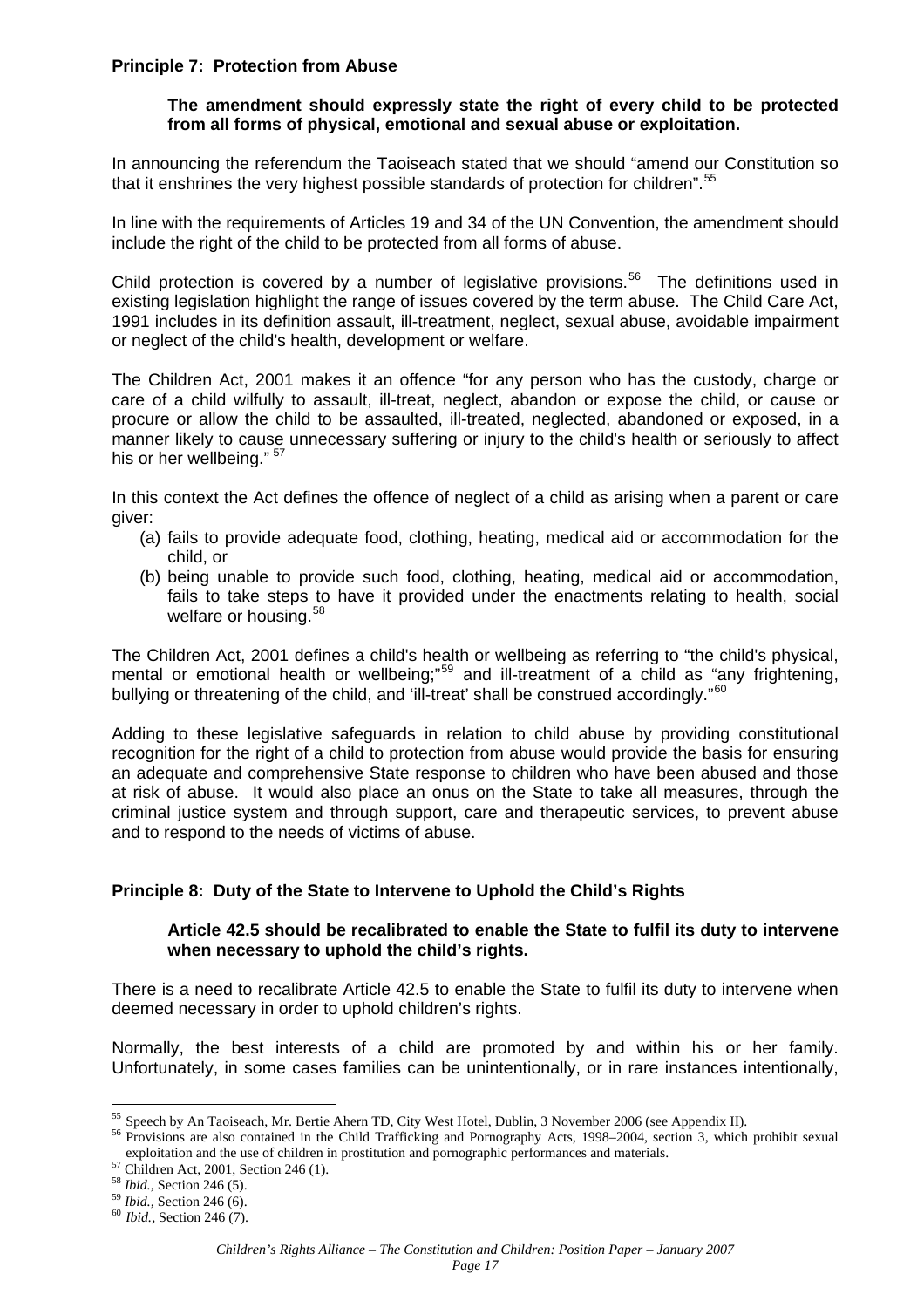damaging places for children. In cases where children require protection, the State must be adequately empowered to undertake its duty to intervene to support and assist families or, as a measure of last resort, to remove a child from his or her family.

It is important to note that the majority of children  $(57%)^{61}$  $(57%)^{61}$  $(57%)^{61}$  who are in the care of the State are under a 'Voluntary Care Order' – their parents have consented to their care placement and continue to exercise parental authority.[62](#page-21-1) A smaller number of children are in the care of the State under a 'Statutory Care Order' – their parents have been deemed to have failed in their duty of care to their child and the State has assumed parental authority over the child up to the age of eighteen years.<sup>[63](#page-21-2)</sup>

An amendment to reflect the duty of the State to intervene to uphold children's rights would place an onus on the State to undertake initiatives to prevent abuse and to proactively support vulnerable children and families. In some instances, children enter State care as a result of their parents' inability to care for them – this may be as a result of physical or mental illness, addiction, or due to their inability to provide an adequate home environment for the child (through, for example, poverty or homelessness). The State should take all possible actions to support such families so as to enable them care for their children in their home environment. Furthermore, when a child is placed in care, the State should take all actions necessary to ensure that the child is able to return to his or her family at the earliest opportunity, with the proviso that this is in the child's best interest.<sup>[64](#page-21-3)</sup>

To recalibrate Article 42.5, the Alliance suggests that the phrase "for physical or moral reasons" be removed so as to ensure that the courts can intervene appropriately in exceptional circumstances where the welfare of the child is at risk.

#### **Principle 9: Adoption of Children of Marital Families**

#### **The amendment should empower the Oireachtas to enact laws that will allow for the adoption of children irrespective of the marital status of the child's parents.**

Arising from the Convention on the Rights of the Child, all children have a right to alternative family care if the need arises, regardless of the marital status of their natural parents.

The amendment should address the barriers within the legal system that, in many instances, stand in the way of the adoption of children of parents who are married to one another. As previously noted, the Adoption Act, 1988 provides for the adoption of children of married parents but, as a result of the constraints of existing constitutional provisions, this legislation only allows such adoptions following the establishment of parental failure that is deemed to be permanent (see p. [6](#page-9-5)). Addressing this issue is particularly important for the several hundred children who have been in long-term foster care for a significant period but who can not be adopted by their foster families.

#### **Principle 10: Right to Identity**

#### **The amendment should provide for the right of every child to have his or her identity protected, and to know his or her parents, as far as is practicable.**

Children have the right to their identity and to know their origins, regardless of the marital status of their parents, the manner in which they were conceived or whether they were placed in State care or adopted.

<span id="page-21-0"></span> $\overline{a}$ <sup>61</sup> Department of Health and Children (2004), *Preliminary Analysis of Child Care Interim Dataset 2004*, Table 6.2: Legal Basis for Care of Children in Care: Percentage Breakdown, Dublin: Department of Health and Children.<br>
<sup>62</sup> Section 4 of the Child Care Act, 1991.<br>
<sup>63</sup> Section 18 of the Child Care Act, 1991.<br>
<sup>64</sup> K. and T. *v Finland*, iudgme

<span id="page-21-2"></span><span id="page-21-1"></span>

<span id="page-21-3"></span>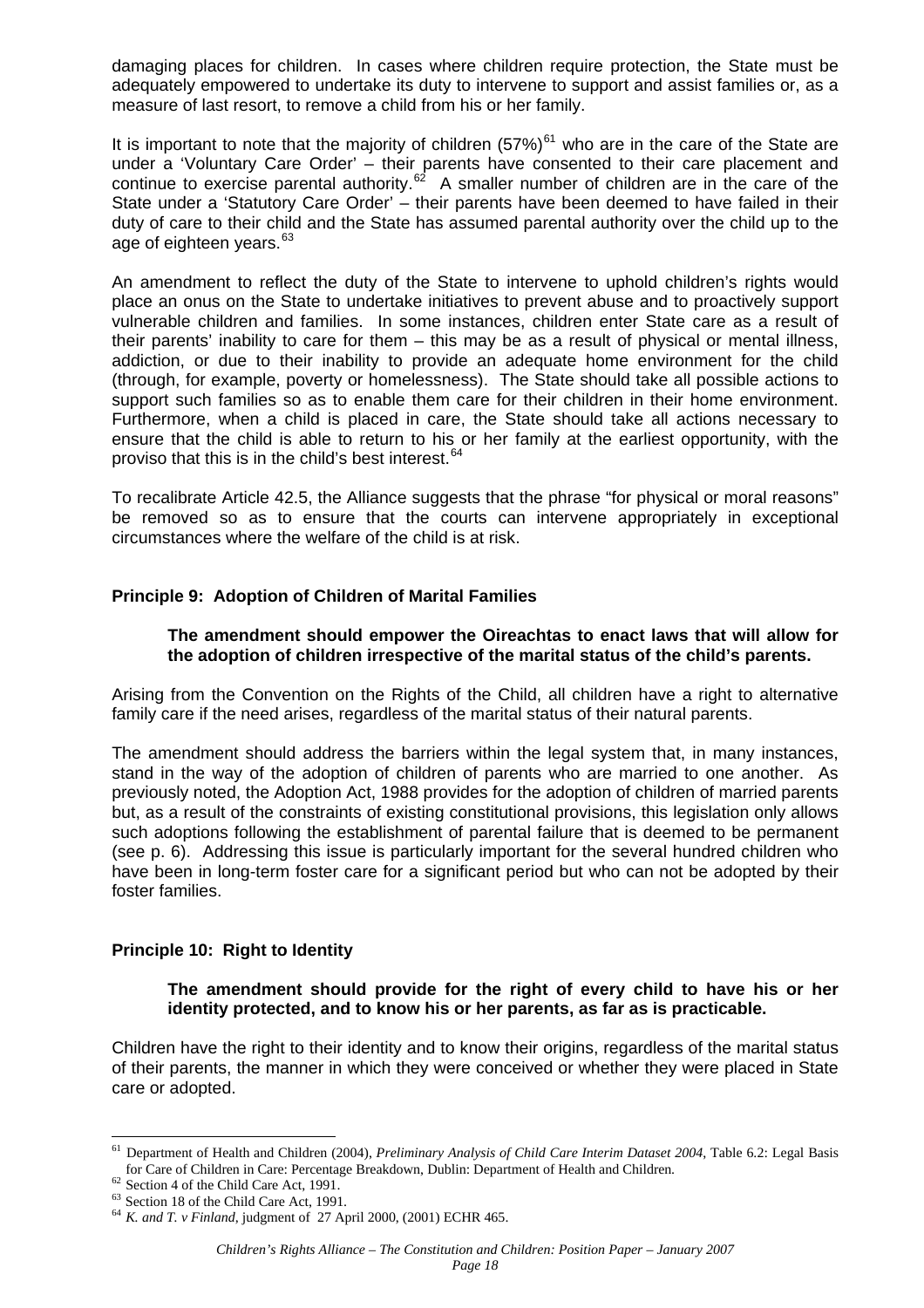Articles 7, 8, 29, 30 and 31 of the UN Convention state the right of a child to have his or her identity respected and to know the identity of his or her birth parents, as far as possible. Understanding their family and cultural identity is of huge significance to children, particularly in their teenage years, and can have a profound impact on their psychological development and stability. The right to identity also entitles a child to relevant genetic and health information.

The Supreme Court decision in *IO'T v B* [1998] held that a child's right to know his or her mother was an unenumerated constitutional right which flowed from the natural and special relationship between a mother and her child, but that the mother's right to privacy was also a constitutional right and took precedence over the child's right.<sup>[65](#page-22-0)</sup>

The insertion of the right to identity into the Constitution would bring forward reforms in legislation and practice which currently impede a child's rights to have their identity preserved and to know their parents. In the first instance, this relates to the registration of parents' names on their child's birth certificate. Currently, whereas children of married parents are registered under both the father's name and the mother's maiden name, children of parents who are not married are registered under the mother's name with the registration of the father's name being optional.<sup>[66](#page-22-1)</sup> There is no specific legislation governing birth registration of children born through assisted human reproduction, involving donors or surrogate mothers. There is also a need to reform the adoption system to provide for the introduction of an 'open or semi-open' system of adoption.<sup>[67](#page-22-2)</sup>

It is recognised that in some instances, including adoption cases, it may be desirable, in the child's interests, to regulate the time and manner in which a child should be entitled to information concerning their identity. Consequently, this issue needs to be subject to regulation by law in the interests of the child. The *Report of the Commission on Assisted Human Reproduction* recommended that on reaching maturity (i.e. at eighteen years) a person should acquire entitlement to access information as to the identity of the donor(s) involved in his or her conception, the identity of his or her surrogate mother or, where relevant, the genetic parents. Similarly, the *Adoption Legislation Consultation Discussion Paper* recommended that, from the age of eighteen years, a person should have the right to his or her birth certificate, personal information from files and relevant information about birth parents.<sup>[68](#page-22-3)</sup>

In summary, while it is accepted that a child may not be entitled to access information regarding their identity until adulthood, the specific measures and procedures that will enable the exercise of the right to identity will need to provide for the appropriate collection and retention of information during the time the person is still a child. The constitutional recognition of the child's right to identity would be an important factor in bringing about necessary legislative and administrative reform.

#### **Principle 11: Definition of the Child**

#### **The amendment should define a child as any person up to eighteen years of age.**

The Constitution does not contain a definition of the child. Article 16 does, however, set eighteen years as the age for entitlement to vote.

Article 25 provides that in any interpretative conflict of its provisions between the two official languages (Irish and English), the national language (Irish) version will prevail. The correlative in the Irish version of the word 'child' in the English version is 'leanbh', which is generally assumed to refer to an infant or young child.

 $\overline{a}$ 

<span id="page-22-1"></span><span id="page-22-0"></span> $^{65}$  *IO'T v B* [1998] 2 IR 321. See also *Odievre v France*, 42326/98 [2003] ECHR 86.<br><sup>66</sup> The Alliance has called for legislative reform, with the caveat that in cases where this is demonstrably not in the best intere of the child an exception should be made. Such legislative change should be accompanied by a public information campaign. Children's Rights Alliance.

<span id="page-22-3"></span><span id="page-22-2"></span><sup>&</sup>lt;sup>67</sup> See Geoffrey Shannon (2005) *Child Law*, Dublin: Thomson Round Hall.<br><sup>67</sup> See Geoffrey Shannon (2005) *Child Law*, Dublin: Thomson Round Hall.<br><sup>68</sup> Geoffrey Shannon (2003) *Adoption Legislation Consultation Discussion* Adoption Contact, p. 23 (available at www. http://www.dohc.ie/publications/adoption\_legislation\_consultation.html).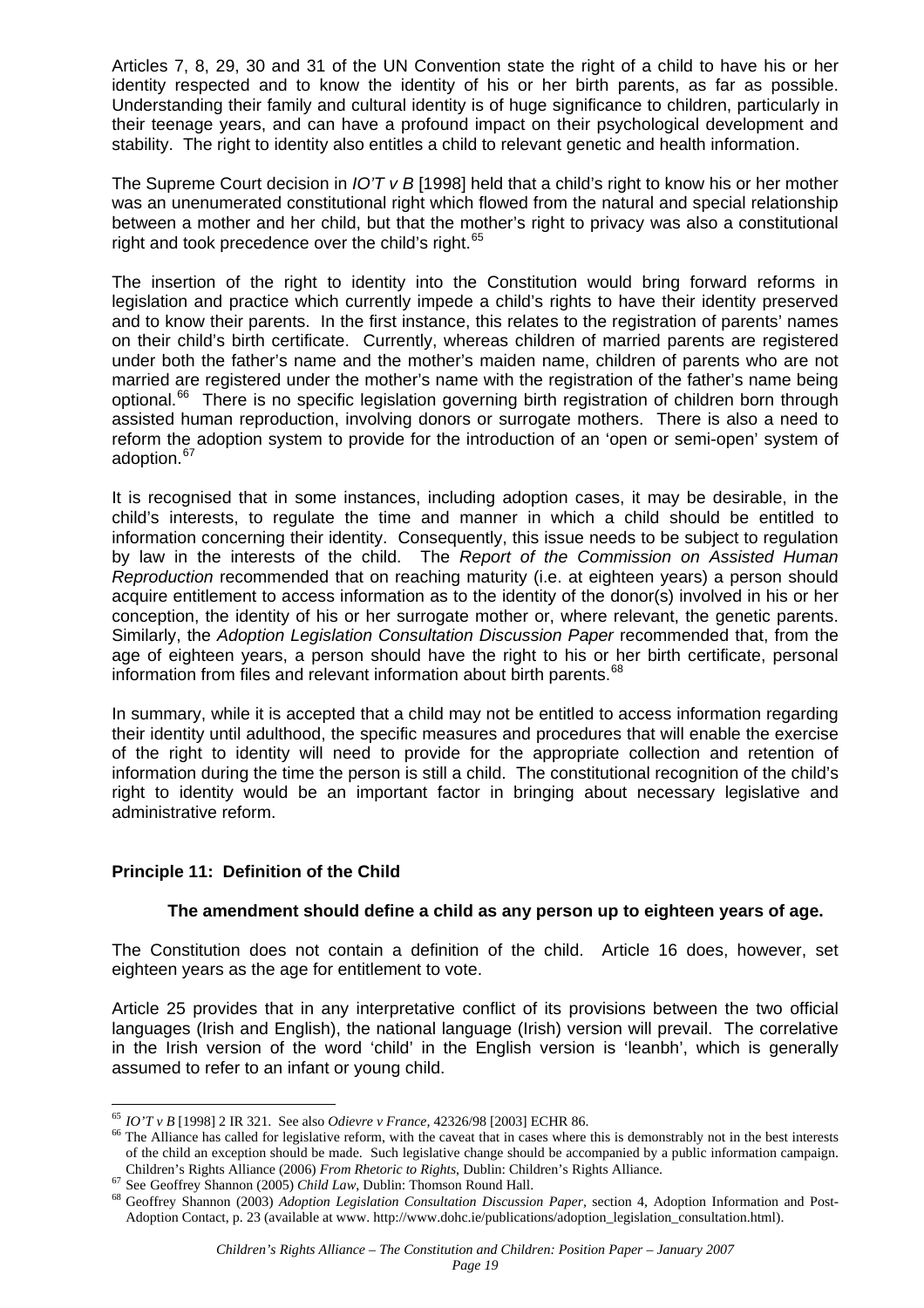In the Sinnott case, Justice Hardiman referred to 'leanbh' as carrying the connotation of age rather than membership of a family, such as 'offspring' or 'descendant' – terms that may apply to a person of any age. The judgment ruled against use of the definition of a child based on membership of a family, but did not specify at what age childhood ends.<sup>[69](#page-23-0)</sup>

The amendment should clearly define a child as a person under eighteen years, in line with Article 1 of the UN Convention on the Rights of the Child and with the definition used in the National Children's Strategy,<sup>[70](#page-23-1)</sup> and in the provisions of legislation affecting children such as the Child Care Act, 1991 and the Children Act, 2001.

This provision should not preclude the enactment of legislation which, recognising children's evolving capacities, provides them with increased rights, even before the age of eighteen years.

Furthermore, the provision should not preclude the enactment of legislation to enable the State to provide support and protection for vulnerable adults based on their experience as a child, such as aftercare services for those who have left State care<sup> $71$ </sup> and services for persons with a disability who require either additional support in their transition to adulthood and independence, or ongoing support due to a developmental disability.

#### **Principle 12: The Language of Rights and Compliance with the UN Convention**

#### **The amendment should use the language of rights and be fully compliant with the UN Convention on the Rights of the Child.**

It is vital that the amendment is drafted in the language of rights – in other words, language that states in explicit terms the rights to which children are entitled. The amendment must contain provisions that are justiciable.

Using the language of rights will ensure that the interests of children will be on a par with those of persons whose rights are already explicitly recognised in the Constitution. Without a rightsbased approach, no framework will exist to allow failures to protect children's rights to be challenged in the courts or elsewhere.<sup>[72](#page-23-3)</sup>

To ensure compatibility with the Convention on the Rights of the Child and consistency with best practice elsewhere, it is important that the language of the amendment is harmonised with, and modelled on, the language of the Convention.

Ireland ratified the Convention without reservation in 1992. The Convention, which is the most widely ratified of all human rights treaties, presents the minimum standards a State Party should meet in protecting the rights of children.<sup>[73](#page-23-4)</sup> Article 4 of the Convention places an obligation on the State to undertake all measures necessary "for the implementation of the rights recognized in the present Convention".

Article 29.6 of the Irish Constitution states: "No international agreement shall be part of domestic law of the State save as may be determined by the Oireachtas". As a consequence, international conventions are not binding under Irish law unless they are specifically incorporated into domestic legislation. As its provisions and principles have not been incorporated into domestic law, the Convention does not form part of Ireland's domestic legal system and therefore can have only a persuasive, rather than a binding, effect on the courts.

<span id="page-23-0"></span> $69$  Sinnott v. Minister for Education [2001] IESC 63; [2001] 2 IR 545.

<span id="page-23-2"></span>

<span id="page-23-1"></span><sup>&</sup>lt;sup>70</sup> The National Children's Strategy: Our Children – Their Lives (2000) Dublin: Stationery Office.<br><sup>71</sup> Section 45 of the Child Care Act, 1991 enables the provision of aftercare services.<br><sup>72</sup> Ursula Kilkelly (2006) *Bri* 

<span id="page-23-4"></span><span id="page-23-3"></span><sup>(</sup>available at www.ucc.ie/law).  $73$  See Appendices IV and V for further information on the Convention.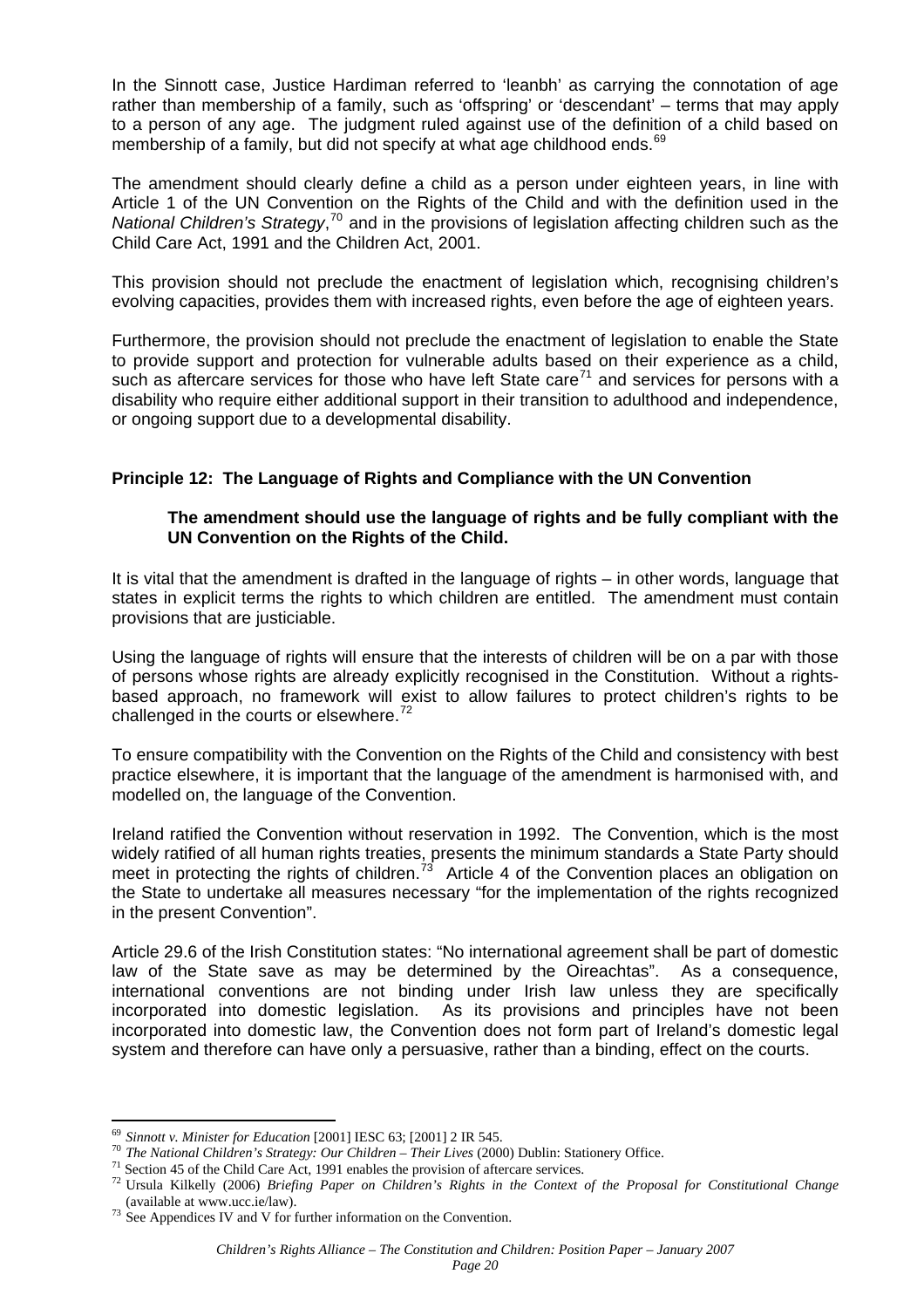In 1998, and again in 2006, the Committee on the Rights of the Child recommended that Ireland incorporate the UN Convention on the Rights of the Child into its domestic law to ensure that children's rights were effectively protected.<sup>[74](#page-24-0)</sup> The Committee has also highlighted 'enforcement' as the key to the implementation of children's rights. This means putting in place an effective remedy to ensure that every child whose rights are violated has the opportunity to have them vindicated in an effective way, including through the legal process.<sup>[75](#page-24-1)</sup>

#### **Principle 13: Unambiguous Language**

#### **The amendment should be expressed in clear language that will be unambiguous within a legal context and, as far as possible, will be relevant both now and in the future.**

Any amendment must fit within the current style and use of language in the Constitution so as to ensure coherence and preserve the integrity of the overall text. The amendment should be concise and use clear language that can be readily understood by the general public.

The language should be unambiguous within a legal context to ensure that the legislature and courts are given clear direction as to its meaning. This will also reduce the likelihood of any unforeseen or unintended consequences of the amendment through the process of judicial review. As far as possible, the language should also be timeless so that it will be relevant both now and in the future.

#### **Principle 14: Exclusion from Armed Forces**

#### **The amendment should prohibit the conscription or recruitment of those under eighteen years into the armed forces.**

Article 15.6 of the Constitution states that: "The right to raise and maintain military forces or armed forces is vested exclusively in the Oireachtas". There is no constitutional prohibition on the conscription, recruitment or deployment of young people under eighteen years in the armed forces.

Article 28 provides for the introduction of emergency powers, and Article 28.3.3 provides that legislation passed by the Oireachtas or any other acts of Government in time of war or armed rebellion are immune from constitutional challenge. This Article does not prohibit the use of those under eighteen years in the armed forces in an emergency situation. Furthermore, under Article 28.3.3 emergency powers can be invoked in situations where the State itself is not participating in a war, but where the Oireachtas has deemed the State's 'vital interests' to be affected.

At present, the minimum age for voluntary recruitment in Ireland is seventeen years, with a minimum age of sixteen years for apprentices.<sup>[76](#page-24-2)</sup> Current regulations and practice can not guarantee that young people under eighteen years will not participate in hostilities, become a target of attack<sup>[77](#page-24-3)</sup> or be sent to serve aboard. The fact that these occurrences are unlikely is irrelevant: the possibility exists and there is no constitutional barrier to a future policy change in response to different circumstances.

<span id="page-24-0"></span> $\overline{a}$ 74 UN Committee on the Rights of the Child (1998) *Concluding Observations of the Committee on the Rights of the Child, Ireland*, UN Doc. CRC/C/15/Add.85 and UN Committee on the Rights of the Child (2006) *Concluding Observations of the* 

<span id="page-24-1"></span>*Committee on the Rights of the Child, Ireland, UN Doc. CRC/C/IRL/CO/2.*<br><sup>75</sup> UN Committee on the Rights of the Child (2003) *General Comment No. 5, General measures of implementation of the* Convention on the Rights of the Child (arts. 4, 42 and 44, para. 6), CRC/GC/2003/5, 27 November 2003.<br><sup>76</sup> Optional Protocol to the UN Convention on the Rights of the Child on the involvement of children in armed conflict

<span id="page-24-2"></span>Declarations and Reservations (http://www.unhchr.ch/html/menu2/6/crc/treaties/declare-opac.htm and

<span id="page-24-3"></span>http://www.ohchr.org/english/countries/ratification/11\_b.htm#reservations). The example, in the military providing 'Aid to the Civil Power' (assistance by the armed forces to the police in maintaining law and order).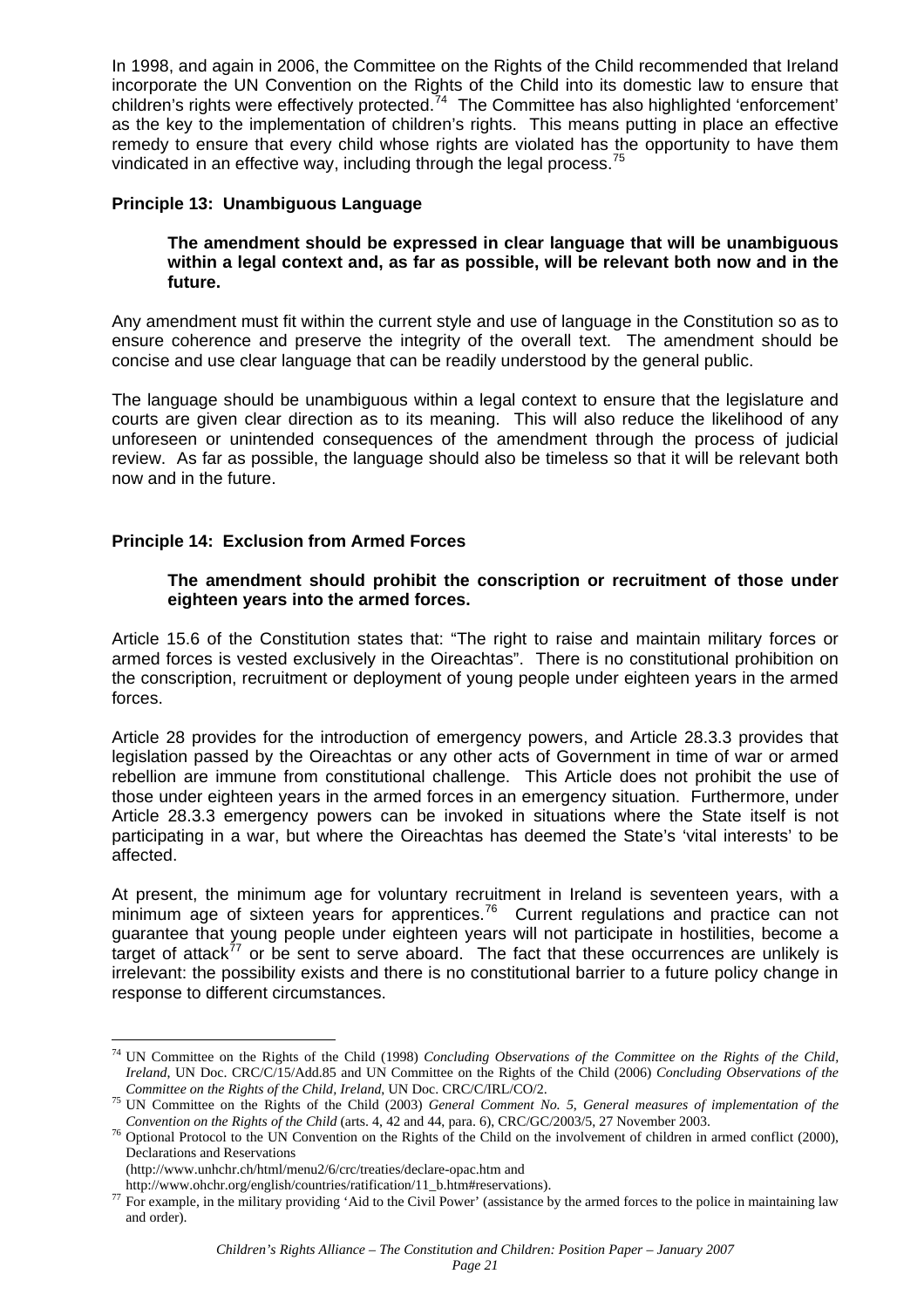The Alliance recognises that the Constitution does not prohibit the introduction of legislative reform to prohibit recruitment and conscription of those under eighteen years into the armed forces. Nevertheless, the fact that the Constitution does not explicitly require the exclusion of those under eighteen years is a gap that should be closed. One method of addressing this issue would be through the inclusion of a definition of the child in the Constitution as being all persons under eighteen years. Articles 15 and 28 would then have to be read in conjunction with such an amendment.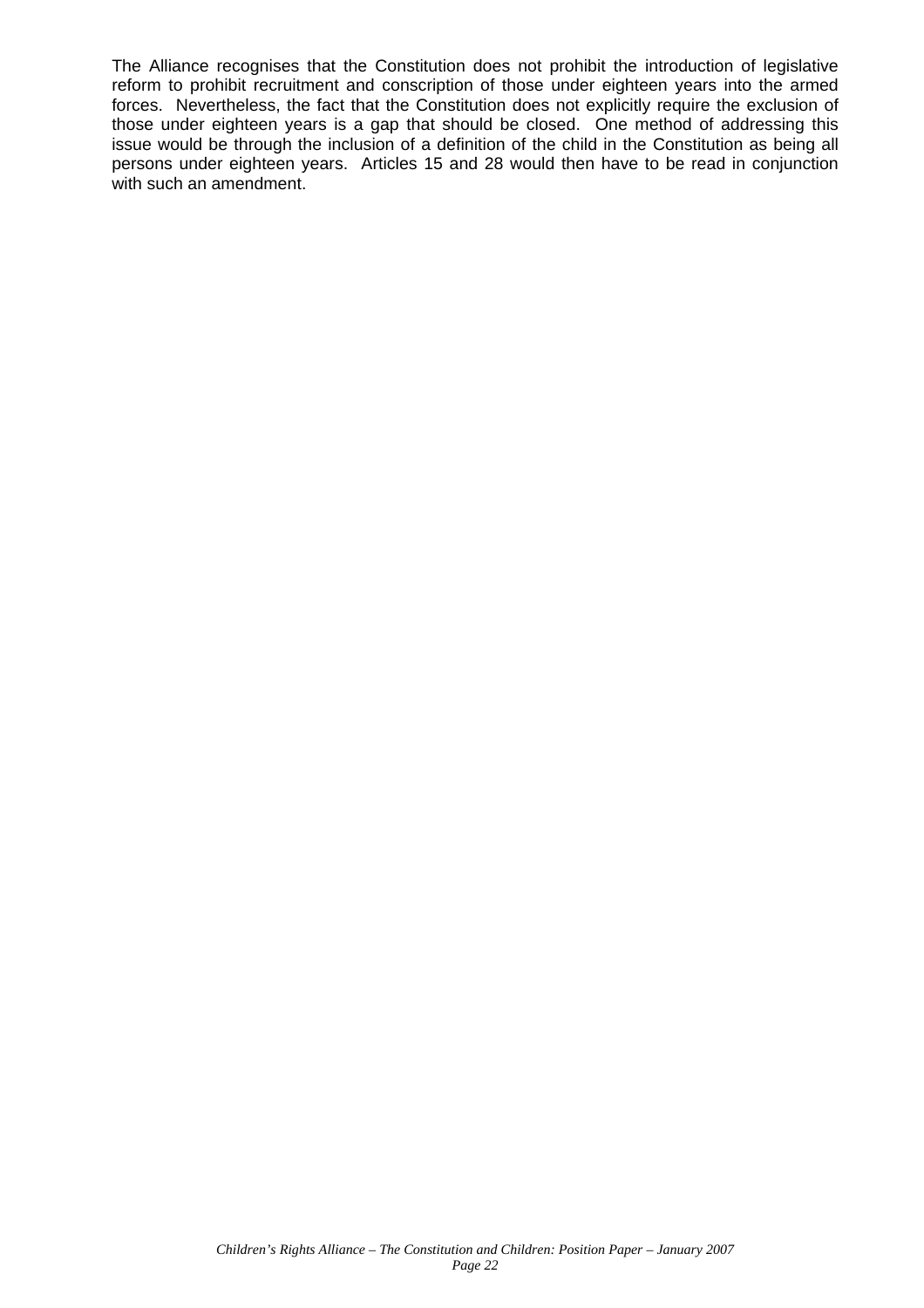#### **5. CONCLUDING COMMENTS**

<span id="page-26-0"></span>Strengthening the rights of children in the Constitution is not a theoretical exercise: it has the potential to have a real and positive impact on the lives of all children and their families in Ireland now and in the future.

The need for change in the current constitutional provisions which affect children has been recognised in a series of official reports and is also evident in the large number of cases concerning child welfare that have come before the Supreme Court, especially over the last ten years. The intention to hold a referendum to amend the Constitution is therefore a significant and welcome development.

The amendment should make children's rights visible within the Constitution and reinforce Ireland's commitment to truly valuing childhood and respecting children.

It should aim to fill gaps that currently exist in the constitutional protection of children's rights: to grant children, as individuals, constitutional recognition in their own right; to give explicit recognition to the paramount importance of the principle of 'best interests of the child', so that both the legislature and the courts are given guidance in balancing competing rights; and to ensure that children are treated equally, regardless of the type of family in which they are living.

In recognition of their special, and sometimes vulnerable, status, the constitutional amendment should also aim to ensure that children are entitled to the right to know and be cared for by their parents; to be protected from abuse; and to have their voice heard in matters that affect them.

Amending the Constitution to uphold the rights of children will facilitate the introduction of new legislation and the modernisation of the family law system. It will promote the provision of services to support children and families. It will also provide a mechanism to end 'roadblocks' within the legal system that stand in the way of children who cannot be cared for by their own parents having a stable environment in which to grow and develop. Constitutional, and consequent legislative, change will promote attitudinal change that will impact on the operation of the legal system, the provision of services and administrative practices.

Moreover, the amendment of the Constitution will provide an important impetus to further progressing the implementation in Ireland of the UN Convention on the Rights of the Child and of the European Convention on Human Rights.

Reforming the Constitution is a fundamental step in creating an Ireland where children are respected and protected. However, a constitutional amendment is only one step – *albeit* of critical importance: to make real the rights enshrined in the Constitution will require significant legislative change and additional investment of resources and services to ensure that all children in Ireland are safe, secure, educated, protected, and enabled to reach their full potential.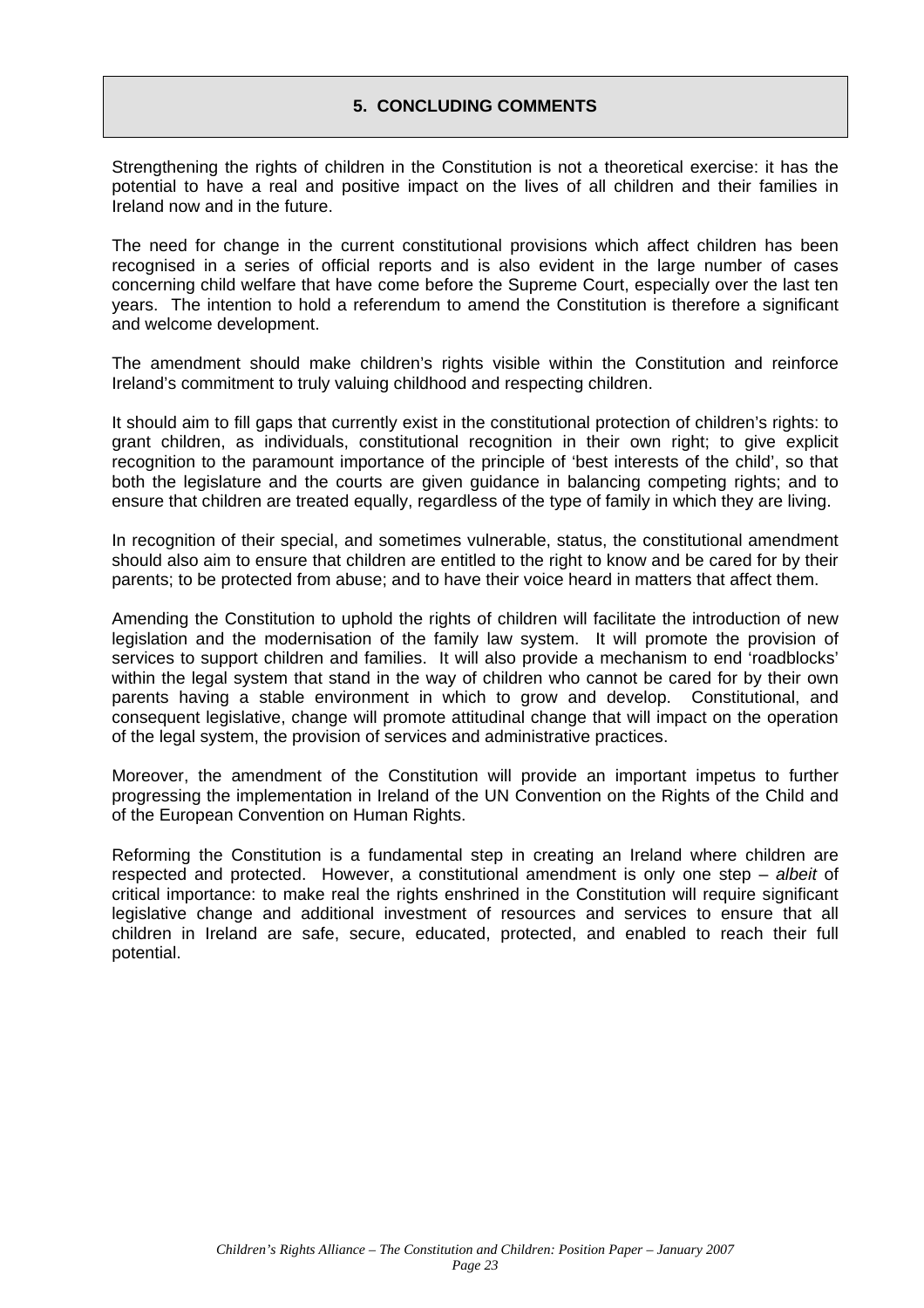# <span id="page-27-0"></span>**APPENDIX I: ADDITIONAL ISSUES RAISED DURING CONSULTATION PROCESS**

During the consultation process undertaken by the Children's Rights Alliance in November and December 2006, a number of issues wider than the question of the recognition of children's rights in the Constitution were raised. These are summarised below:

#### **Article 38 – Strict Liability**

Article 38 covers the right to a fair trial of an accused person; this has relevance to children not only when they are accused of a crime but also in cases where a child, as a victim or witness, can be cross-examined prior to and during criminal proceedings.

The consultation did not explore in detail the implications of amending Article 38 to enable the enactment of laws of absolute criminal liability in respect of sexual activity with children. While the Alliance member organisations recognise the importance of a robust child protection system, the Alliance has not examined in detail the question of constitutional change to introduce strict liability legislation in this area.

The Alliance has not undertaken consultation with its members in relation to the age of sexual consent. However, the Alliance holds that while there is clearly a need for revised legislation in the area of statutory rape, the age of consent does not require to be, and should not be, inserted into the Constitution.

#### **Article 38 and Article 40 – Introduction of a Comprehensive Vetting System**

The Alliance supports the introduction of a comprehensive child protection vetting system that incorporates 'soft information'. The Alliance is not aware of any published legal opinion as to whether it is deemed necessary from a constitutional perspective to amend Article 40.3.2, which guarantees that the State will protect "from unjust attack …[the] good name of every citizen", before such a system can be introduced.<sup>[78](#page-27-1)</sup> It is therefore not in a position to comment on whether there is need for a constitutional amendment to empower the Oireachtas to enact laws that will qualify the right to protection of a person's good name in the interests of putting in place a comprehensive vetting system in relation to those who work with children.

#### **Other issues**

 $\overline{a}$ 

A number of other issues were raised during the consultation but were not explored in depth and the Alliance is not in a position to adopt a policy stance in relation to them. These issues include:

- Guaranteeing that the child's constitutional right to physical integrity should be further protected by an explicit prohibition of both male circumcision and female genital mutilation.
- Amending provisions in Article 42.2 to remove religious instruction from state-controlled and state-funded schools.

#### **Implementation of Children's Rights**

Other issues raised relate to specific instances where children's rights are not being respected or upheld. However, the Alliance believes that an effective response to these issues is not impeded by existing constitutional provisions, but, rather, by a lack of political will and/or resources.

<span id="page-27-1"></span> $78$  The issue of legal opinion on the need for constitutional reform in this area was referred to during a Dáil debate (see response) of An Taoiseach to a question from Mr. Enda Kenny, TD in *Parliamentary Debates Official Report, Dáil Éireann*, Vol. 628, No. 1, Wednesday, 22 November 2006, p. 5 –available at: http://debates.oireachtas.ie/Xml/29/DAL20061122.PDF).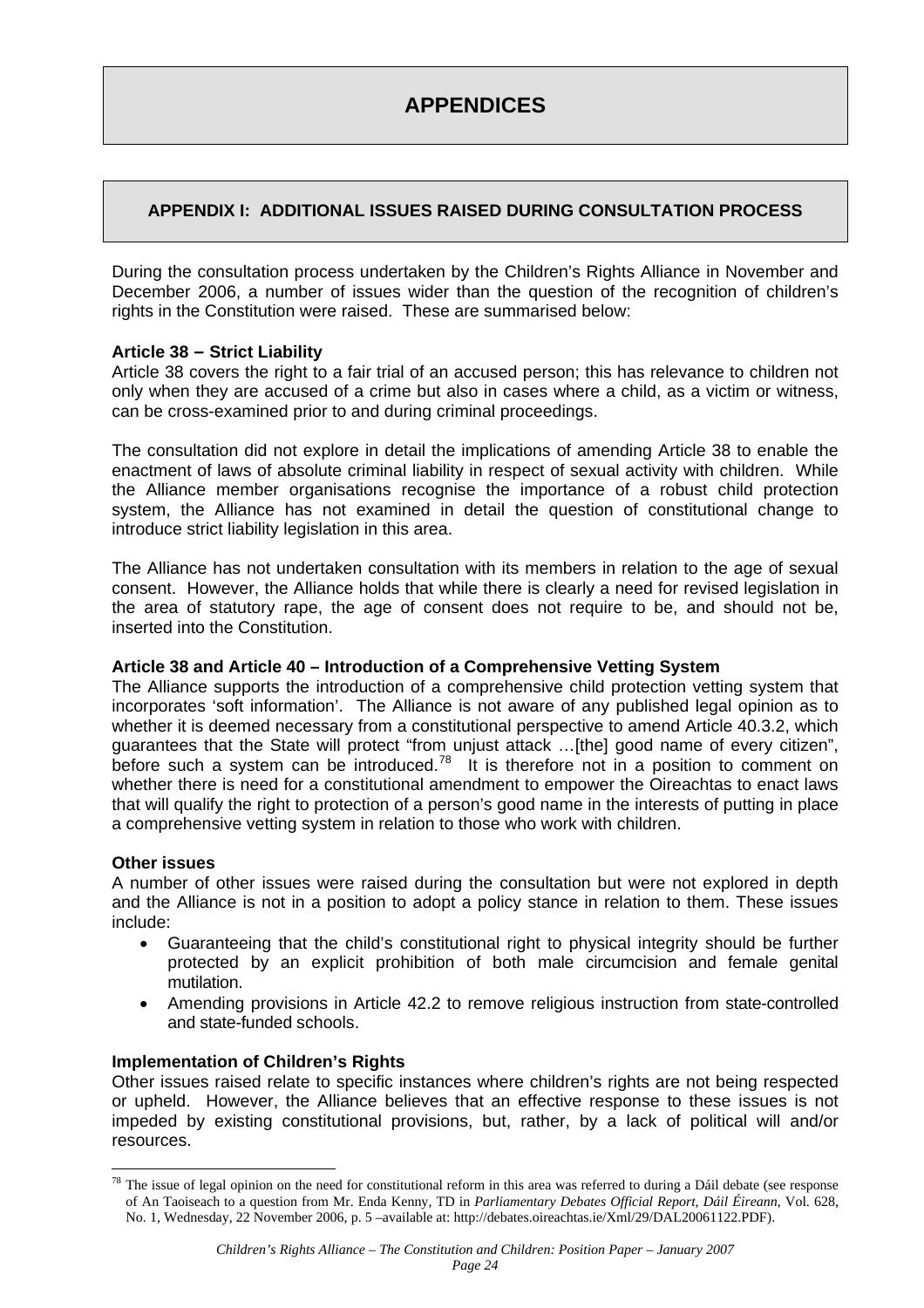#### **APPENDIX II: Extract from Speech by An Taoiseach, Bertie Ahern TD, Eve of Ard Fheis Event, City West Hotel, Dublin, 3 November 2006**

<span id="page-28-0"></span>On 3 November 2006, the Taoiseach, Bertie Ahern TD, announced the Government's intention to hold a referendum to strengthen children's rights in the Constitution. Reproduced below is the section from his speech where he made that announcement.

An integral part of being a country which is willing to be forward-looking has to be a willingness to learn lessons from our history. This is one of the reasons why I have been willing to support efforts to fully examine deeply troubling issues which in some cases have been many decades old. It was why in 1999 I apologised for past abuse of children in the State's care and set up an investigation into child abuse.

It is very clear that our country has frequently failed to respect and protect many of its children. Some of the worst cases of institutional abuse arose partly because of an environment in which the interests of children were often not recognised or were systematically ignored.

It is not enough for us to look at a terrible picture of past abuse and deplore it - we have to be willing to understand its full lessons. And we must learn from these experiences by developing a new culture of recognition and protection of the rights of the child - the most vulnerable member of our community.

It appears increasingly clear that the inadequate recognition in our constitutional law of the rights of children as individuals has to be addressed. That is an essential first step in creating a new culture of respect for the rights of the child.

**I believe that the fundamental law of our land, the Constitution, should fully reflect our commitment to valuing and protecting childhood. I believe we should make provision in our Constitution for children to be protected from maltreatment, neglect or abuse. I would also like to see the Constitution have a specific provision which requires that in relevant circumstances, the welfare of the child should be the paramount consideration. And we need to explicitly set out rights of the child in our Constitution.** (e*mphasis added*)

The People's constitution must protect the People's children.

This is an issue which has been considered in different forums in recent years. Many have urged constitutional reform. Both at home and abroad, there is a demand for greater recognition of children's rights. And we need now to complete the process of reform.

By studying international comparisons and experiences and considering the careful reflections of various committees in this State, we can develop and amend our Constitution so that it enshrines the very highest possible standards of protection for children. Our objective should be to have, in our fundamental law, provisions which are as strong and as effective as that possessed by any other country in the world. We should be second to none in giving effect to our commitment to truly value childhood. That is why I believe we should have a constitutional referendum to put the rights of children in a central place in our constitution. In that way, the Irish people can show the value we attach, in the words of the 1916 proclamation, to cherishing all the children of the nation equally.

I have requested Minister Brian Lenihan to initiate a process of consultation and discussion with the other Dáil parties and with all relevant interest groups in the coming weeks. We aim to achieve a consensus on the wording of an appropriate constitutional amendment. My priority is to find a wording for our constitution that will reflect the desire of the Irish people to establish robust safeguards for the rights and liberties of all the children of our nation.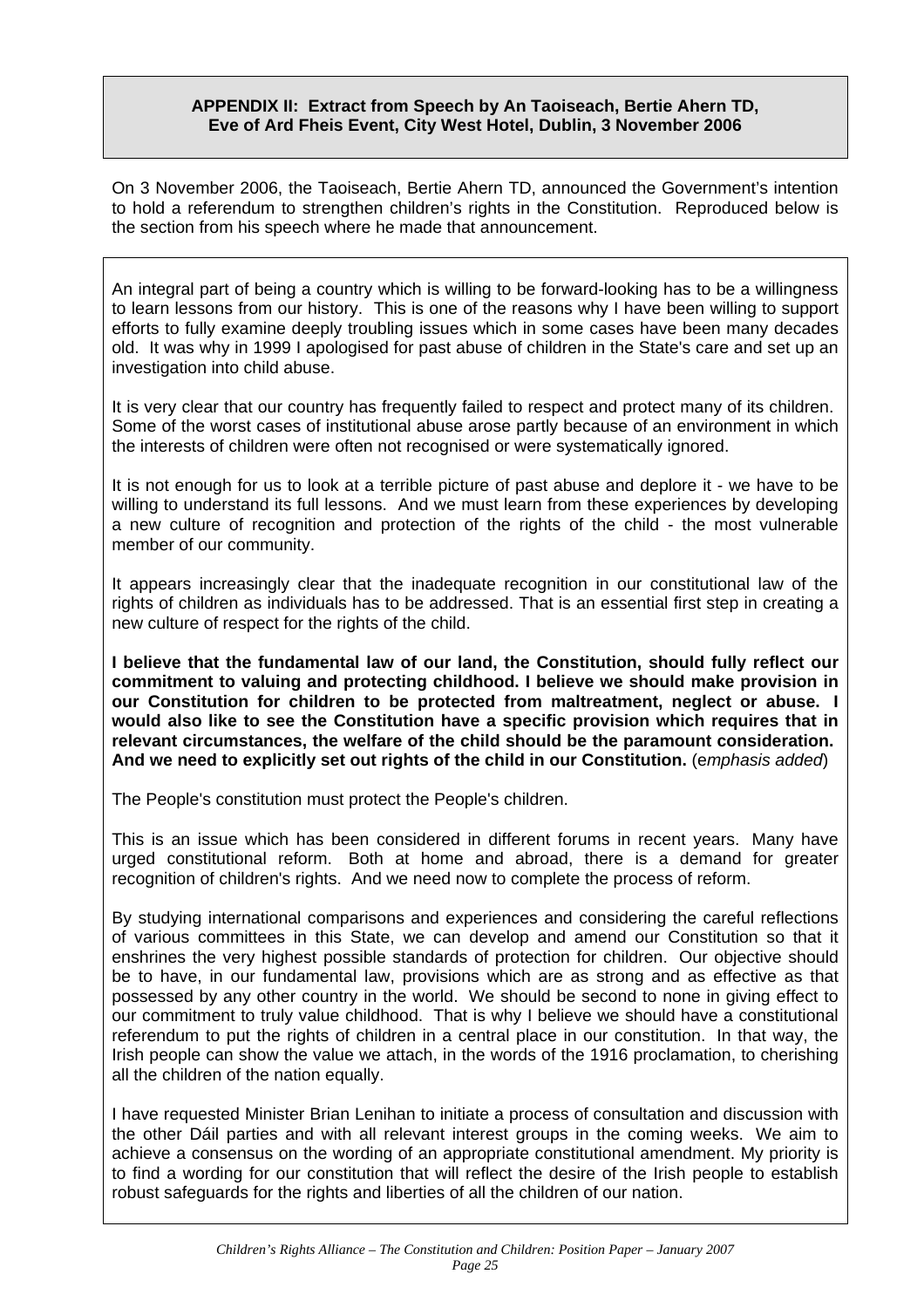#### <span id="page-29-0"></span>**APPENDIX III: EXTRACT FROM** *BUNREACHT NA HÉIREANN – CONSTITUTION OF IRELAND*

#### **FUNDAMENTAL RIGHTS**

#### **Personal Rights**

#### **Article 40**

1. All citizens shall, as human persons, be held equal before the law.

This shall not be held to mean that the State shall not in its enactments have due regard to differences of capacity, physical and moral, and of social function.

2. 1° Titles of nobility shall not be conferred by the State.

2° No title of nobility or of honour may be accepted by any citizen except with the prior approval of the Government.

3. 1° The State guarantees in its laws to respect, and, as far as practicable, by its laws to defend and vindicate the personal rights of the citizen.

2° The State shall, in particular, by its laws protect as best it may from unjust attack and, in the case of injustice done, vindicate the life, person, good name, and property rights of every citizen.

3° The State acknowledges the right to life of the unborn and, with due regard to the equal right to life of the mother, guarantees in its laws to respect, and, as far as practicable, by its laws to defend and vindicate that right.

This subsection shall not limit freedom to travel between the State and another state.

This subsection shall not limit freedom to obtain or make available, in the State, subject to such conditions as may be laid down by law, information relating to services lawfully available in another state.

4. 1° No citizen shall be deprived of his personal liberty save in accordance with law.

 2° Upon complaint being made by or on behalf of any person to the High Court or any judge thereof alleging that such person is being unlawfully detained, the High Court and any and every judge thereof to whom such complaint is made shall forthwith enquire into the said complaint and may order the person in whose custody such person is detained to produce the body of such person before the High Court on a named day and to certify in writing the grounds of his detention, and the High Court shall, upon the body of such person being produced before that Court and after giving the person in whose custody he is detained an opportunity of justifying the detention, order the release of such person from such detention unless satisfied that he is being detained in accordance with the law.

 3° Where the body of a person alleged to be unlawfully detained is produced before the High Court in pursuance of an order in that behalf made under this section and that Court is satisfied that such person is being detained in accordance with a law but that such law is invalid having regard to the provisions of this Constitution, the High Court shall refer the question of the validity of such law to the Supreme Court by way of case stated and may, at the time of such reference or at any time thereafter, allow the said person to be at liberty on such bail and subject to such conditions as the High Court shall fix until the Supreme Court has determined the question so referred to it.

4° The High Court before which the body of a person alleged to be unlawfully detained is to be produced in pursuance of an order in that behalf made under this section shall, if the President of the High Court or, if he is not available, the senior judge of that Court who is available so directs in respect of any particular case, consist of three judges and shall, in every other case, consist of one judge only.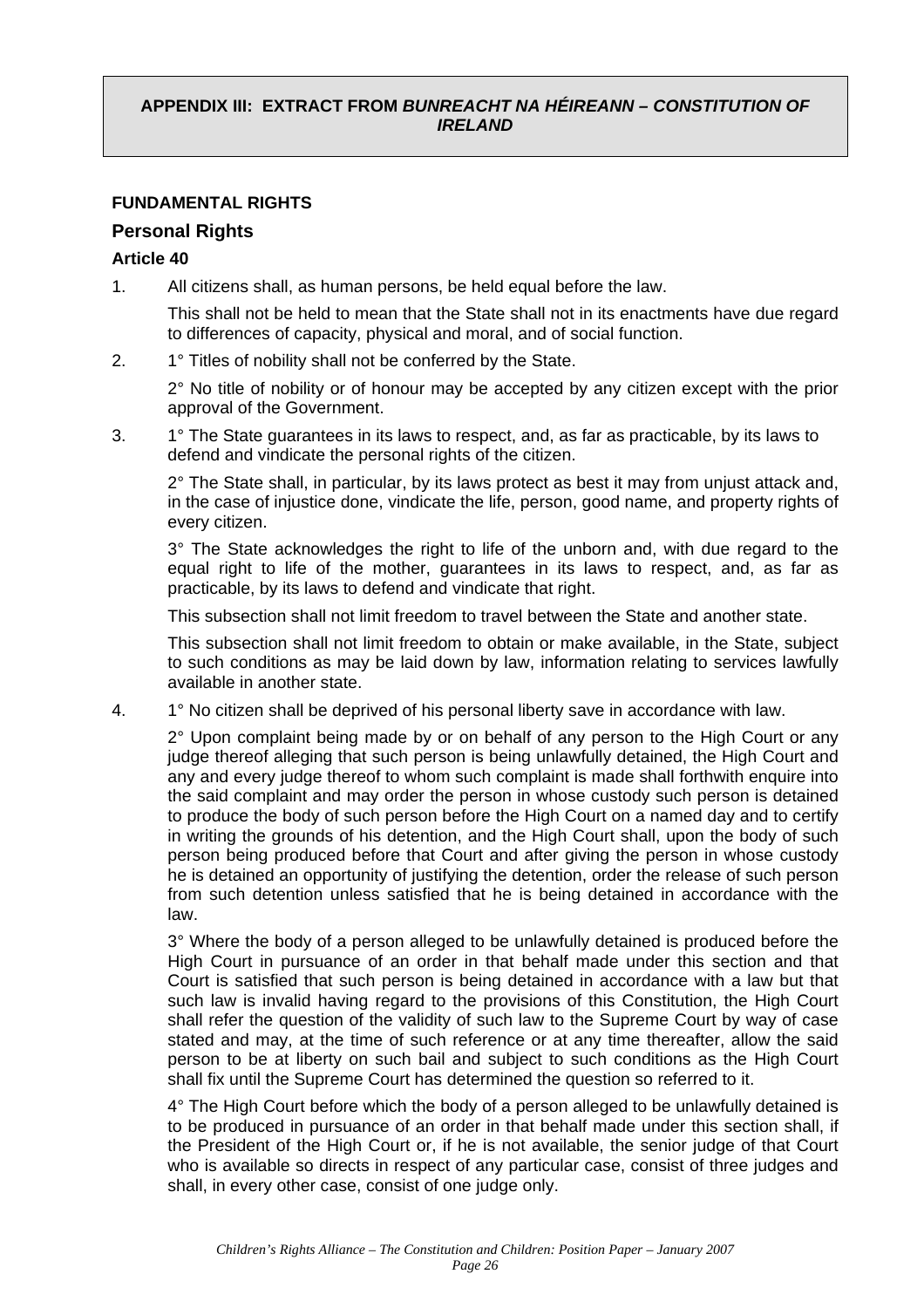5° Nothing in this section, however, shall be invoked to prohibit, control, or interfere with any act of the Defence Forces during the existence of a state of war or armed rebellion.

6° Provision may be made by law for the refusal of bail by a court to a person charged with a serious offence where it is reasonably considered necessary to prevent the commission of a serious offence by that person.

- 5. The dwelling of every citizen is inviolable and shall not be forcibly entered save in accordance with law.
- 6. 1° The State guarantees liberty for the exercise of the following rights, subject to public order and morality:
	- i. The right of the citizens to express freely their convictions and opinions. The education of public opinion being, however, a matter of such grave import to the common good, the State shall endeavour to ensure that organs of public opinion, such as the radio, the press, the cinema, while preserving their rightful liberty of expression, including criticism of Government policy, shall not be used to undermine public order or morality or the authority of the State.

The publication or utterance of blasphemous, seditious, or indecent matter is an offence which shall be punishable in accordance with law.

ii. The right of the citizens to assemble peaceably and without arms.

Provision may be made by law to prevent or control meetings which are determined in accordance with law to be calculated to cause a breach of the peace or to be a danger or nuisance to the general public and to prevent or control meetings in the vicinity of either House of the Oireachtas.

iii. The right of the citizens to form associations and unions.

Laws, however, may be enacted for the regulation and control in the public interest of the exercise of the foregoing right.

2° Laws regulating the manner in which the right of forming associations and unions and the right of free assembly may be exercised shall contain no political, religious or class discrimination.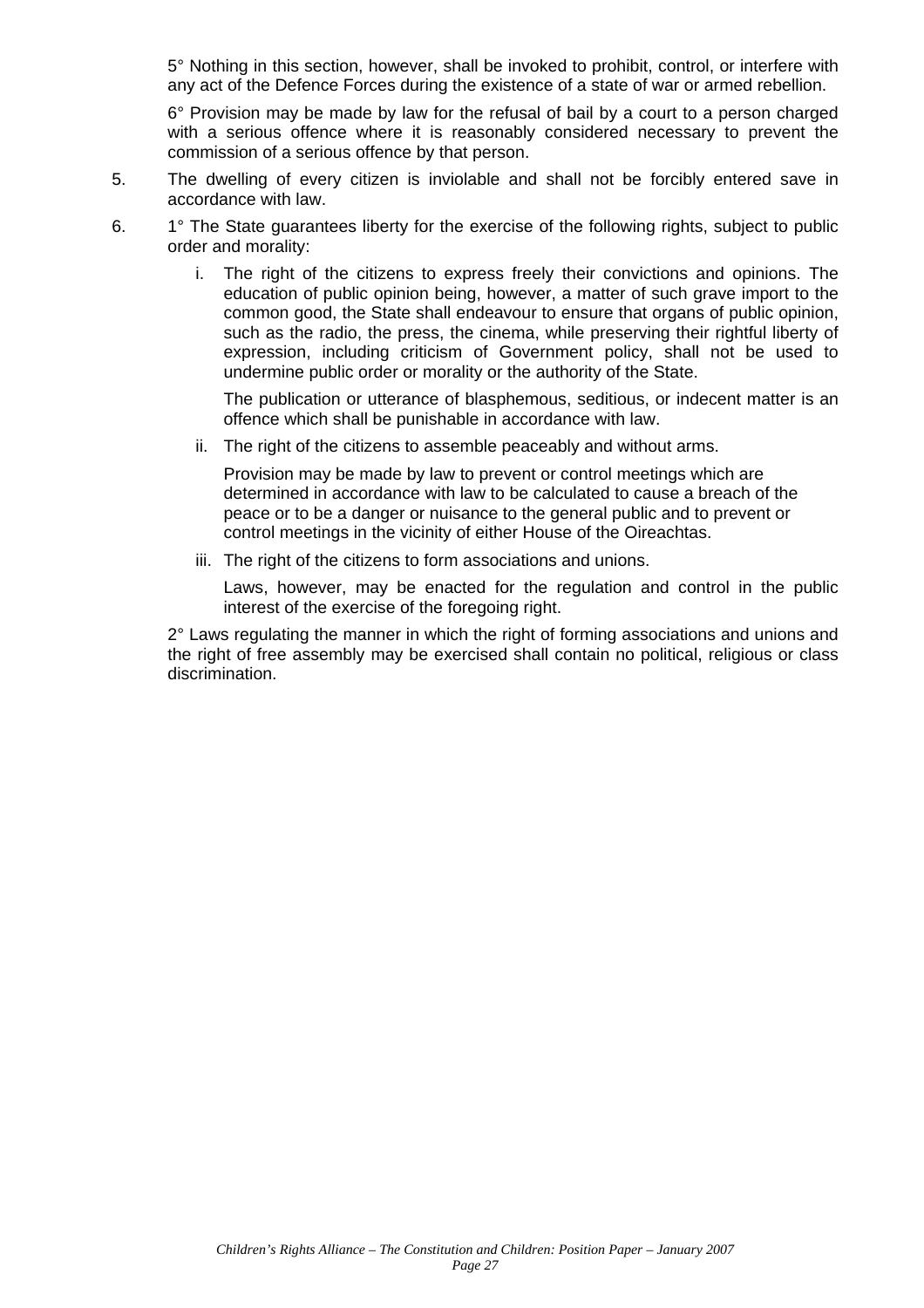# **The Family Article 41**

1. 1° The State recognises the Family as the natural primary and fundamental unit group of Society, and as a moral institution possessing inalienable and imprescriptible rights, antecedent and superior to all positive law.

2° The State, therefore, guarantees to protect the Family in its constitution and authority, as the necessary basis of social order and as indispensable to the welfare of the Nation and the State.

2. 1<sup>°</sup> In particular, the State recognises that by her life within the home, woman gives to the State a support without which the common good cannot be achieved.

2° The State shall, therefore, endeavour to ensure that mothers shall not be obliged by economic necessity to engage in labour to the neglect of their duties in the home.

3. 1° The State pledges itself to guard with special care the institution of Marriage, on which the Family is founded, and to protect it against attack.

2° A Court designated by law may grant a dissolution of marriage where, but only where, it is satisfied that

- i. at the date of the institution of the proceedings, the spouses have lived apart from one another for a period of, or periods amounting to, at least four years during the five years,
- ii. there is no reasonable prospect of a reconciliation between the spouses,
- iii. such provision as the Court considers proper having regard to the circumstances exists or will be made for the spouses, any children of either or both of them and any other person prescribed by law, and
- iv. any further conditions prescribed by law are complied with.

3° No person whose marriage has been dissolved under the civil law of any other State but is a subsisting valid marriage under the law for the time being in force within the jurisdiction of the Government and Parliament established by this Constitution shall be capable of contracting a valid marriage within that jurisdiction during the lifetime of the other party to the marriage so dissolved.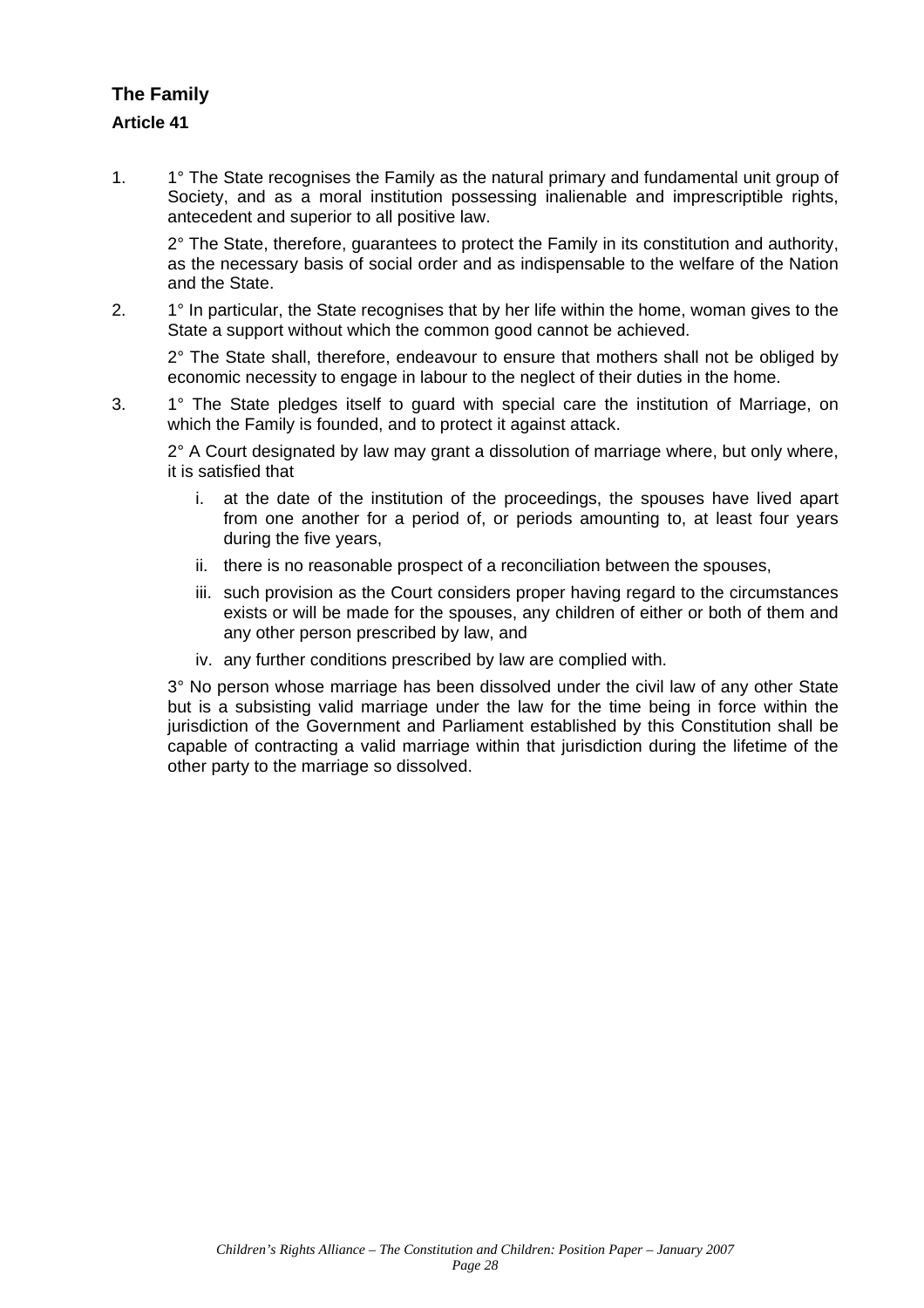# **Education**

#### **Article 42**

- 1. The State acknowledges that the primary and natural educator of the child is the Family and guarantees to respect the inalienable right and duty of parents to provide, according to their means, for the religious and moral, intellectual, physical and social education of their children.
- 2. Parents shall be free to provide this education in their homes or in private schools or in schools recognised or established by the State.
- 3. 1° The State shall not oblige parents in violation of their conscience and lawful preference to send their children to schools established by the State, or to any particular type of school designated by the State.

2° The State shall, however, as guardian of the common good, require in view of actual conditions that the children receive a certain minimum education, moral, intellectual and social.

- 4. The State shall provide for free primary education and shall endeavour to supplement and give reasonable aid to private and corporate educational initiative, and, when the public good requires it, provide other educational facilities or institutions with due regard, however, for the rights of parents, especially in the matter of religious and moral formation.
- 5. In exceptional cases, where the parents for physical or moral reasons fail in their duty towards their children, the State as guardian of the common good, by appropriate means shall endeavour to supply the place of the parents, but always with due regard for the natural and imprescriptible rights of the child.

#### **THE NATIONAL PARLIAMENT**

#### **Article 15**

6. 1° The right to raise and maintain military or armed forces is vested exclusively in the **Oireachtas** 

#### **THE GOVERNMENT**

#### **Article 28**

3. 1° War shall not be declared and the State shall not participate in any war save with the assent of Dáil Éireann.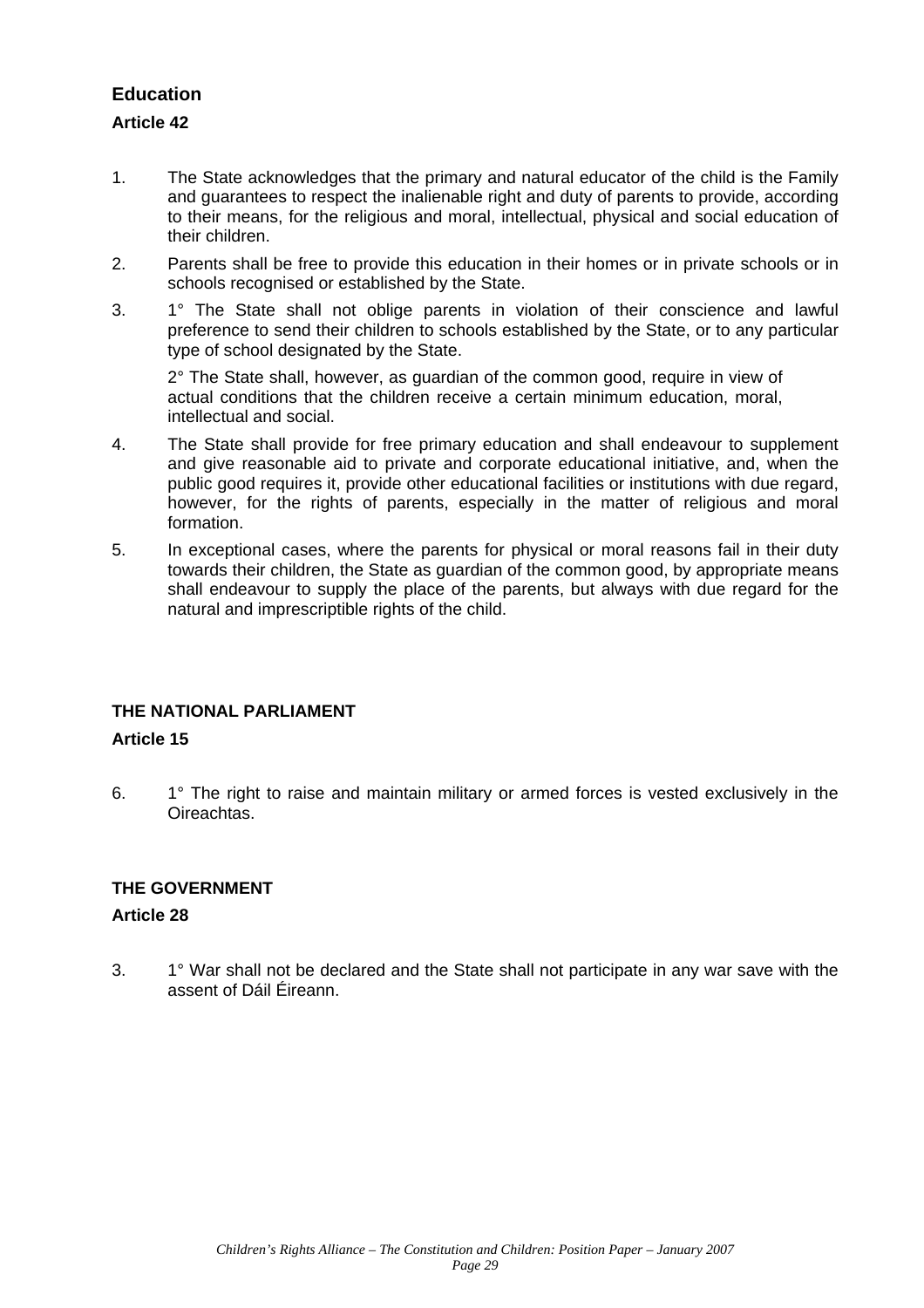# **APPENDIX IV: UN CONVENTION ON THE RIGHTS OF THE CHILD[79](#page-33-1)**

<span id="page-33-0"></span>Children's rights are contained in many treaties, including the International Covenant on Civil and Political Rights (ICCPR)<sup>[80](#page-33-2)</sup>, the International Covenant on Economic, Social and Cultural Rights (IESCR)<sup>[81](#page-33-3)</sup> and the Convention on the Elimination of All Forms of Discrimination Against Women (CEDAW).<sup>[82](#page-33-4)</sup> Children's rights have also been the subject of the case law of the European Court of Human Rights.

However, the UN Convention on the Rights of the Child is the most detailed and comprehensive human rights instrument dealing with children. The Convention is also the most widely accepted instrument in international law, being ratified by 192 states; Ireland ratified it in 1992. Although there is no court in which it can be enforced, it is nevertheless binding international law. In many countries, and before international courts, the Convention is relied on as the definitive source of children's rights and its provisions are frequently relied upon to explain the rights children hold in many areas. The Convention's wide acceptance and use confirms its legal standing and moral weight; these are derived from the enormous consensus that exists around children's rights issues internationally.

The Convention represents a set of minimum standards only. Many states should expect to guarantee higher levels of protection for their children.

#### **General Principles**

According to the UN Committee on the Rights of the Child, the Convention has four 'general' or 'overarching' principles which inform the implementation of all other children's rights.

| <b>Non-Discrimination:</b>       | All rights guaranteed by the Convention must be available<br>to all children without discrimination of any kind (Article 2) |
|----------------------------------|-----------------------------------------------------------------------------------------------------------------------------|
| <b>Best Interests:</b>           | The best interests of the child must be a primary<br>consideration in all actions concerning children (Article 3)           |
| <b>Survival and Development:</b> | Every child has the right to life, survival and development<br>(Article 6)                                                  |
| <b>Right to be Heard:</b>        | The child's view must be considered and taken into<br>account in all matters affecting him or her (Article 12)              |

The Convention contains 42 substantive articles on a wide range of rights and issues relating to children. Its provisions are often divided into the three categories: Provision, Protection and Participation.

**Provision**: this category includes rights relevant to the provision of resources and services to meet children's basic needs

It includes the following rights:

 $\overline{a}$ 

- The right to a standard of living adequate to ensure the child's development (Article 27);
- The right to the highest attainable standard of health and health care (Article 24);
- The right to education (Articles 28 and 29);
- The right to play, rest and leisure (Article 31).

*Page 30*

<span id="page-33-1"></span> $79$  Material in this section is reproduced with kind permission from Dr. Ursula Kilkelly of University College Cork, the material is from her forthcoming book on children's rights.<br>  $^{80}$  International Covenant on Civil and Political Rights, 1966.<br>  $^{81}$  International Covenant on Economic, Social and Cultural Rights, 1966.<br>  $^{82}$  UN Convention on

<span id="page-33-3"></span><span id="page-33-2"></span>

<span id="page-33-4"></span>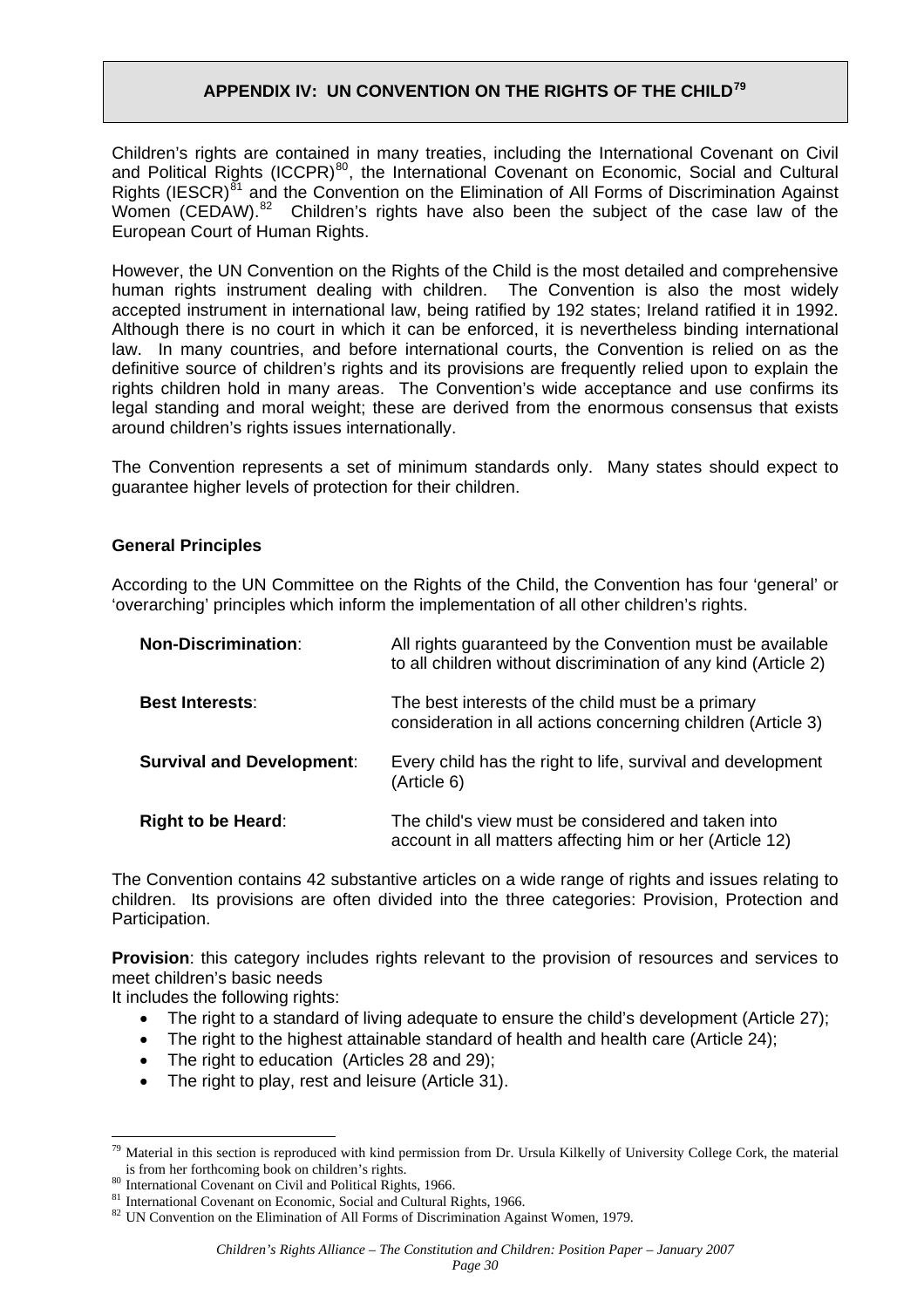**Protection**: this category encompasses rights relevant to the protection of children from all forms of harm and exploitation. It includes:

- The right to protection from all forms of harm, neglect and abuse (Article 19) and the rights of victims of such abuse to treatment, counselling and support (Article 39);
- The right to protection from the use of illicit drugs (Article 33):
- The right to protection from economic exploitation and sexual exploitation (Articles 32 and 34);
- The right of children without family care to special protection and the right to alternative care including adoption (Articles 20 and 21);
- The right of particularly vulnerable children, including refugee children and children with disabilities, to have special protection (Articles 22 and 23).

**Participation**: this category represents the rights children have to participate in decisions made about them and to contribute to society by expressing their views. These rights include:

- The child's right to express his or her views and have them given due weight in accordance with the child's age and understanding in all decisions made about them (Article 12);
- The child's right to be represented in legal proceedings (Article 12 para 2):
- The child's right to express his or her opinion using a variety of means of expression according to the child's capacity (Article 13);
- The child's right to freedom of religion and freedom of association (Article 14 and Article 15) and the right to access appropriate information conducive to the child's well-being (Article 17);
- The right to privacy (Article 16).

#### **The Convention and the Importance of the Family**

The Convention is very clear about the importance of the family to children. Its Preamble (the introductory section) recognises that children have the right to grow up in a safe, loving family environment. Several articles in the Convention draw attention to the rights to parents in relation to their children and the need for a range of supports for families. The following provisions are of particular significance:

- Every child has the right to know and be cared for by his or her parents; children should only be separated from their parents following judicial determination that this is in the best interests of the child (Articles 8 and 9);
- Children who are deprived of their family environment have the right to special support from the state and alternative care (Article 20);
- Parents have the right to the support of the state in their child-rearing duties (Article 18);
- The principle of evolving capacity means that parents of young children exercise their rights on their behalf but then pass this responsibility gradually onto children as their capacity allows. This provision also entitles parents to guide children in the exercise of their rights (Article 5).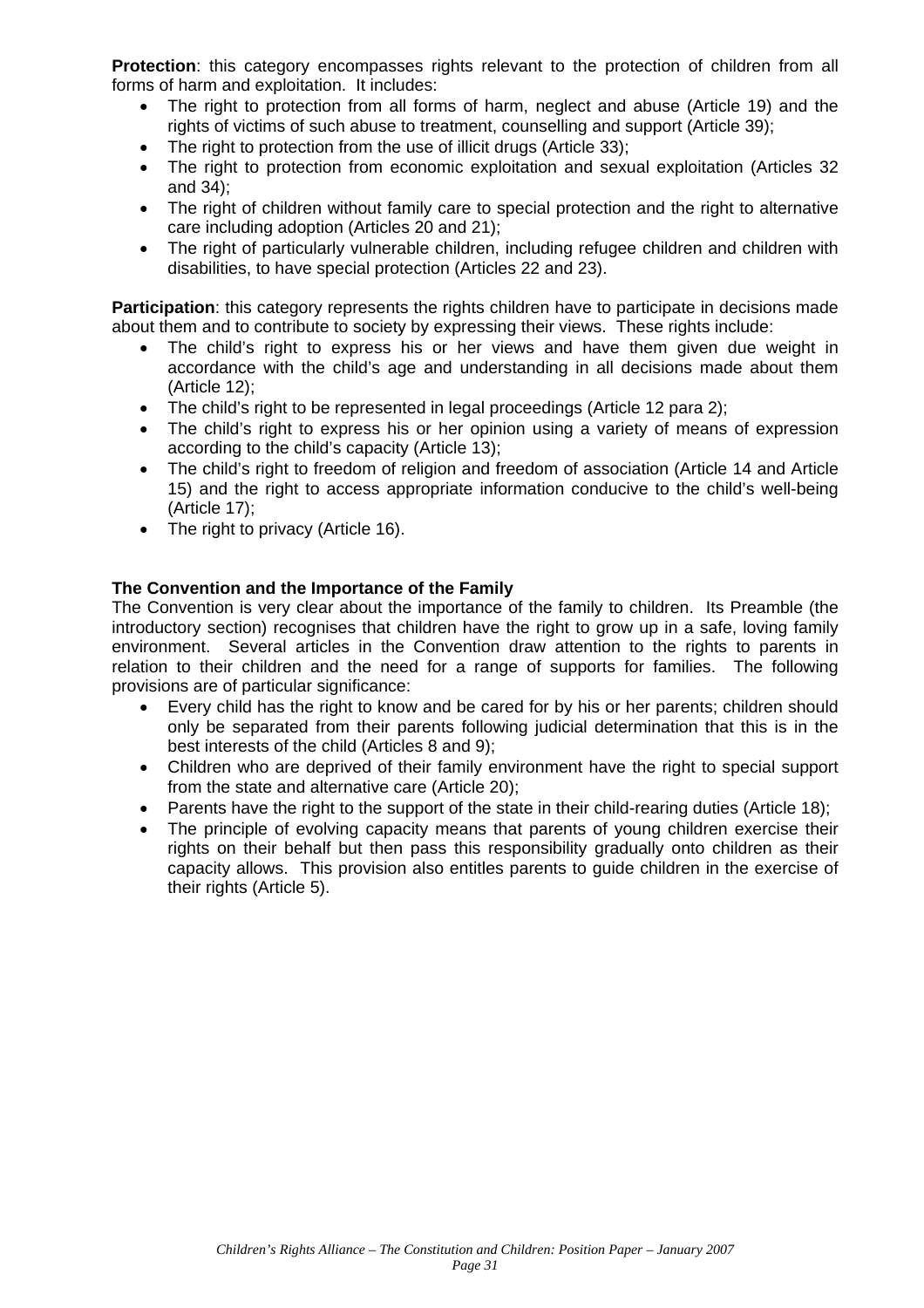#### **APPENDIX V: GENERAL PRINCIPLES OF THE UN CONVENTION**

<span id="page-35-0"></span>According to the UN Committee on the Rights of the Child, the Convention has four 'general' or 'overarching' principles which inform the implementation of all other children's rights. Below is the full text of these principles:

#### **Article 2**

- 1. States Parties shall respect and ensure the rights set forth in the present Convention to each child within their jurisdiction without discrimination of any kind, irrespective of the child's or his or her parent's or legal guardian's race, colour, sex, language, religion, political or other opinion, national, ethnic or social origin, property, disability, birth or other status.
- 2. States Parties shall take all appropriate measures to ensure that the child is protected against all forms of discrimination or punishment on the basis of the status, activities, expressed opinions, or beliefs of the child's parents, legal guardians, or family members.

#### **Article 3**

- 1. In all actions concerning children, whether undertaken by public or private social welfare institutions, courts of law, administrative authorities or legislative bodies, the best interests of the child shall be a primary consideration.
- 2. States Parties undertake to ensure the child such protection and care as is necessary for his or her well-being, taking into account the rights and duties of his or her parents, legal guardians, or other individuals legally responsible for him or her, and, to this end, shall take all appropriate legislative and administrative measures.
- 3. States Parties shall ensure that the institutions, services and facilities responsible for the care or protection of children shall conform with the standards established by competent authorities, particularly in the areas of safety, health, in the number and suitability of their staff, as well as competent supervision.

#### **Article 6**

- 1. States Parties recognize that every child has the inherent right to life.
- 2. States Parties shall ensure to the maximum extent possible the survival and development of the child.

#### **Article 12**

- 1. States Parties shall assure to the child who is capable of forming his or her own views the right to express those views freely in all matters affecting the child, the views of the child being given due weight in accordance with the age and maturity of the child.
- 2. For this purpose, the child shall in particular be provided the opportunity to be heard in any judicial and administrative proceedings affecting the child, either directly, or through a representative or an appropriate body, in a manner consistent with the procedural rules of national law.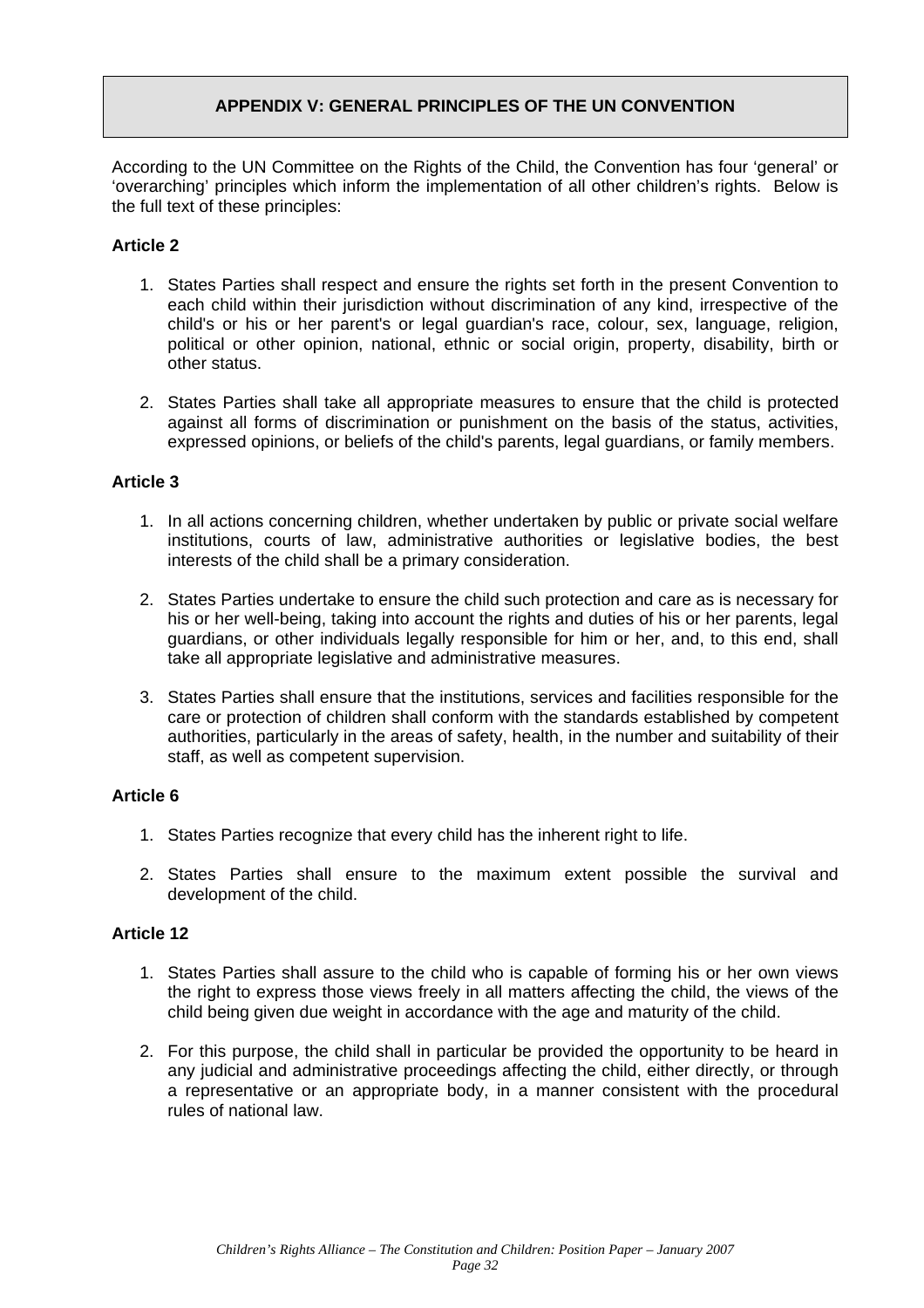#### <span id="page-36-0"></span>**APPENDIX VI: CHILDREN'S RIGHTS ALLIANCE MEMBER ORGANISATIONS**

Amnesty International Ana Liffey Children's Project The Ark, A cultural centre for children Arrupe Society Association of Secondary Teachers Ireland ATD Fourth World Barnardos **Barretstown** Border Counties Childcare Network CARI Catholic Guides of Ireland Catholic Youth Care Childminding Ireland Children in Hospital Ireland **CityArts** City of Dublin YMCA Crosscare Aftercare Unit Crosscare Drug Awareness Programme DIT – School of Social Sciences and Legal Studies Dublin Rape Crisis Centre Dunlaoghaire Refugee Project Educate Together Education Department UCD Enable Ireland Focus Ireland Forbairt Naíonraí Teo Foróige Home Start National Office Ireland Hope Voluntary Housing Association IAYPIC Inclusion Ireland (formerly Namhi) Integrating Ireland IPPA, the Early Childhood Organisation Irish Association of Hospital Play Staff Irish Association of Social Workers Irish Association of Suicidology Irish Centre for Human Rights, NUI Galway Irish Congress of Trade Unions Irish Council for Civil Liberties Irish Foster Care Association The Irish Girl Guides Irish National Organisation of the Unemployed

Irish National Teachers Organisation Irish Penal Reform Trust The Irish Refugee Council Irish Traveller Movement Irish Youth Foundation ISPCC Jack & Jill Children's Foundation Jesuit Centre for Faith and Justice Junglebox FDYS Kids' Own Publishing Partnership Kilbarrack Youth Project La Leche League of Ireland Lifestart National Office Mary Immaculate College Matt Talbot Community Trust Mothers Union Mounttown Neighbourhood Youth Project National Association for Parent Support National Children's Nurseries Association National Parents Council (Primary) National Parents Council (Post-Primary) National Youth Council of Ireland One Family O.P.E.N. **Parentline** Pavee Point The Psychological Society of Ireland Resident Managers Association Society of St. Vincent de Paul South West Wexford Community Development St. Nicholas Montessori College St. Nicholas Montessori Society Step by Step Child and Family Project **Sugradh** Tallaght Partnership Treoir UNICEF Ireland Youth Initiative in Partnership Youth Work Ireland (National Youth Federation)

Affiliated Member Organisation: Children's Law Centre (Northern Ireland)